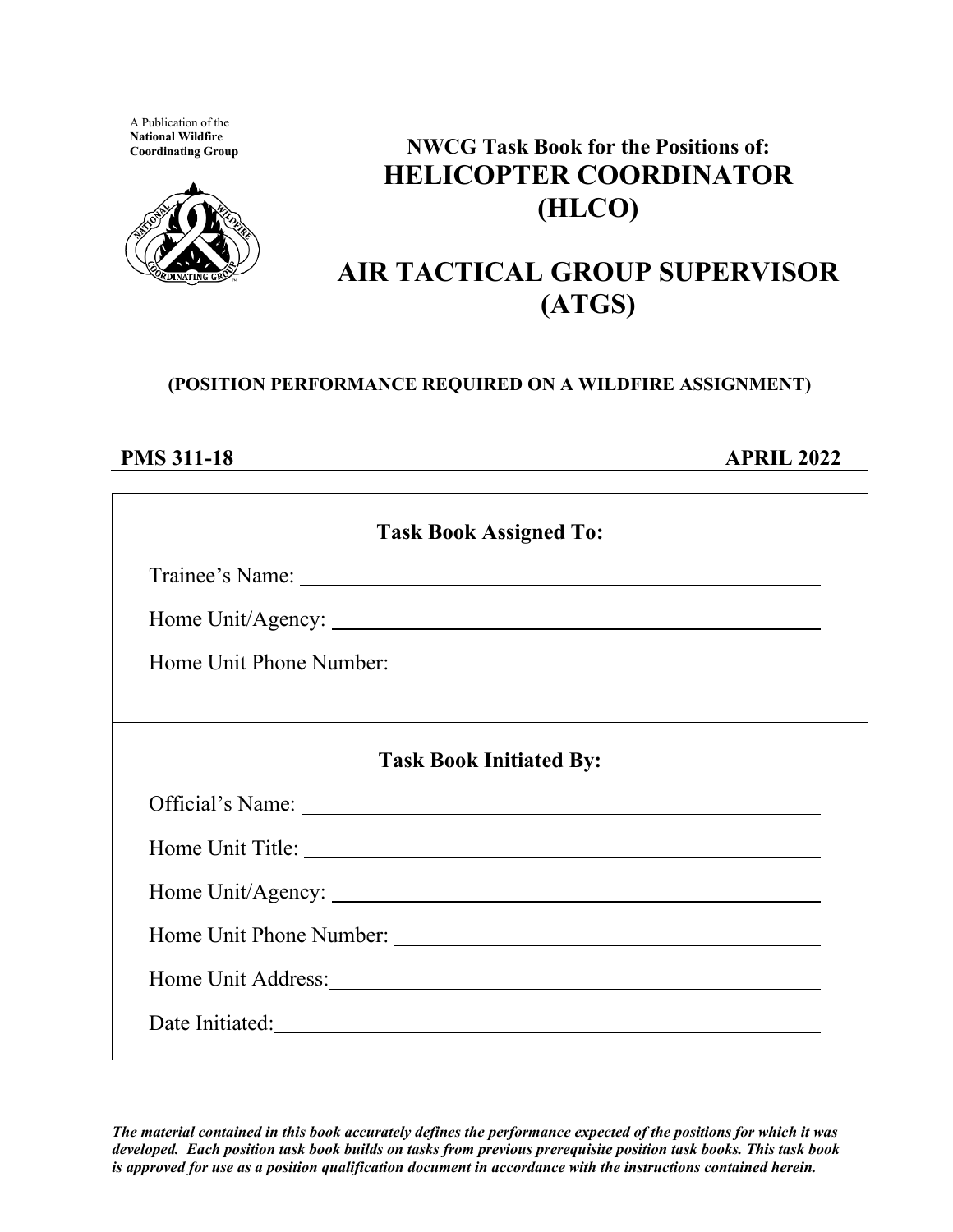| <b>Verification/Certification of Completed Task Book</b> |  |
|----------------------------------------------------------|--|
| for the Position of:                                     |  |
| <b>HELICOPTER COORDINATOR</b>                            |  |
| (HLCO)                                                   |  |
| <b>AIR TACTICAL GROUP SUPERVISOR</b>                     |  |
| (ATGS)                                                   |  |

### **Final Evaluator's Verification**

| To be completed ONLY when you are recommending the trainee for certification.                                                                                                                                                                                                         |
|---------------------------------------------------------------------------------------------------------------------------------------------------------------------------------------------------------------------------------------------------------------------------------------|
| I verify that (trainee name) _________________________________has successfully performed as<br>a trainee by demonstrating all tasks for the position listed above and should be considered for<br>certification in this position. All tasks are documented with appropriate initials. |
|                                                                                                                                                                                                                                                                                       |
|                                                                                                                                                                                                                                                                                       |
| Home Unit Title: New York Changes and Title Changes and Title Changes and Title Changes and Title Changes and Title Changes and Title Changes and Title Changes and Title Changes and Title Changes and Title Changes and Titl                                                        |
| Home Unit/Agency:                                                                                                                                                                                                                                                                     |
| Home Unit Phone Number: Date: Date:                                                                                                                                                                                                                                                   |
| <b>Agency Certification</b>                                                                                                                                                                                                                                                           |
| I certify that (trainee name) has met all requirements for qualification in the above position and that such qualification has been issued.                                                                                                                                           |
|                                                                                                                                                                                                                                                                                       |
|                                                                                                                                                                                                                                                                                       |
|                                                                                                                                                                                                                                                                                       |
| Home Unit/Agency:                                                                                                                                                                                                                                                                     |
| Home Unit Phone Number: Date: Date: Date:                                                                                                                                                                                                                                             |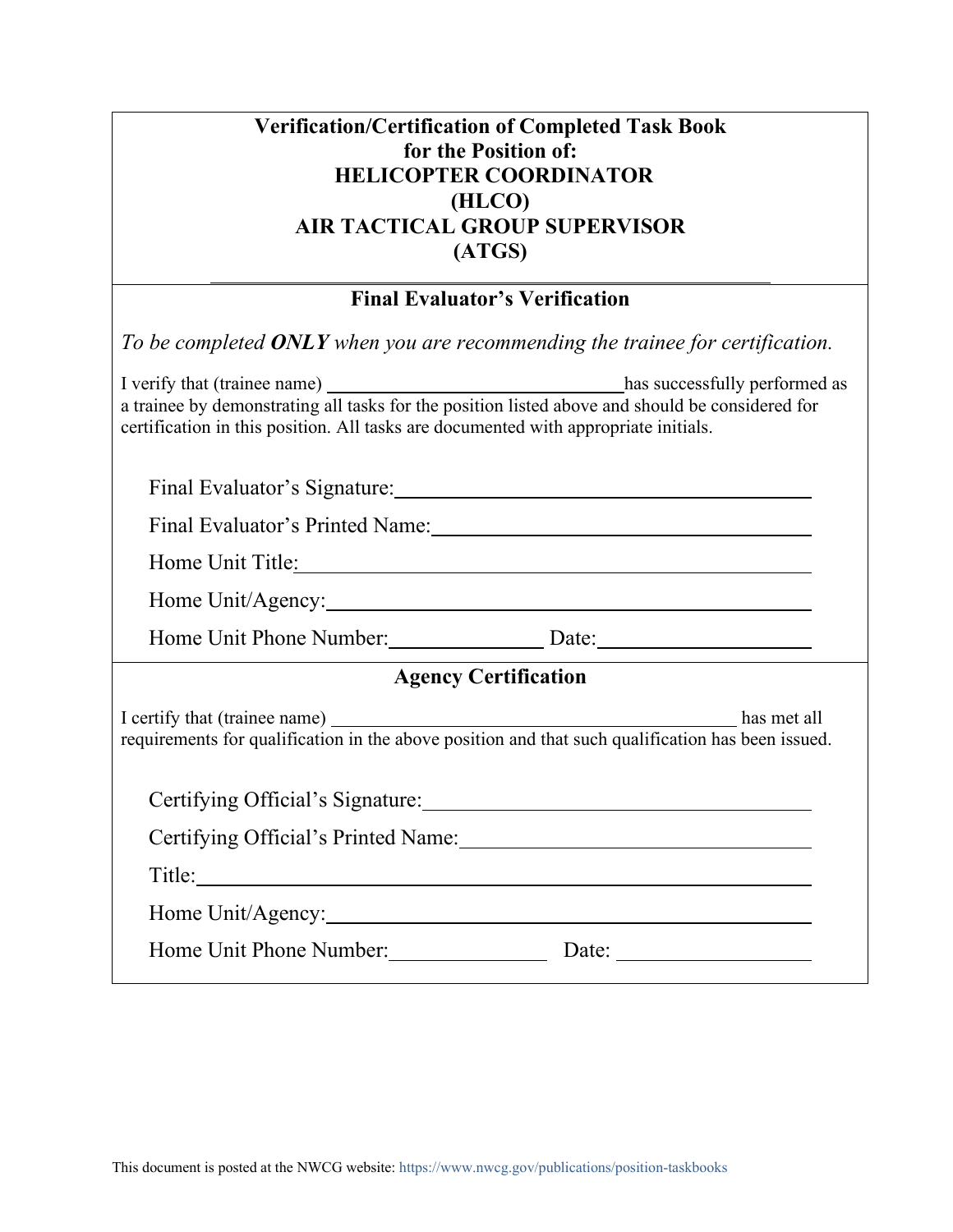#### **NATIONAL WILDFIRE COORDINATING GROUP (NWCG) POSITION TASK BOOK**

NWCG Position Task Books (PTBs) have been developed for designated National Interagency Incident Management System (NIIMS) positions. Each PTB lists the competencies, behaviors and tasks required for successful performance in specific positions. Trainees must be observed completing all tasks and show knowledge and competency in their performance during the completion of this PTB.

Trainees are evaluated during this process by qualified Evaluators, and the Trainee's performance is documented in the PTB for each task by the Evaluator's initials and date of completion. An Evaluation Record will be completed by all Evaluators documenting the Trainee's progress after each Evaluation opportunity.

Successful performance of all tasks, as observed and recorded by an Evaluator, will result in a recommendation to the agency that the Trainee be certified in that position. Evaluation and confirmation of the Trainee's performance while completing all tasks may occur on one or more training assignments and may involve more than one Evaluator during any opportunity.

#### **INCIDENT/EVENT CODING**

Each task has a code associated with the type of training assignment where the task may be completed. While tasks can be performed in any situation, they must be evaluated on the specific type of incident/event for which they are coded. For example, tasks coded W must be evaluated on a wildfire. Performance of any task on other than the designated assignment is not valid for qualification. The codes are defined as:

**O = Other**: In any situation (classroom, simulation, daily job, incident, prescribed fire, etc.).

**I = Incident**: Task must be performed on an incident managed under the Incident Command System (ICS). Examples include wildland fire, structural fire, oil spill, search and rescue, hazardous material, and an emergency or non-emergency (planned or unplanned) event.

**W = Wildfire**: Task must be performed on a wildfire incident.

**RX = Prescribed fire**: Task must be performed on a prescribed fire incident.

**W/RX = Wildfire OR prescribed fire**: Task must be performed on a wildfire OR prescribed fire incident.

**R = Rare event**: Rare events such as accidents, injuries, vehicle or aircraft crashes occur infrequently and opportunities to evaluate performance in a real setting are limited. The Evaluator should determine, through interview, if the Trainee would be able to perform the task in a real situation.

Tasks within the PTB are numbered sequentially; however, the numbering does NOT indicate the order in which the tasks need to be performed or evaluated. The bullets under each numbered task are examples or indicators of items or actions related to the task. The purpose of the bullets is to assist the Evaluator in evaluating the Trainee; the bullets are not all-inclusive. Evaluate and initial ONLY the numbered tasks. DO NOT evaluate and initial each individual bullet.

A more detailed description of this process and definitions of terms are included in the *NWCG Standards for Wildland Fire Position Qualifications*, PMS 310-1, [https://www.nwcg.gov/publications/310-1.](https://www.nwcg.gov/publications/310-1)

#### **RESPONSIBILITIES**

The responsibilities of the Home Unit/Agency, Trainee, Coach, Training Specialist, Evaluator, Final Evaluator, and Certifying Official are identified in the *NWCG Standards for Wildland Fire Position Qualifications*, PMS 310-1. It is incumbent upon each of these individuals to ensure their responsibilities are met.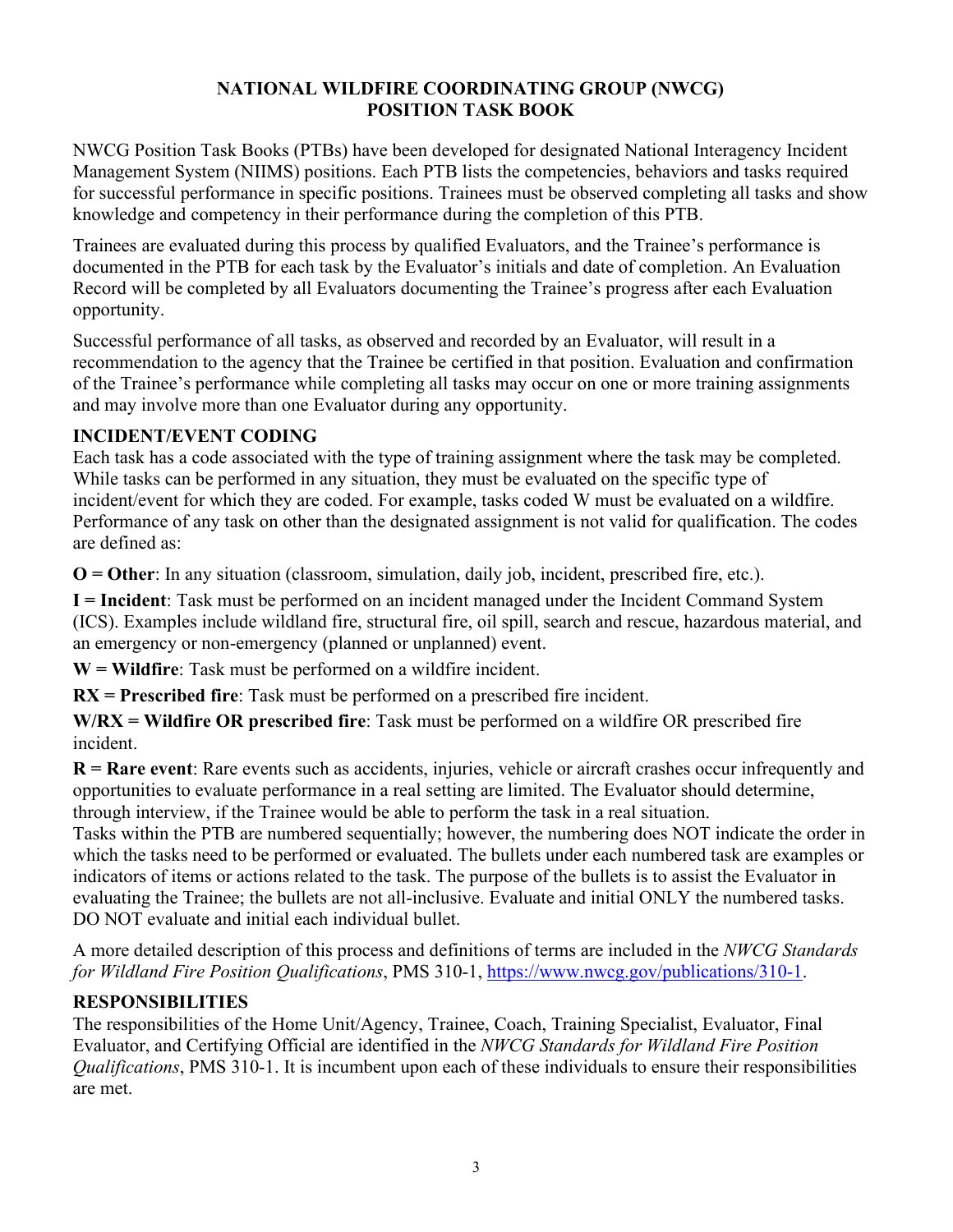#### **INSTRUCTIONS FOR THE POSITION TASK BOOK EVALUATION RECORD**

#### **Evaluation Record #**

Each Evaluator will need to complete an Evaluation Record. Each Evaluation Record should be numbered sequentially. Place this number at the top of the Evaluation Record page and also use it in the column labeled "Evaluation Record #" for each numbered task the Trainee has satisfactorily performed.

#### **Trainee Information**

Print the Trainee's name, position on the incident/event, home unit/agency, and the home unit/agency address and phone number.

#### **Evaluator Information**

Print the Evaluator's name, position on the incident/event, home unit/agency, and the home unit/agency address and phone number.

#### **Incident/Event Information**

**Incident/Event Name:** Print the incident/event name.

**Reference:** Enter the incident code and/or fire code.

**Duration:** Enter inclusive dates during which the Trainee was evaluated.

**Incident Kind:** Circle the kind of incident and specify if other (e.g., search and rescue, flood, etc.).

**Location:** Enter the geographic area, agency, and state.

**Management Type or Prescribed Fire Complexity Level**: Circle the ICS organization level or the prescribed fire complexity level.

**Fire Behavior Prediction System (FBPS) Fuel Model Group:** Circle the Fuel Model Group letter that corresponds to the predominant fuel type in which the incident/event occurred.

 $G =$  **Grass Group** (includes FBPS Fuel Models  $1 - 3$ ):  $1 =$  short grass (1 foot);  $2 =$  timber with grass understory;  $3 = \text{tall grass} (1\frac{1}{2} - 2 \text{ feet})$ 

**B** = **Brush Group** (includes FBPS Fuel Models  $4 - 6$ ):  $4 =$  Chaparral (6 feet);  $5 =$  Brush (2 feet);  $6 =$ dormant brush/hardwood slash; 7 = Southern rough

**T** = **Timber Group** (includes FBPS Fuel Models  $8 - 10$ ):  $8 =$  closed timber litter;  $9 =$  hardwood litter; 10 = timber (with litter understory)

 $S = S$ **lash Group** (includes FBPS Fuel Models  $11 - 13$ ):  $11 =$  light logging slash;  $12 =$  medium logging slash;  $13$  = heavy logging slash

#### **Evaluator's Recommendation**

For  $1 - 4$ , initial only one line as appropriate, this will allow for comparison with your initials in the Qualifications Record.

**Comments:** Additional information specific to the Evaluator's recommendation. The Evaluator should note any deficiencies, additional assignment needs, or additional focus areas that were identified. Record additional remarks/recommendations on an Individual Performance Evaluation or by attaching an additional sheet to the Evaluation Record.

**Evaluator's Signature:** Sign here to authenticate the recommendation.

**Date:** Document the date the Evaluation Record is completed.

**Evaluator's Relevant Qualification (or agency certification):** List your qualification or certification relevant to the Trainee position you supervised.

**Note:** Evaluators must be either qualified in the position being evaluated or supervise the Trainee; Final Evaluators must be qualified in the Trainee position they are evaluating.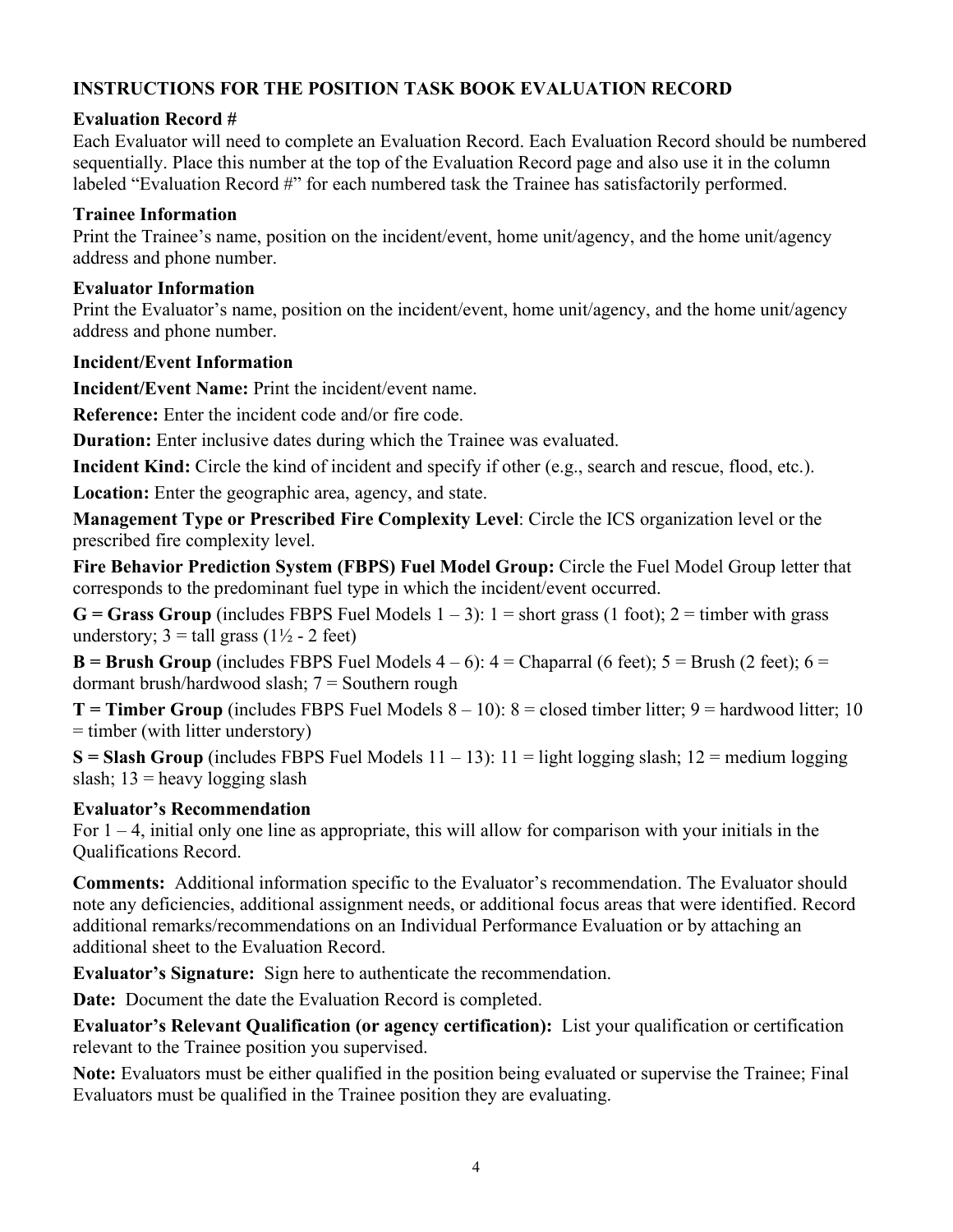**This task book contains tasks for the positions of Helicopter Coordinator (HLCO) and Air Tactical Group Supervisor (ATGS). The common tasks for both positions are listed first. The tasks specific to ATGS are listed following the common tasks.**

| <b>Common Tasks</b>        | $(Tasks 1-72)$   |
|----------------------------|------------------|
| <b>HLCO</b> Specific Tasks | $(Tasks 73-83)$  |
| <b>ATGS Specific Tasks</b> | $(Tasks 84-114)$ |

#### **Competency: Assume position responsibilities.**

*Description: Successfully assume role of Air Tactical Group Supervisor and/or Helicopter Coordinator and initiate position activities at the appropriate time according to the following behaviors.*

| <b>TASK</b> |   | EVAL.         | <b>EVALUATOR:</b> |
|-------------|---|---------------|-------------------|
|             |   | <b>RECORD</b> | Initial & date    |
|             |   |               | upon completion   |
|             | m |               | of task           |

#### **Behavior: Ensure readiness for assignment.**

| Obtain and assemble information and materials |  |  |
|-----------------------------------------------|--|--|
| needed for kit.                               |  |  |
| <i>HLCO/ATGS</i>                              |  |  |

#### **Behavior: Ensure availability, qualifications, and capabilities of resources to complete assignment.**

| 2. | Obtain complete information from dispatch upon               | O |  |
|----|--------------------------------------------------------------|---|--|
|    | assignment.                                                  |   |  |
|    | Incident name<br>$\bullet$                                   |   |  |
|    | Incident/order number<br>٠                                   |   |  |
|    | Request number<br>$\bullet$                                  |   |  |
|    | Incident/GACC Aircraft Coordinator phone<br>$\bullet$        |   |  |
|    | number                                                       |   |  |
|    | Reporting time<br>٠                                          |   |  |
|    | Reporting location                                           |   |  |
|    | Transportation arrangements/travel routes                    |   |  |
|    | Contact procedures during travel<br>$\bullet$                |   |  |
|    | (telephone/radio)                                            |   |  |
|    | Frequencies, contacts, hazards, other aircraft,<br>$\bullet$ |   |  |
|    | special use air space                                        |   |  |
|    | Flight following procedures<br>$\bullet$                     |   |  |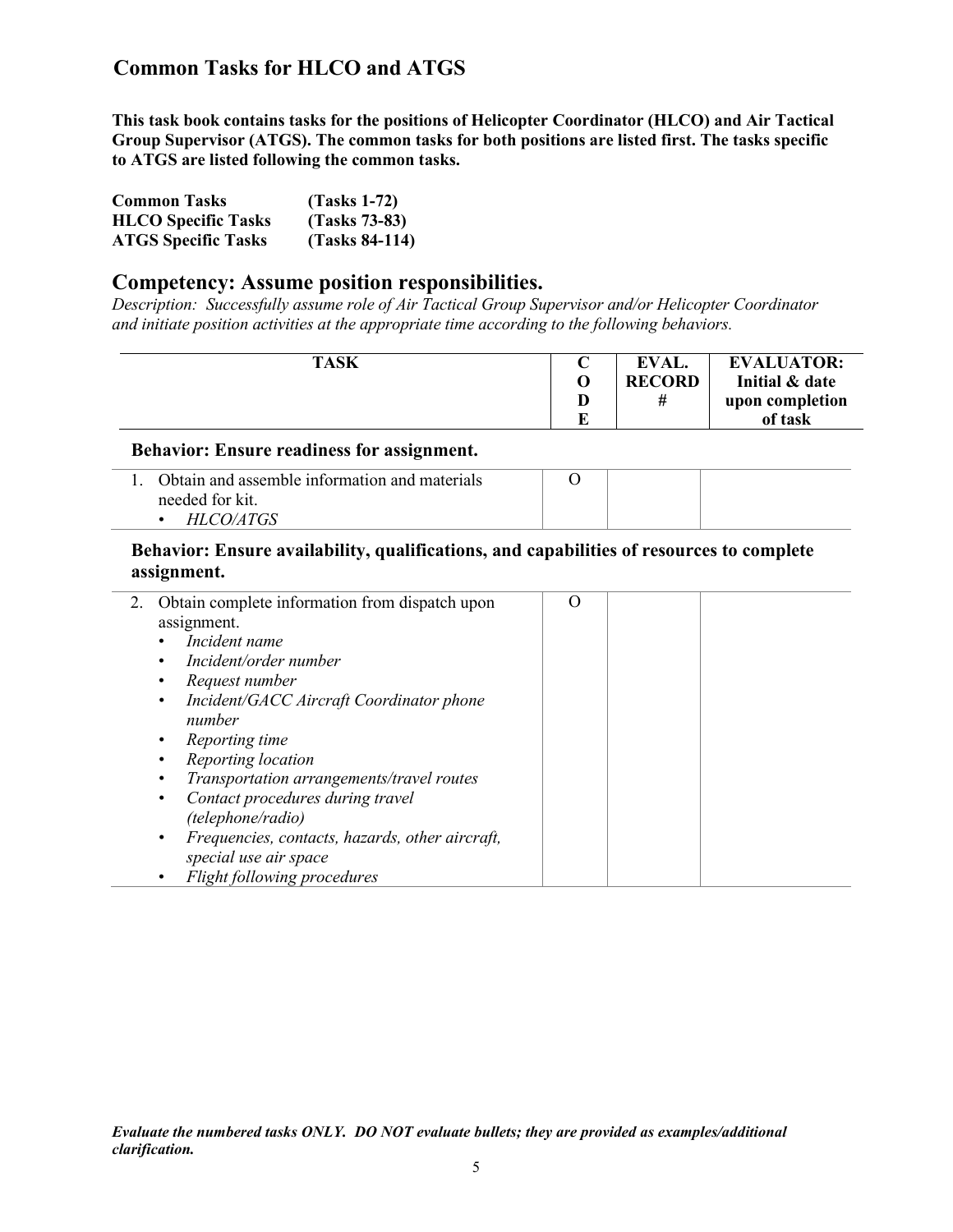| <b>TASK</b>                                                                                                                                                                                                                                                                                                                                                                                                                                                                                                                           | $\mathbf C$    | EVAL.        | <b>EVALUATOR:</b> |
|---------------------------------------------------------------------------------------------------------------------------------------------------------------------------------------------------------------------------------------------------------------------------------------------------------------------------------------------------------------------------------------------------------------------------------------------------------------------------------------------------------------------------------------|----------------|--------------|-------------------|
|                                                                                                                                                                                                                                                                                                                                                                                                                                                                                                                                       | O              | <b>RECOR</b> | Initial & date    |
|                                                                                                                                                                                                                                                                                                                                                                                                                                                                                                                                       | D              | D            | upon completion   |
|                                                                                                                                                                                                                                                                                                                                                                                                                                                                                                                                       | E              | #            | of task           |
| Check in at assigned base of operations and with<br>3.<br>supervisor.<br>Secure ground transportation for ATGS and pilot.<br>Secure lodging for ATGS and pilot.<br>If base of operations is at a Tanker Base obtain a<br>briefing from Aviation Manager/Tanker Base<br>Manager on base operations.<br>HLCO, Helibase, ASGS, etc.                                                                                                                                                                                                      | $\overline{O}$ |              |                   |
| Evaluate aircraft capabilities and pilot<br>4.<br>qualifications per agency standards.<br>Appropriate platform for the mission.<br>Proper carding of aircraft and pilot.<br>Avionics typing appropriate to the mission.<br>Verify aircraft has sufficient time remaining<br>before next scheduled maintenance.<br>Determine pilot's flight and duty limitations<br>$\bullet$<br>including duty day, 36 and 6, and last day/days<br>off.                                                                                               | $\overline{O}$ |              |                   |
| 5.<br>Ensure aircraft preparation - pilot pre-flight<br>responsibilities are completed.<br>Confirm aircraft pre-flight inspection.<br>Confirm weight and balance of passengers and<br>equipment.<br>Discuss takeoff and landing performance<br>٠<br>calculation, including single engine performance<br>if applicable, with pilot.<br>Discuss fuel requirements and limitations for<br>$\bullet$<br>mission with Aerial Supervisor. Ensure proper<br>fueling.<br>Possess and wear proper personal protective<br>٠<br>equipment (PPE). | $\overline{O}$ |              |                   |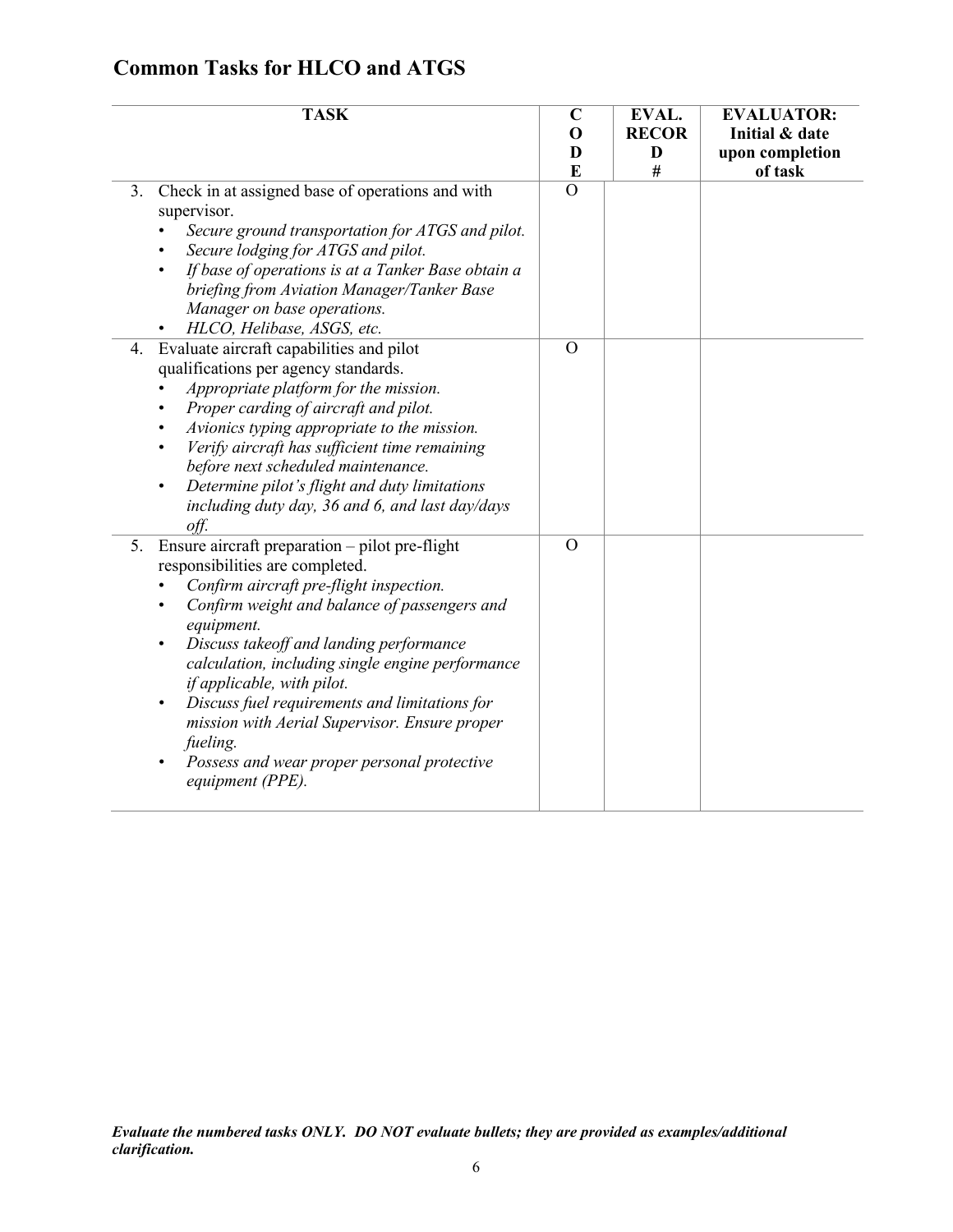| <b>EVAL.</b>  | <b>EVALUATOR:</b> |
|---------------|-------------------|
| <b>RECORD</b> | Initial & date    |
|               | upon completion   |
|               | of task           |
|               |                   |

### **Behavior: Gather, update, and apply situational information relevant to the assignment.**

| 6. Ensure aircraft preparation – Aerial Supervisor pre- |  |  |
|---------------------------------------------------------|--|--|
| flight responsibilities are completed.                  |  |  |
| Program VHF-FM tactical frequencies into<br>$\bullet$   |  |  |
| radios. Coordinate with pilot.                          |  |  |
| • Perform a radio check.                                |  |  |
| Load air tactical equipment.<br>$\bullet$               |  |  |
| Ensure GPS programming is known and Crew<br>$\bullet$   |  |  |
| Resource Management (CRM) duties are                    |  |  |
| coordinated with pilot.                                 |  |  |
| Assist pilot as requested with crew duties.             |  |  |

### **Behavior: Establish effective relationships with relevant personnel.**

### **Behavior: Ensure ability to use tools necessary to complete assignment.**

| 8. | Obtain a mission briefing for an initial attack             | $\overline{O}$ |  |  |
|----|-------------------------------------------------------------|----------------|--|--|
|    | incident and record the information on a mission            |                |  |  |
|    | record or similar form.                                     |                |  |  |
|    | Ensure a completed Aircraft Dispatch Form is                |                |  |  |
|    | provided by the Dispatch Center.                            |                |  |  |
|    | Incident name or number.                                    |                |  |  |
|    | Agency responsible if known.                                |                |  |  |
|    | Incident Location - at a minimum a descriptive<br>$\bullet$ |                |  |  |
|    | location, latitude and longitude, and bearing and           |                |  |  |
|    | distance from departing location.                           |                |  |  |
|    | Tactical Frequencies – at a minimum a tactical<br>٠         |                |  |  |
|    | aircraft frequency (FM-AirTactics or AM-Victor),            |                |  |  |
|    | an air-to-ground, and a local command frequency             |                |  |  |
|    | that can contact dispatch.                                  |                |  |  |
|    | Flight following procedures and frequencies.                |                |  |  |
|    | Air-to-air frequencies for fixed and rotor-wing             |                |  |  |
|    | $(FM/AM)$ .                                                 |                |  |  |
|    | Contacts: ground and air.                                   |                |  |  |
|    | Air resource assigned and en route, ETEs, types,            |                |  |  |
|    | and identifiers.                                            |                |  |  |
|    | Other resources dispatched (as practical).                  |                |  |  |
|    | Approximate incident size and fire behavior (if             |                |  |  |
|    | known).                                                     |                |  |  |
|    | Other potentially available air resources.                  |                |  |  |
|    | Aerial and ground hazards.                                  |                |  |  |
|    | Special information (urban interface, fuels                 |                |  |  |
|    | treatment areas, retardant avoidance areas).                |                |  |  |
|    | Airtanker reload base options.                              |                |  |  |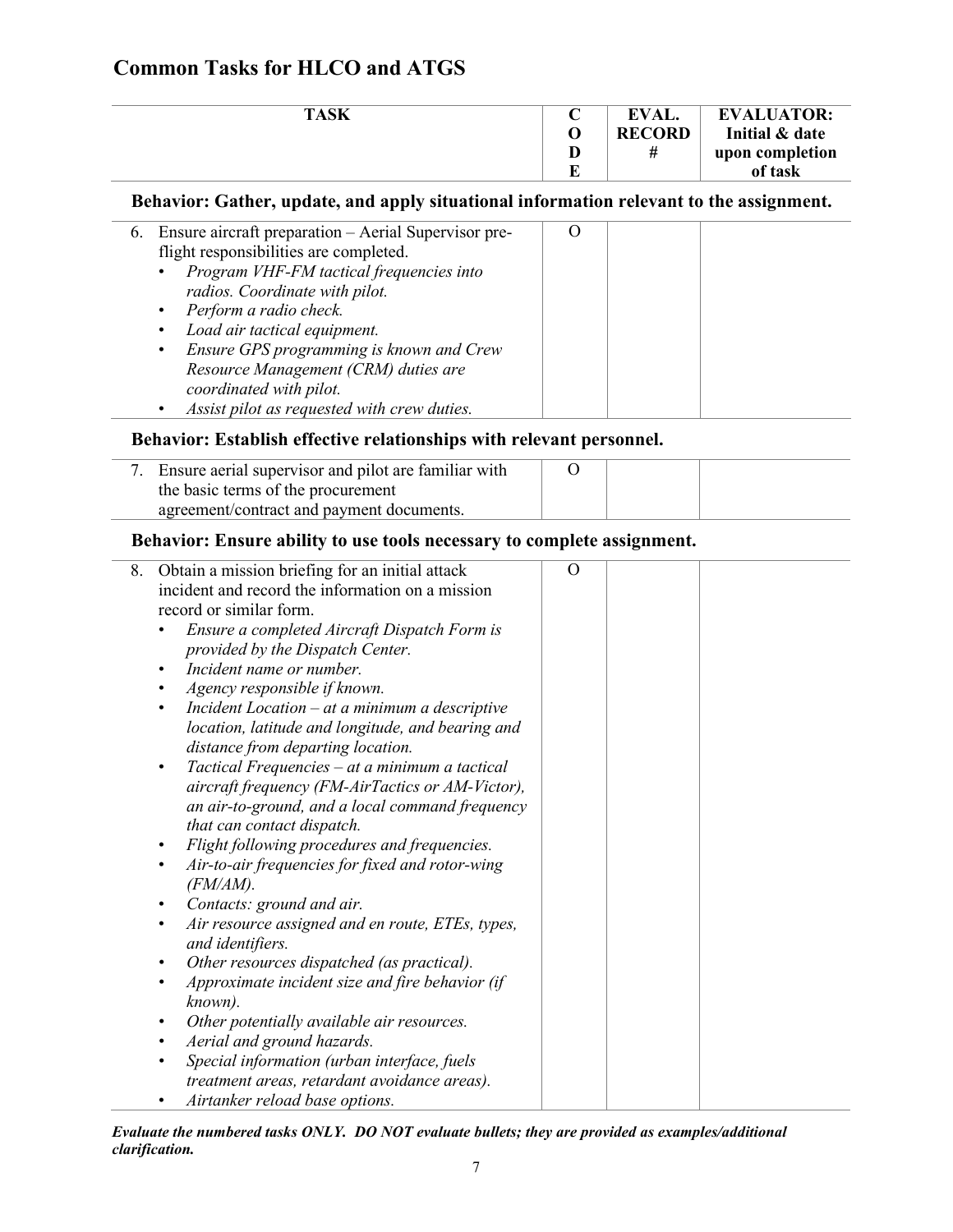| <b>TASK</b>                                                                                                                                                                                                                                                                                                                                                                                                                                                                                                                                                                                                                                                                                                                                                                                                                                                                                                                                                    | $\mathbf C$<br>O<br>D<br>E | EVAL.<br><b>RECORD</b><br># | <b>EVALUATOR:</b><br>Initial & date<br>upon completion<br>of task |
|----------------------------------------------------------------------------------------------------------------------------------------------------------------------------------------------------------------------------------------------------------------------------------------------------------------------------------------------------------------------------------------------------------------------------------------------------------------------------------------------------------------------------------------------------------------------------------------------------------------------------------------------------------------------------------------------------------------------------------------------------------------------------------------------------------------------------------------------------------------------------------------------------------------------------------------------------------------|----------------------------|-----------------------------|-------------------------------------------------------------------|
| Obtain a mission briefing for an extended attack<br>9.<br>incident and compile an appropriate cockpit kit of<br>pertinent documents and identify the key<br>components.<br>Obtain Incident Action Plan daily.<br>Incident objectives by division/group.<br>Organization Assignment List (ICS 203) or list<br>٠<br>of key operations people.<br>Air Operations Summary (ICS 220) or list of<br>$\bullet$<br>assigned aircraft and aerial personnel and<br>AM/AirTactics frequencies.<br>List of all aircraft by make/model and<br>$\bullet$<br>identification.<br><b>Incident Radio Communications Plan (ICS</b><br>205) or list of frequencies.<br>Incident maps (hard copy/electronic).<br>$\bullet$<br>Fire Behavior Report and local weather.<br>$\bullet$<br>Identify potentially available air resources not<br>$\bullet$<br>assigned to incident (shared national<br>resources).<br>Medical Plan (ICS 206) and medivac helicopter<br>assigned/available. | $\overline{O}$             |                             |                                                                   |

### **Behavior: Gather, update, and apply situational information relevant to the assignment.**

#### **Behavior: Establish organization structure, reporting procedures, and chain of command of assigned resources.**

| 10. Conduct a mission safety briefing for pilot.                | 0 |  |
|-----------------------------------------------------------------|---|--|
| General scope of the mission.                                   |   |  |
| Incident location: Descriptive location, latitude<br>$\bullet$  |   |  |
| and longitude, bearing and distance.                            |   |  |
| Aerial resources assigned including other aerial<br>٠           |   |  |
| supervision.                                                    |   |  |
| Radio frequencies (tactical and flight following).<br>$\bullet$ |   |  |
| Special information (hazards, military operations,<br>٠         |   |  |
| TFRs.)                                                          |   |  |
| Expected duration of and fuel requirements of                   |   |  |
| mission.                                                        |   |  |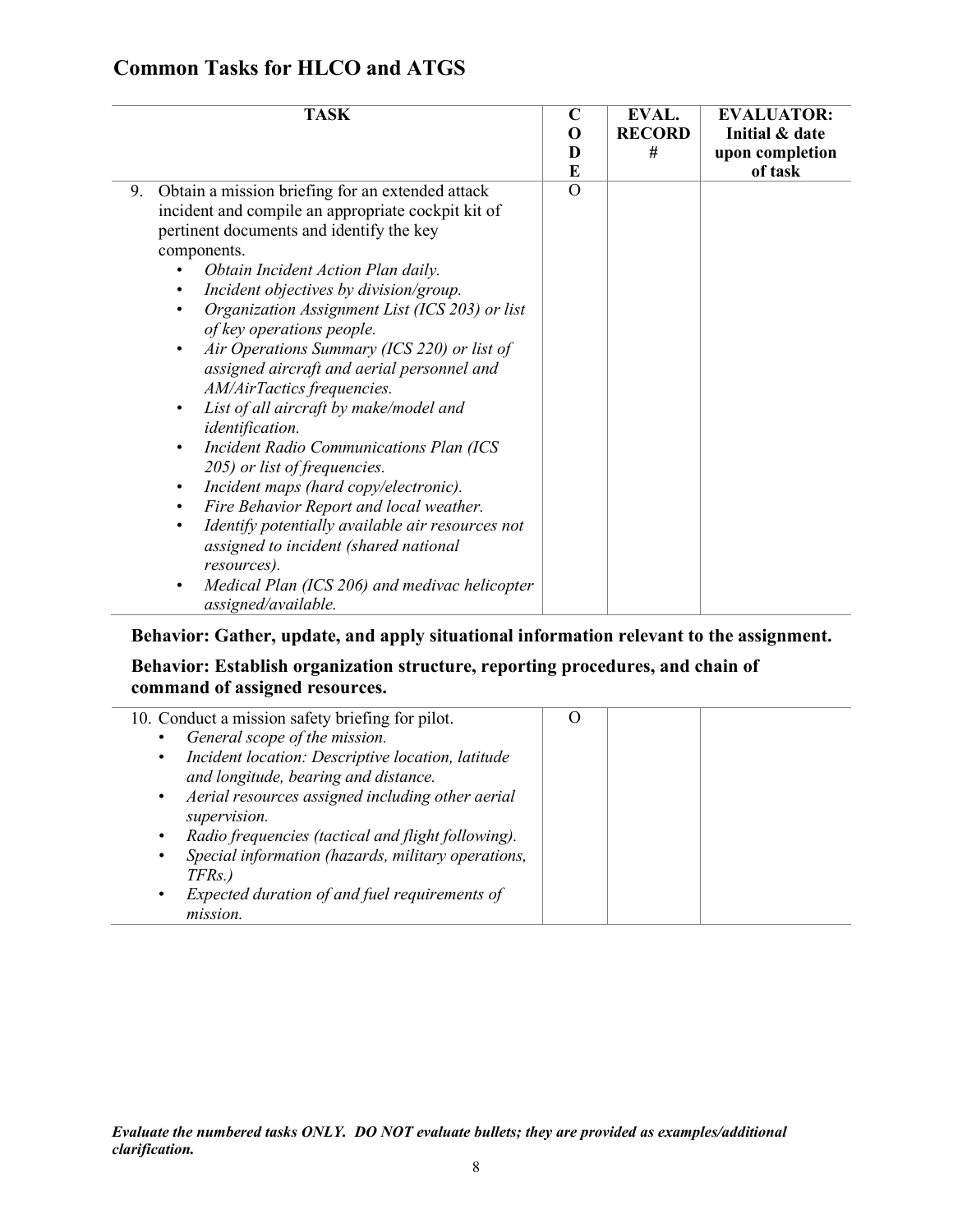### **Competency: Lead assigned personnel.**

*Description:**Influence, guide, and direct assigned personnel to accomplish objectives and desired outcomes in a rapidly changing, high-risk environment.*

| <b>TASK</b>                                                                                                                                                                                                                                                                                                                                                                                                                                                                                                                                                                                                                                                                                                                                                                                                     | $\mathbf C$<br>O | EVAL.<br><b>RECORD</b> | <b>EVALUATOR:</b><br>Initial & date |
|-----------------------------------------------------------------------------------------------------------------------------------------------------------------------------------------------------------------------------------------------------------------------------------------------------------------------------------------------------------------------------------------------------------------------------------------------------------------------------------------------------------------------------------------------------------------------------------------------------------------------------------------------------------------------------------------------------------------------------------------------------------------------------------------------------------------|------------------|------------------------|-------------------------------------|
|                                                                                                                                                                                                                                                                                                                                                                                                                                                                                                                                                                                                                                                                                                                                                                                                                 | D<br>E           | #                      | upon completion<br>of task          |
| Behavior: Ensure the safety, welfare, and accountability of assigned personnel.                                                                                                                                                                                                                                                                                                                                                                                                                                                                                                                                                                                                                                                                                                                                 |                  |                        |                                     |
| 11. Ensure pre-take off responsibilities - pilot<br>responsibilities are completed.<br>Complete the pre-flight portion of the Mission<br>Checklist (SAS Supplement C)                                                                                                                                                                                                                                                                                                                                                                                                                                                                                                                                                                                                                                           | $\Omega$         |                        |                                     |
| 12. Conduct pre-take of responsibilities – Aerial<br>Supervisor responsibilities.<br>Obtain, record, and set local altimeter setting<br>(from pilot or airport advisory) and confirm with<br>pilot as CRM duties dictate.<br>Program GPS to incident as CRM duties dictate.<br>$\bullet$<br>Program radios (AM/FM) as CRM duties dictate.<br>$\bullet$<br>Verify pre-flight portion of the Mission Checklist<br>$\bullet$<br>in the Interagency (SAS supplement C) with pilot<br>(Mission Fuel, weather en route/destination,<br>resource order/mission brief, standard aircraft<br>brief).<br>Check with dispatch regarding status of military<br>$\bullet$<br>aviation operations (restricted, Military Operation<br>Areas (MOA), Military Training Routes (MTR)<br>and Temporary Flight Restrictions (TFRs). | $\bf{0}$         |                        |                                     |

**Behavior: Establish work assignments and performance expectations, monitor performance, and provide feedback.**

| 13. Demonstrate navigational tasks by plotting |  |  |
|------------------------------------------------|--|--|
| coordinates.                                   |  |  |
| Topographic maps                               |  |  |
| Sectional/World Aeronautical Charts (WACS)     |  |  |
| <b>GPS</b>                                     |  |  |
| Table                                          |  |  |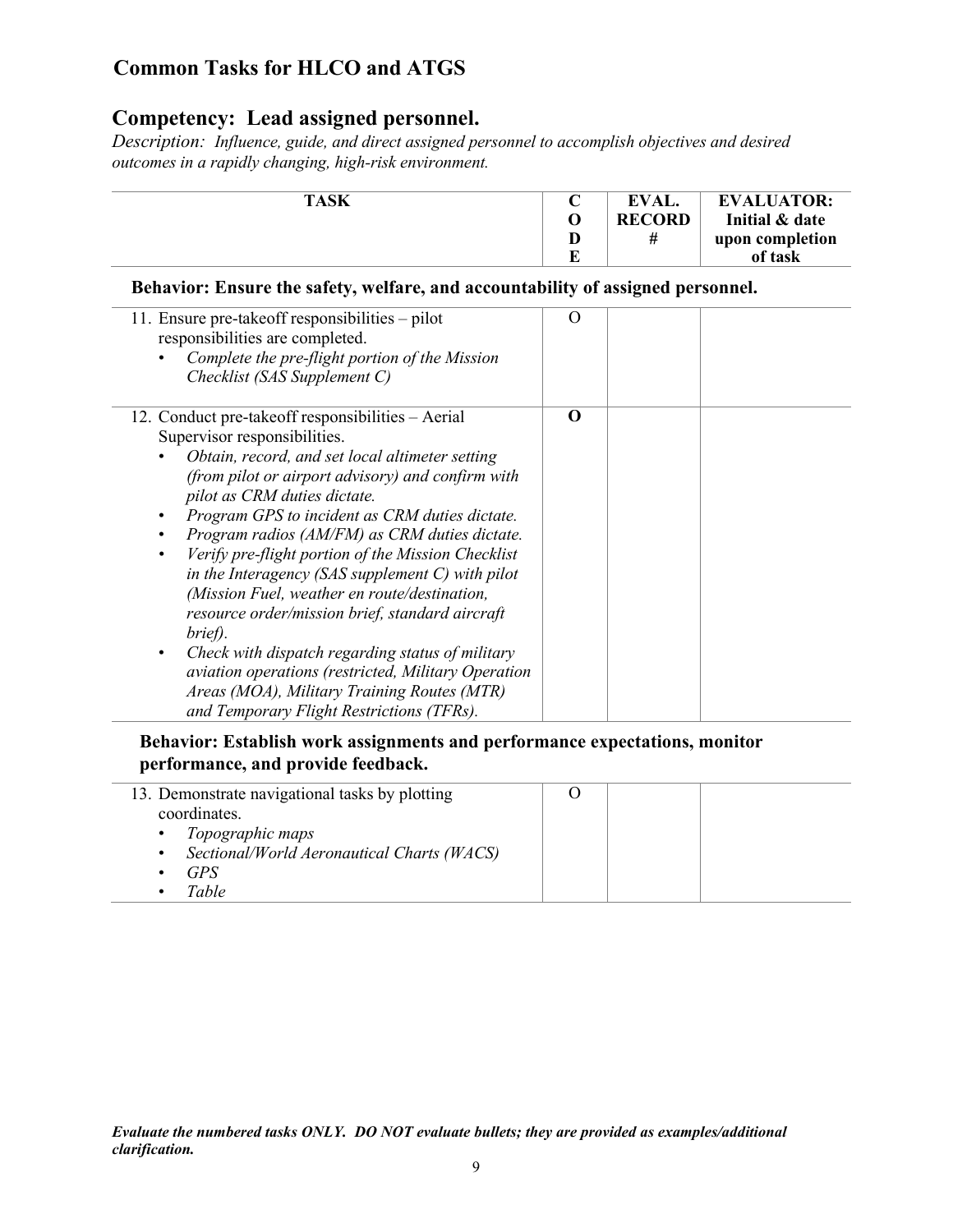| <b>TASK</b>                                                                                                                                                                                                                                                                                                                                                                                                                                                                                                         | $\mathbf C$<br>0<br>D<br>E | EVAL.<br><b>RECORD</b><br># | <b>EVALUATOR:</b><br>Initial & date<br>upon completion<br>of task |
|---------------------------------------------------------------------------------------------------------------------------------------------------------------------------------------------------------------------------------------------------------------------------------------------------------------------------------------------------------------------------------------------------------------------------------------------------------------------------------------------------------------------|----------------------------|-----------------------------|-------------------------------------------------------------------|
| 14. Demonstrate the after-take off duties.<br>Record the takeoff time for payment.<br>Observe sterile cockpit protocol as previously<br>agreed to with pilot.<br>Establish Flight Following using standard flight<br>following script (SAS PMS 505e).<br>Vocalize the after-takeoff/en route portion of the<br>Mission Checklist (SAS PMS 505e) with pilot<br>(GPS, communication/radios, other aircraft on<br>scene/en route, level of supervision on scene,<br>alternate airports, time on station/time to depart | $\Omega$                   |                             |                                                                   |
| mission, and crew brief).<br>Notify pilot of any information or situation<br>$\bullet$<br>affecting the flight (hazards including other<br>aircraft, diverts, change in mission).<br>Assist pilot as requested (confirming Air Traffic<br>Control communications, identifying other<br>aircraft, gathering intelligence on<br>airports/runways/flight paths).<br>Demonstrate effective CRM.                                                                                                                         |                            |                             |                                                                   |

# **Competency: Communicate effectively.**

*Description*: *Use suitable communication techniques to share relevant information with appropriate personnel on a timely basis to accomplish objectives in a rapidly changing, high-risk environment.*

#### **Behavior: Ensure relevant information is exchanged during briefings and debriefings.**

| 15. Demonstrate the appropriate en route<br>communications using common terminology and<br>brevity with dispatch, ground resources, and other<br>aircraft.<br>Incident air resource updates.<br>Status of special use airspace (TFR, restricted<br>٠<br>areas, etc.)<br>Coordinate with responding air resources on the<br>$\bullet$<br>assigned air-to-air frequency as appropriate.<br>Coordinate with responding ground resources on<br>$\bullet$<br>the assigned air-to-ground frequencies as<br><i>appropriate.</i><br>Maintain appropriate flight following<br>$\bullet$<br>communications with dispatch and monitor<br>appropriate frequencies. | $\Omega$ |  |  |
|--------------------------------------------------------------------------------------------------------------------------------------------------------------------------------------------------------------------------------------------------------------------------------------------------------------------------------------------------------------------------------------------------------------------------------------------------------------------------------------------------------------------------------------------------------------------------------------------------------------------------------------------------------|----------|--|--|
| Monitor fire frequencies to enhance situational<br>$\bullet$<br><i>awareness.</i>                                                                                                                                                                                                                                                                                                                                                                                                                                                                                                                                                                      |          |  |  |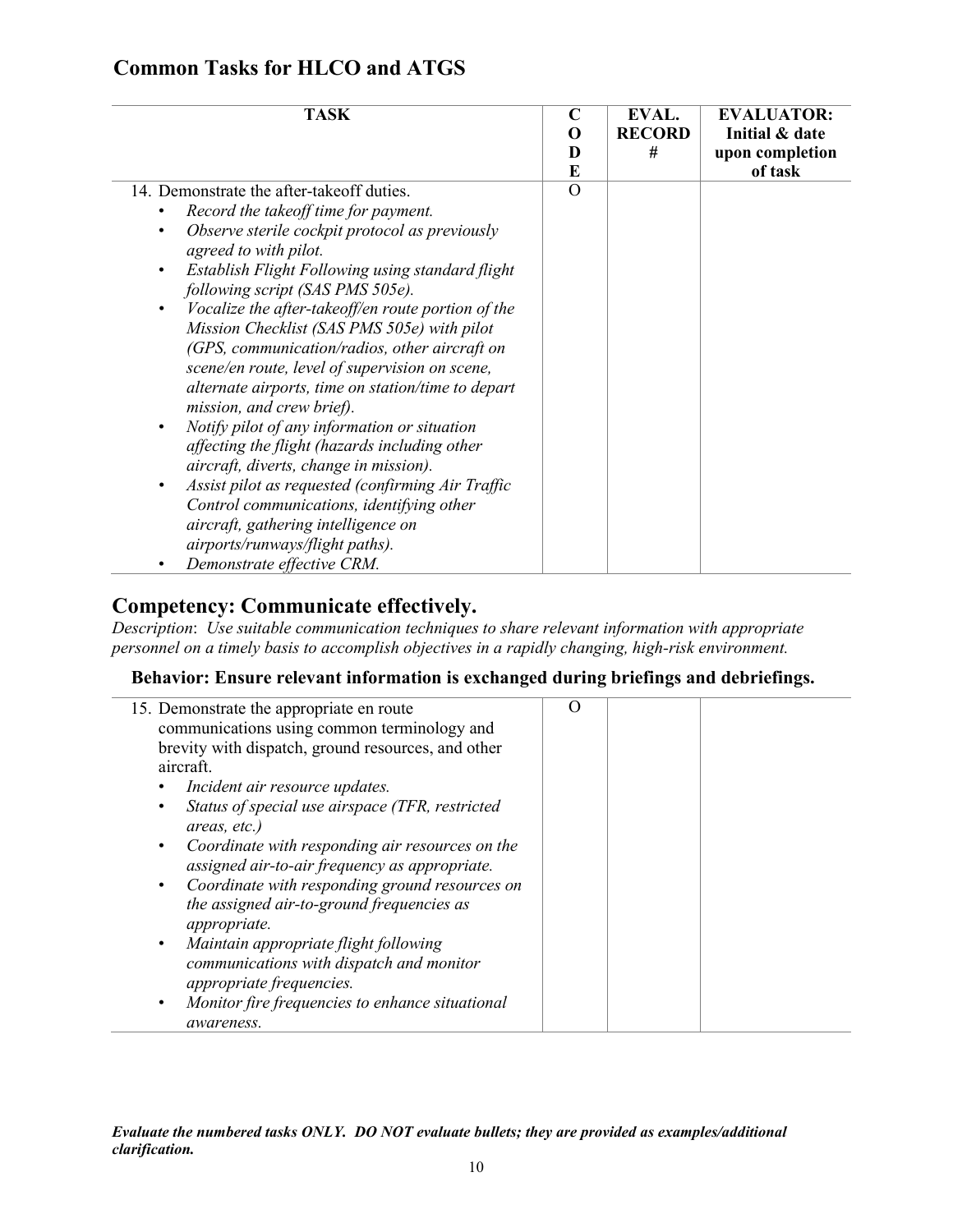| <b>TASK</b> | EVAL.         | <b>EVALUATOR:</b> |
|-------------|---------------|-------------------|
|             | <b>RECORD</b> | Initial & date    |
|             |               | upon completion   |
|             |               | of task           |

#### **Behavior: Ensure documentation is complete and disposition is appropriate.**

| 16. Vocalize the Prior to FTA Entry portion of the |  |  |
|----------------------------------------------------|--|--|
| Mission Checklist (SAS PMS 505e) with pilot.       |  |  |
| Altimeter(s) is set.                               |  |  |
| • Pulse/landing lights are on.                     |  |  |
| • Transponder is $on/ALT$ .                        |  |  |

#### **Behavior: Gather, produce, and distribute information as required by established guidelines and ensure understanding by recipient**.

| 17. Enter the Fire Traffic Area (FTA) when Aerial   |  |  |
|-----------------------------------------------------|--|--|
| Supervision is on scene.                            |  |  |
| Notify the dispatch center of your position.        |  |  |
| Change to incident frequencies.                     |  |  |
| Give 12-mile radio call to aerial supervision. Give |  |  |
| your location and altitude.                         |  |  |
| Obtain clearance into FTA by getting:               |  |  |
| (1) Altimeter setting                               |  |  |
| (2) FTA Entry Altitude                              |  |  |
| Altitude of aerial supervision<br>(3)               |  |  |
| (4) Altitudes of other aircraft                     |  |  |
| (5) Enter the incident airspace, as briefed.        |  |  |
| Watch for other aircraft and call out a distance    |  |  |
| and clock reference when you spot the on scene      |  |  |
| aerial supervision.                                 |  |  |
| Receive transition briefing and confirm positive    |  |  |
| handoff of aerial supervision responsibilities.     |  |  |
| Outgoing aerial supervision will notify dispatch    |  |  |
| and incoming aerial supervision will notify         |  |  |
| Incident Commander (IC)/ground personnel and        |  |  |
| confirm objectives and priorities.                  |  |  |
|                                                     |  |  |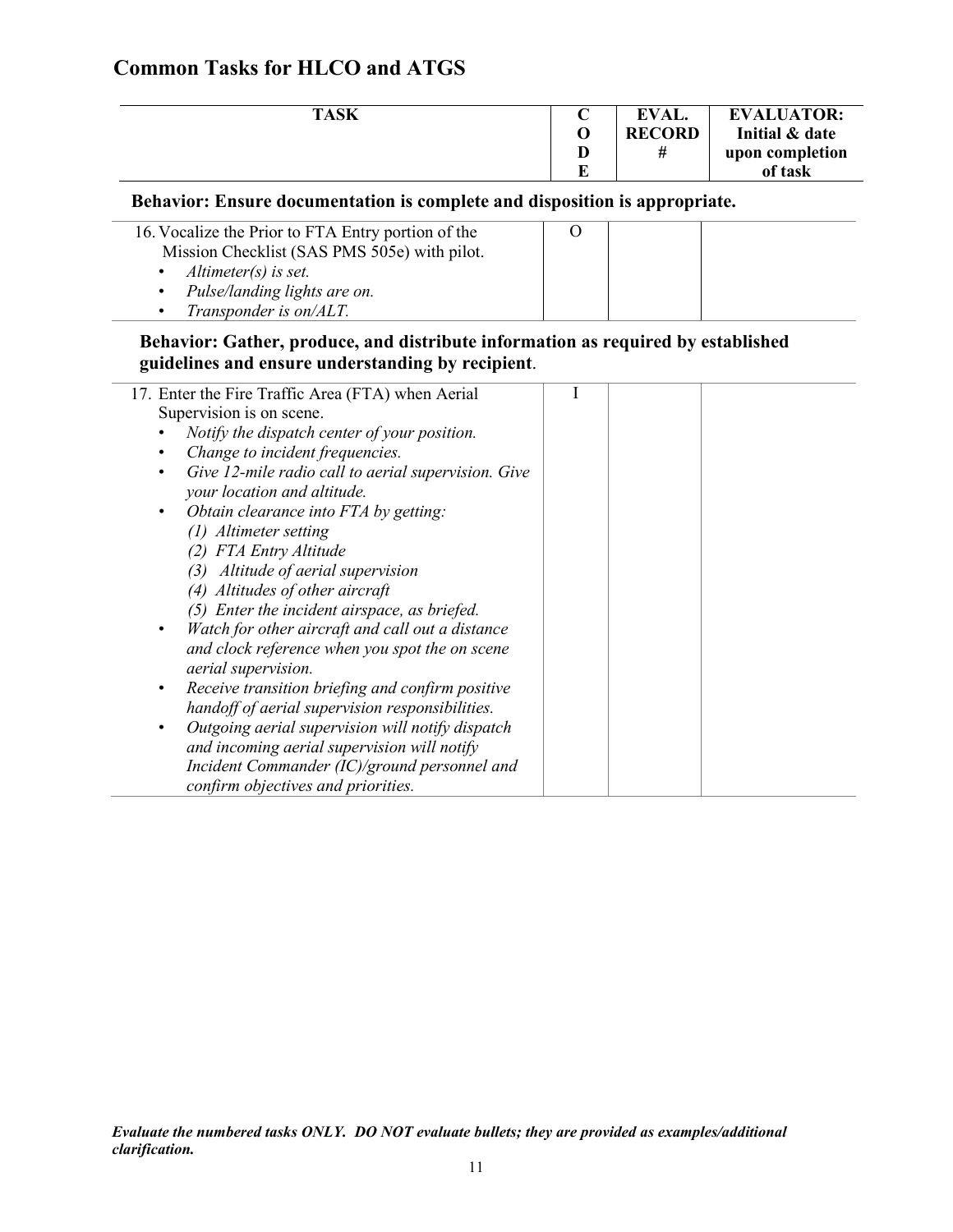| <b>TASK</b>                                                                                                                                                                                                                                                                                                                                                                                                                                                                                                                                                                                                                                                                                                                                                                                                                                                                                                                                                                                                                    | $\mathbf C$<br>$\mathbf 0$<br>D | EVAL.<br><b>RECORD</b><br># | <b>EVALUATOR:</b><br>Initial & date<br>upon completion |
|--------------------------------------------------------------------------------------------------------------------------------------------------------------------------------------------------------------------------------------------------------------------------------------------------------------------------------------------------------------------------------------------------------------------------------------------------------------------------------------------------------------------------------------------------------------------------------------------------------------------------------------------------------------------------------------------------------------------------------------------------------------------------------------------------------------------------------------------------------------------------------------------------------------------------------------------------------------------------------------------------------------------------------|---------------------------------|-----------------------------|--------------------------------------------------------|
| 18. Enter the Fire Traffic Area (FTA) when Aerial<br>Supervision is not on scene, but other aircraft are.<br>Notify dispatch of your position.<br>Change to incident frequencies.<br>$\bullet$<br>Give 12-mile radio call on assigned air-to-air<br>٠<br>frequency. Give your location, altitude, intentions<br>and frequency. An on scene aircraft should<br>respond on the designated air-to-air or air tactics<br>frequency.<br>Obtain clearance into FTA by getting:<br>(1) Altimeter setting.<br>(2) FTA Entry Altitude.<br>(3) Altitudes and locations of other aircraft on<br>scene.<br>(4) Enter the incident airspace, as briefed with on<br>scene aircraft.<br>Watch for other aircraft and call out a distance<br>and clock reference when you spot the on scene<br>aircraft.<br>Get status of all on scene aircraft (location,<br>$\bullet$<br>mission type, etc.)<br>Call IC and get objectives and priorities.<br>$\bullet$<br>Notify dispatch when you are on scene and are the<br>incident aerial supervision. | E<br>I                          |                             | of task                                                |
| 19. Enter the Fire Traffic Area (FTA) when there are no<br>aircraft on scene.<br>Give 12-mile blind radio call on assigned air-to-<br>air frequency. Give your location, altitude, and<br>intentions.<br>Call the IC/ground personnel on the assigned FM<br>air-to-ground frequency and verify no other<br>aircraft are on scene.<br>Proceed to the incident and watch for other<br>$\bullet$<br>aircraft.<br>Get center point and record size up information.<br>$\bullet$<br>Call dispatch, notify you are the on scene aerial<br>$\bullet$<br>supervision and provide size up.<br>Call the IC/ground forces and establish objectives<br>٠<br>and priorities.                                                                                                                                                                                                                                                                                                                                                                | I                               |                             |                                                        |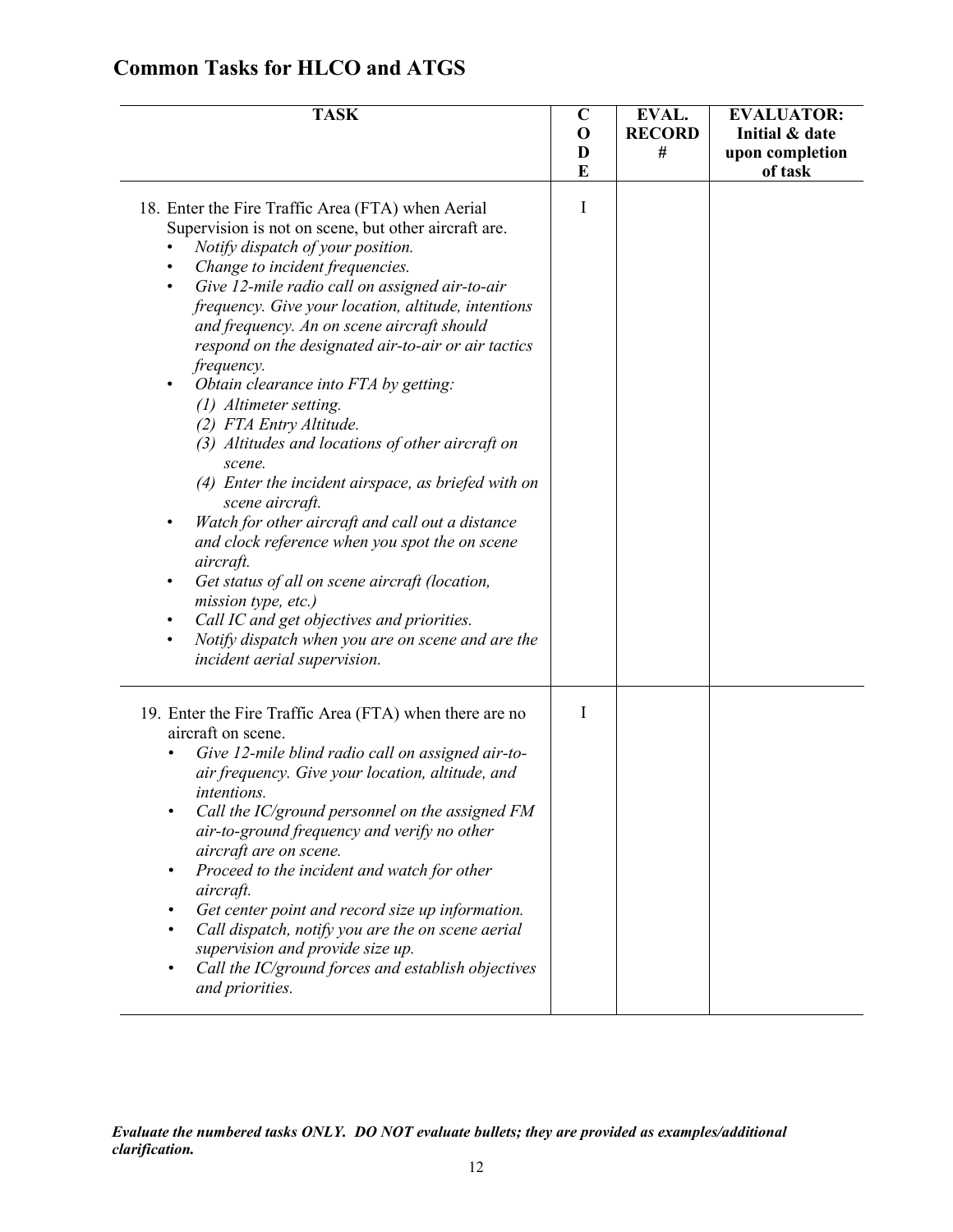| <b>TASK</b>                                                                                                                                                                                                                                                                                                                                                                                                                                                                                                                                                                                                                        | $\mathbf C$<br>$\mathbf 0$<br>D | EVAL.<br><b>RECORD</b><br># | <b>EVALUATOR:</b><br>Initial & date<br>upon completion |
|------------------------------------------------------------------------------------------------------------------------------------------------------------------------------------------------------------------------------------------------------------------------------------------------------------------------------------------------------------------------------------------------------------------------------------------------------------------------------------------------------------------------------------------------------------------------------------------------------------------------------------|---------------------------------|-----------------------------|--------------------------------------------------------|
|                                                                                                                                                                                                                                                                                                                                                                                                                                                                                                                                                                                                                                    | E                               |                             | of task                                                |
| 20. Enter Incident Airspace.<br>ATGS fixed wing enter the airspace in a right<br>hand pattern at 2,500 feet AGL unless the<br>situation dictates a different altitude.<br>(smoke/terrain).                                                                                                                                                                                                                                                                                                                                                                                                                                         | $\mathbf I$                     |                             |                                                        |
| 21. Arrive on scene and perform initial responsibilities:<br>Watch and listen for aircraft and make<br>visual/verbal contact with each one.<br>Determine ground elevation to establish FTA<br>$\bullet$<br>altitudes for incoming aircraft including<br>helicopters, airtankers, lead/ASM, smokejumpers,<br>relief aerial supervision, and media "the stack."<br>Determine flight hazards - Power lines, antennas,<br>$\bullet$<br>snags, terrain, thunderstorm activity, excessive<br>wind, poor visibility, airspace conflicts, etc.<br>Confirm incident objectives and priorities with the<br>$\bullet$<br>IC/ground personnel. | I                               |                             |                                                        |
| 22. Perform Initial Briefing to all incoming helicopters<br>when aircraft make initial contact (12 nm ring).<br>Standard Initial Briefing Sequence per SAS PMS<br>505e                                                                                                                                                                                                                                                                                                                                                                                                                                                             | I                               |                             |                                                        |
| 23. Perform Tactical Briefings to tactical mission<br>helicopters when the drop/mission area is in sight.<br>Standard Tactical Briefing Sequence per SAS<br><b>PMS</b> 505e                                                                                                                                                                                                                                                                                                                                                                                                                                                        | W                               |                             |                                                        |
| 24. Perform Departure Briefings to helicopters upon<br>completion of mission/fuel cycle.<br>Standard Departure Briefing Sequence per SAS<br><b>PMS</b> 505e                                                                                                                                                                                                                                                                                                                                                                                                                                                                        | W                               |                             |                                                        |
| 25. Direct helicopters (Target Description) to mission<br>areas and targets using fire anatomy, common<br>terminology, and brevity in communications.<br>Standard Departure Briefing Sequence per SAS<br><b>PMS</b> 505e                                                                                                                                                                                                                                                                                                                                                                                                           | W                               |                             |                                                        |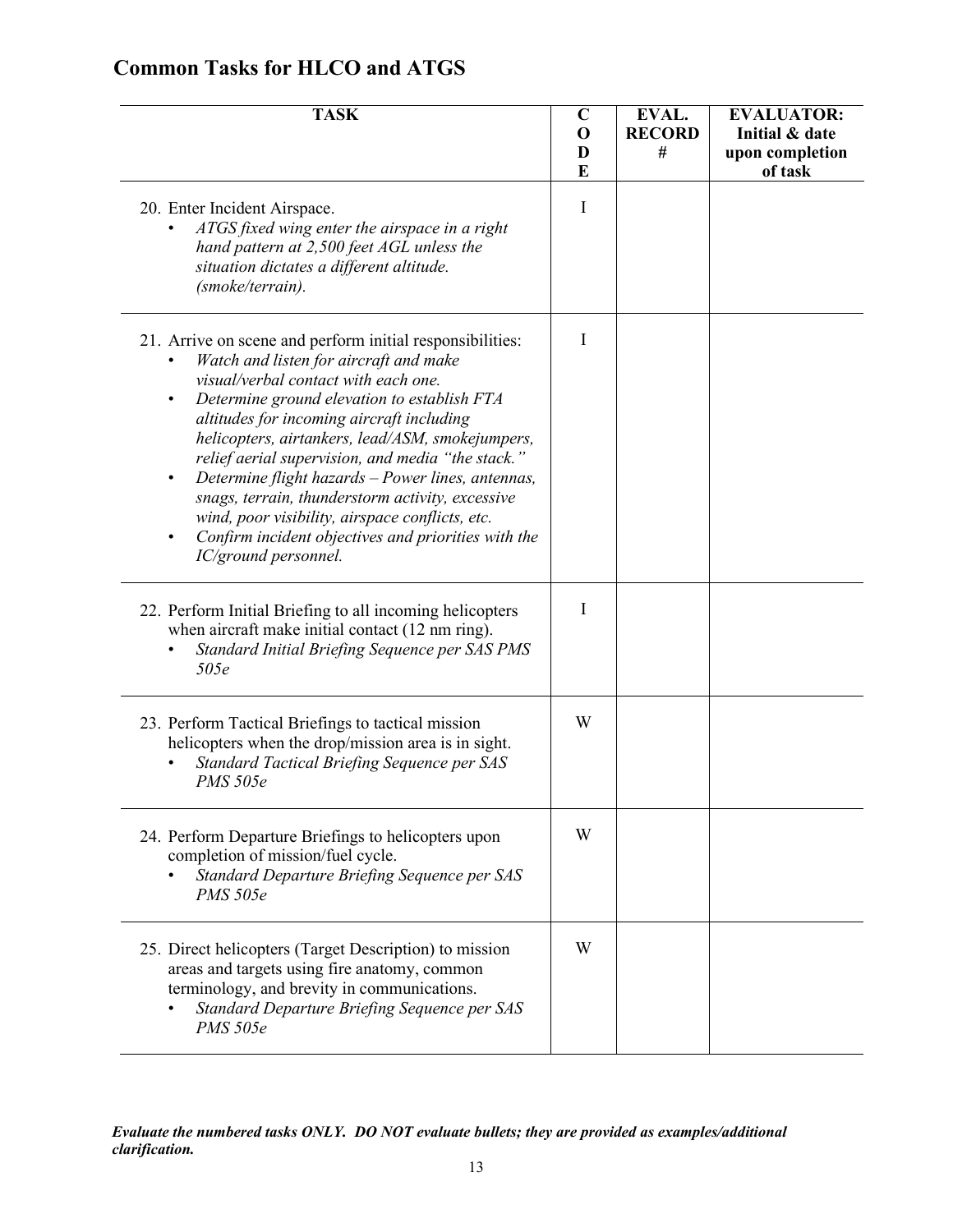### **Competency: Ensure completion of assigned actions to meet identified objectives.**

*Description: Identify, analyze, and apply relevant situational information and evaluate actions to complete assignments safely and meet identified objectives. Complete actions within established timeframe.*

| <b>TASK</b> |   | <b>EVAL.</b>  | <b>EVALUATOR:</b> |
|-------------|---|---------------|-------------------|
|             |   | <b>RECORD</b> | Initial & date    |
|             | D | #             | upon completion   |
|             | в |               | of task           |

#### **Behavior: Follow established procedures and/or safety procedures relevant to given assignment.**

| 26. Coordinate helicopter air traffic using pilot and            | W |  |
|------------------------------------------------------------------|---|--|
| aerial supervision.                                              |   |  |
| Pilots maintain aircraft separation by:                          |   |  |
| (a) Using standard aviation 'see and avoid'                      |   |  |
| visual flight rules.                                             |   |  |
| (b) Having access to the appropriate air-to-air                  |   |  |
| frequency for position reporting.                                |   |  |
| (c) Adhering to Fire Traffic Area (FTA)                          |   |  |
| procedures.                                                      |   |  |
| Aerial Supervisors Ensure Aircraft Separation by:<br>$\bullet$   |   |  |
| (a) Structuring the incident airspace and briefing               |   |  |
| pilots.                                                          |   |  |
| (b) Monitoring radio communications for pilot-                   |   |  |
| to-pilot position reports, and blind call                        |   |  |
| position reports.                                                |   |  |
| (c) Visually tracking aircraft as needed.                        |   |  |
| (d) Giving specific directions to pilots as needed.              |   |  |
| (e) Advising pilots on the location and heading of               |   |  |
| other aircraft.                                                  |   |  |
| 27. Coordinate helicopter air traffic using vertical             | W |  |
| separation principles.                                           |   |  |
| 500 feet is the minimum vertical separation for                  |   |  |
| missions in the same airspace. $1,000$ feet is                   |   |  |
| preferred and should be used whenever possible.                  |   |  |
| Assigning block altitudes is preferred in windy or<br>$\bullet$  |   |  |
| active thermal conditions.                                       |   |  |
| Assign helicopters a hard ceiling (i.e., 4,500' and<br>$\bullet$ |   |  |
| below). Do not assign them 500' AGL.                             |   |  |
| It's common practice to put media helicopters<br>$\bullet$       |   |  |
| above the ATGS in order to keep them away from                   |   |  |
| firefighting aircraft.                                           |   |  |
| Assign standard operational altitudes and<br>$\bullet$           |   |  |
| patterns as identified in IASG.                                  |   |  |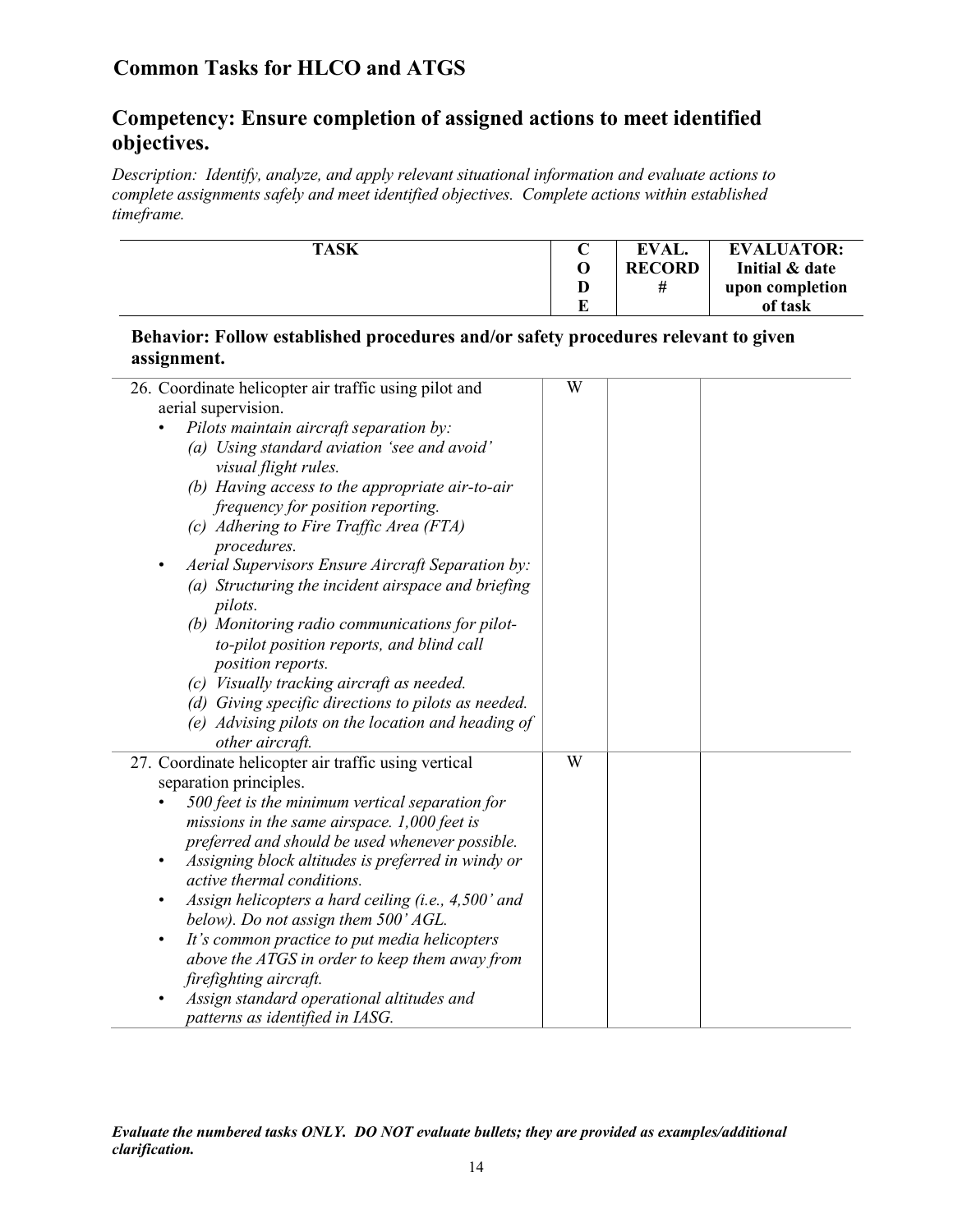| <b>TASK</b>                                                                                                                                                                                                                                                                                                                                                                                                                                                                                                                                                                                                                                                                                                                                                                                                                                                                                                                                                                                                                                                                                                                                                                                                                                                                                                | $\mathbf C$<br>$\mathbf 0$ | EVAL.<br><b>RECORD</b><br># | <b>EVALUATOR:</b><br>Initial & date |
|------------------------------------------------------------------------------------------------------------------------------------------------------------------------------------------------------------------------------------------------------------------------------------------------------------------------------------------------------------------------------------------------------------------------------------------------------------------------------------------------------------------------------------------------------------------------------------------------------------------------------------------------------------------------------------------------------------------------------------------------------------------------------------------------------------------------------------------------------------------------------------------------------------------------------------------------------------------------------------------------------------------------------------------------------------------------------------------------------------------------------------------------------------------------------------------------------------------------------------------------------------------------------------------------------------|----------------------------|-----------------------------|-------------------------------------|
|                                                                                                                                                                                                                                                                                                                                                                                                                                                                                                                                                                                                                                                                                                                                                                                                                                                                                                                                                                                                                                                                                                                                                                                                                                                                                                            | D<br>E                     |                             | upon completion<br>of task          |
| 28. Coordinate helicopter air traffic using Horizontal<br>Separation Principles.<br>Aerial supervision must ensure there is adequate<br>visibility to conduct operations safely regardless<br>of the airspace classification.<br>Flight patterns must be adequate, i.e., not<br>$\bullet$<br>hindered by terrain.<br>(a) Consult pilots before finalizing patterns and<br>routes.<br>(b) Advise pilots on location of other aircraft if<br>visual contact has not been reported.<br>(c) Air-to-air frequency must be accessible for<br>pilots to give position reports.<br>(d) Geographic references, such as ridges or a<br>river, can be used to separate aircraft<br>provided aircraft maintain assigned flight<br>patterns.<br>No-fly zones must be established to ensure<br>(e)<br>safe separation when simultaneous missions<br>at the same elevation are within close<br>proximity.<br>Below ridges: For operations separated by a<br>$\theta$<br>ridge, a "no-fly zone" 500 feet vertically<br>below the ridge top can be established to<br>ensure separation.<br>$(g)$ Near geographic dividing lines: If<br>simultaneous operations near the dividing<br>line are in conflict, a horizontal "no-fly zone"<br>must be established or missions must be<br>sequenced to ensure adequate separation. | W                          |                             |                                     |
| 29. Coordinate helicopter air traffic using incident entry<br>and exit corridors.<br>Aerial supervision shall determine incident<br>entry/exit corridors as needed. All aircraft must<br>be notified of corridors.                                                                                                                                                                                                                                                                                                                                                                                                                                                                                                                                                                                                                                                                                                                                                                                                                                                                                                                                                                                                                                                                                         | W                          |                             |                                     |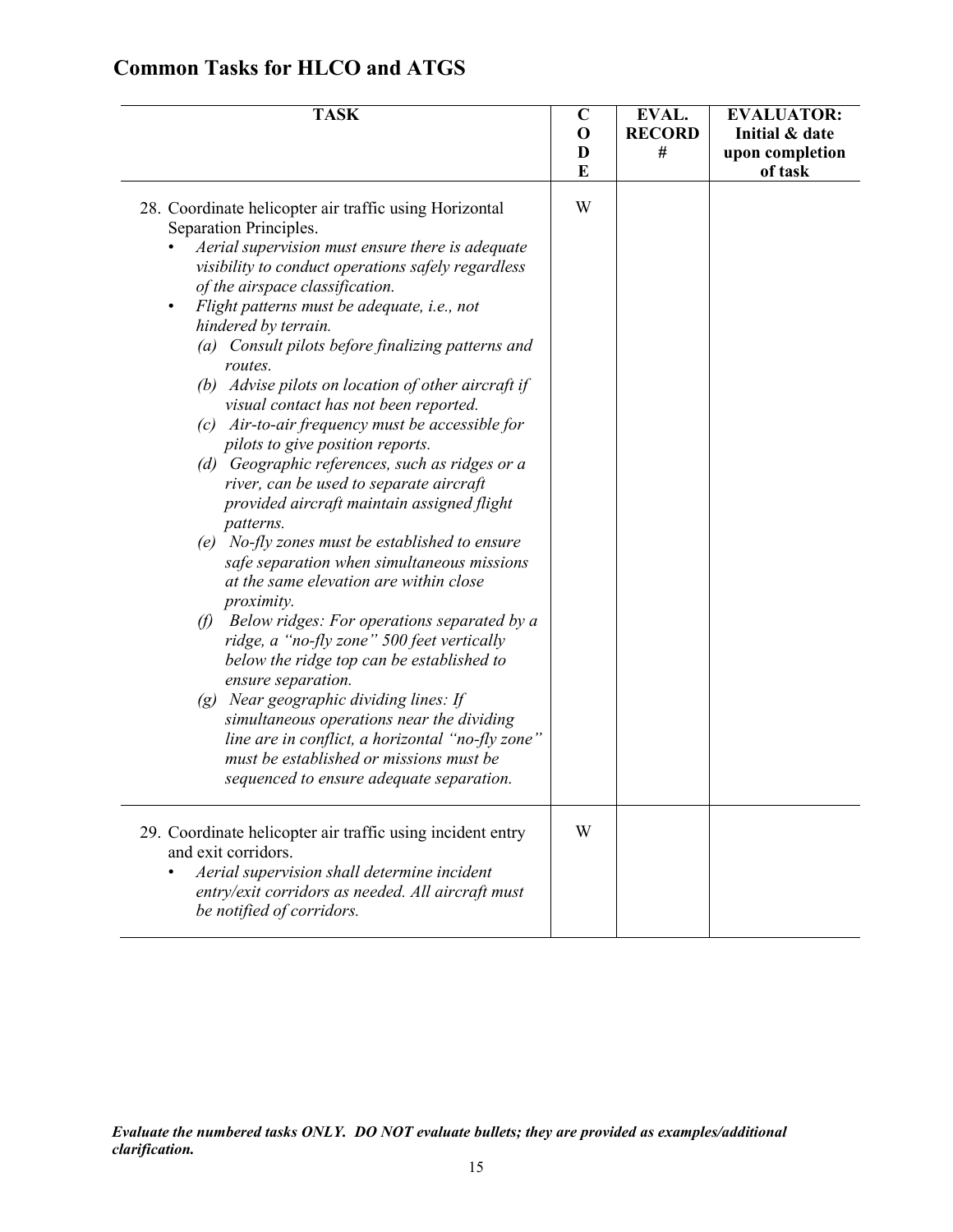| <b>TASK</b>                                                                                                                                                                                                                                                                                                                                                                                                                                                                                                                                           | $\mathbf C$<br>$\mathbf 0$<br>D<br>E | EVAL.<br><b>RECORD</b><br># | <b>EVALUATOR:</b><br>Initial & date<br>upon completion<br>of task |
|-------------------------------------------------------------------------------------------------------------------------------------------------------------------------------------------------------------------------------------------------------------------------------------------------------------------------------------------------------------------------------------------------------------------------------------------------------------------------------------------------------------------------------------------------------|--------------------------------------|-----------------------------|-------------------------------------------------------------------|
| 30. Coordinate helicopter air traffic using holding areas<br>and routes.<br>Helicopters can be held on the ground or in the<br>air as needed to maintain adequate separation.<br>Considerations include:<br>(a) Common helicopter holding areas include<br>obvious landmarks, helispots, helibase,<br>dipsites, etc. Any of these locations may be<br>utilized as a virtual fence.<br>(b) Pilots should be able to maintain forward<br>flight rather than constant hover.<br>(c) Long periods of holding helicopters should be<br>done on the ground. | W                                    |                             |                                                                   |
| 31. Coordinate helicopter air traffic using sequencing.<br>Aircraft may be sequenced into the same area<br>provided each aircraft can complete its mission<br>and exit the area before the next aircraft enters the<br>area. Sequencing requires close supervision.<br>Caution: Consider wake turbulence when<br>sequencing any type of aircraft.<br>Helicopters can be held at a safe distance from<br>drop site until an airtanker has completed its drop.                                                                                          | W                                    |                             |                                                                   |
| 32. Coordinate helicopter air traffic using checkpoints<br>and virtual fences.<br>Effective for maintaining air traffic control with<br>minimal radio traffic on the air-to-air frequency.<br>Pilots are instructed to report their location and<br>destination "in the blind" when crossing check<br>points.<br>Pilots may be required to report arrival at a<br>virtual fence and wait for clearance from ATGS<br>before proceeding. Known geographic locations<br>make effective check points and virtual fences.                                  | W                                    |                             |                                                                   |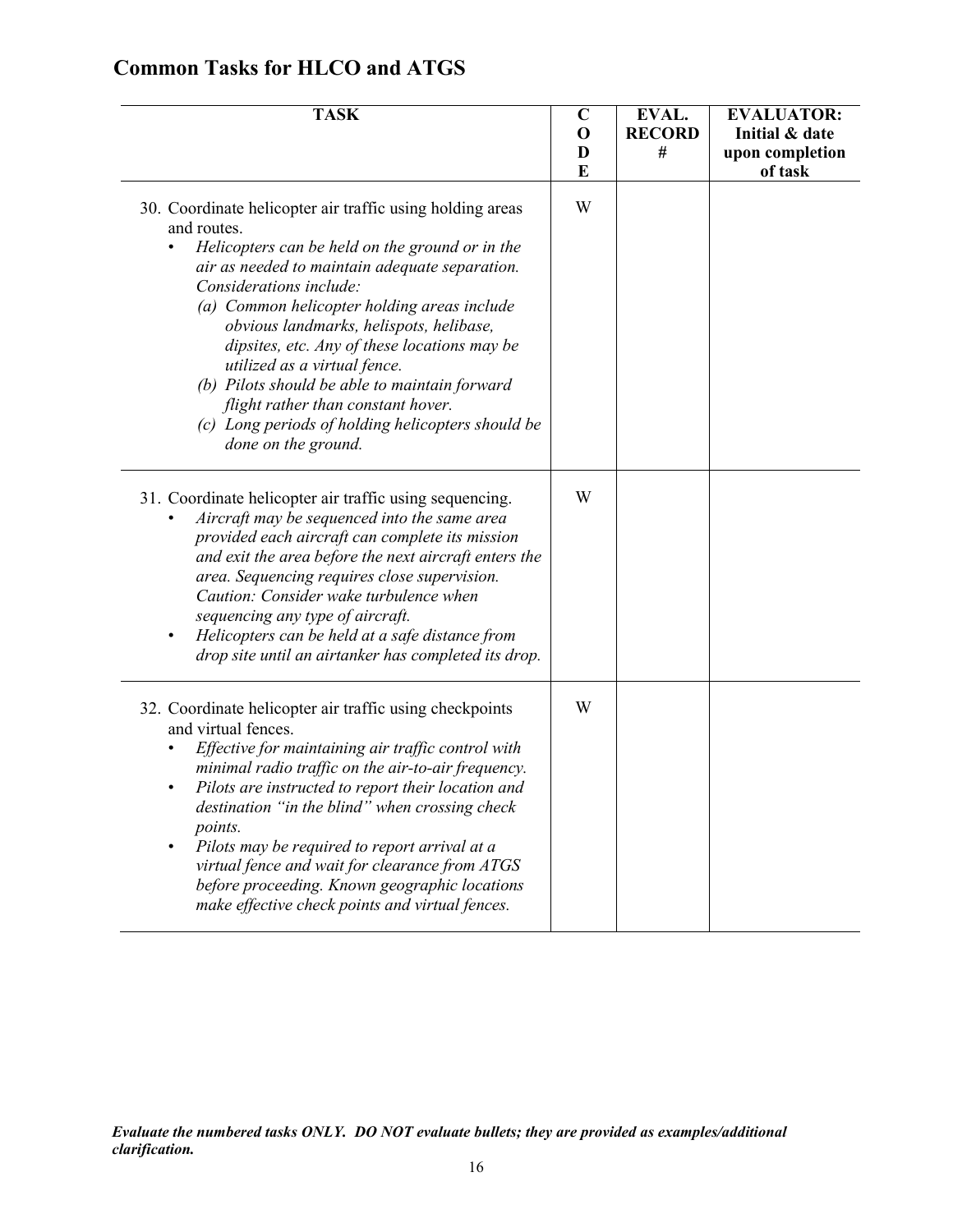| <b>TASK</b>                                                                                                                                                                                                                                                                                                                                                                                                                                  | $\mathbf C$<br>$\mathbf 0$<br>D<br>E | EVAL.<br><b>RECORD</b><br># | <b>EVALUATOR:</b><br>Initial & date<br>upon completion<br>of task |
|----------------------------------------------------------------------------------------------------------------------------------------------------------------------------------------------------------------------------------------------------------------------------------------------------------------------------------------------------------------------------------------------------------------------------------------------|--------------------------------------|-----------------------------|-------------------------------------------------------------------|
| 33. Coordinate helicopter air traffic using helicopter<br>routes.<br>Established for repetitive missions from helibase<br>to helispots or sling points, from dipsites to<br>targets, etc.<br>For safety, efficiency and monitoring, the<br>$\bullet$<br>HLCO/ATGS, in consultation with the helibase<br>manager and/or helicopter pilots, will ensure<br>flight routes and communications procedures have<br>been established and are known. | W                                    |                             |                                                                   |
| 34. Coordinate helicopter air traffic using helicopter<br>daisy-chains.<br>Two or more helicopters can be assigned to the<br>same targets and dipsites for repeated water<br>drops.<br>The HLCO/ATGS, in consultation with helicopter<br>pilots, will establish a "daisy-chain" flight route<br>for these operations.                                                                                                                        | W                                    |                             |                                                                   |
| 35. Coordinate helicopter recon flights maintaining safe<br>separation of aircraft.<br>Schedule recon flights during slow periods, i.e.,<br>when airtankers are loading.<br>Assign a specific route for the recon, example,<br>٠<br>clockwise around and 100 yards outside the<br>incident perimeter.<br>Establish check points, i.e., division breaks,<br>٠<br>helispots, drainages, etc.                                                   | W                                    |                             |                                                                   |
| 36. Coordinate helicopter air traffic with intersecting<br>routes.<br>Intersecting aircraft routes shall be clearly<br>identifiable geographically.<br>Intersections shall have a minimum of 500 feet<br>$\bullet$<br>vertical separation.                                                                                                                                                                                                   | W                                    |                             |                                                                   |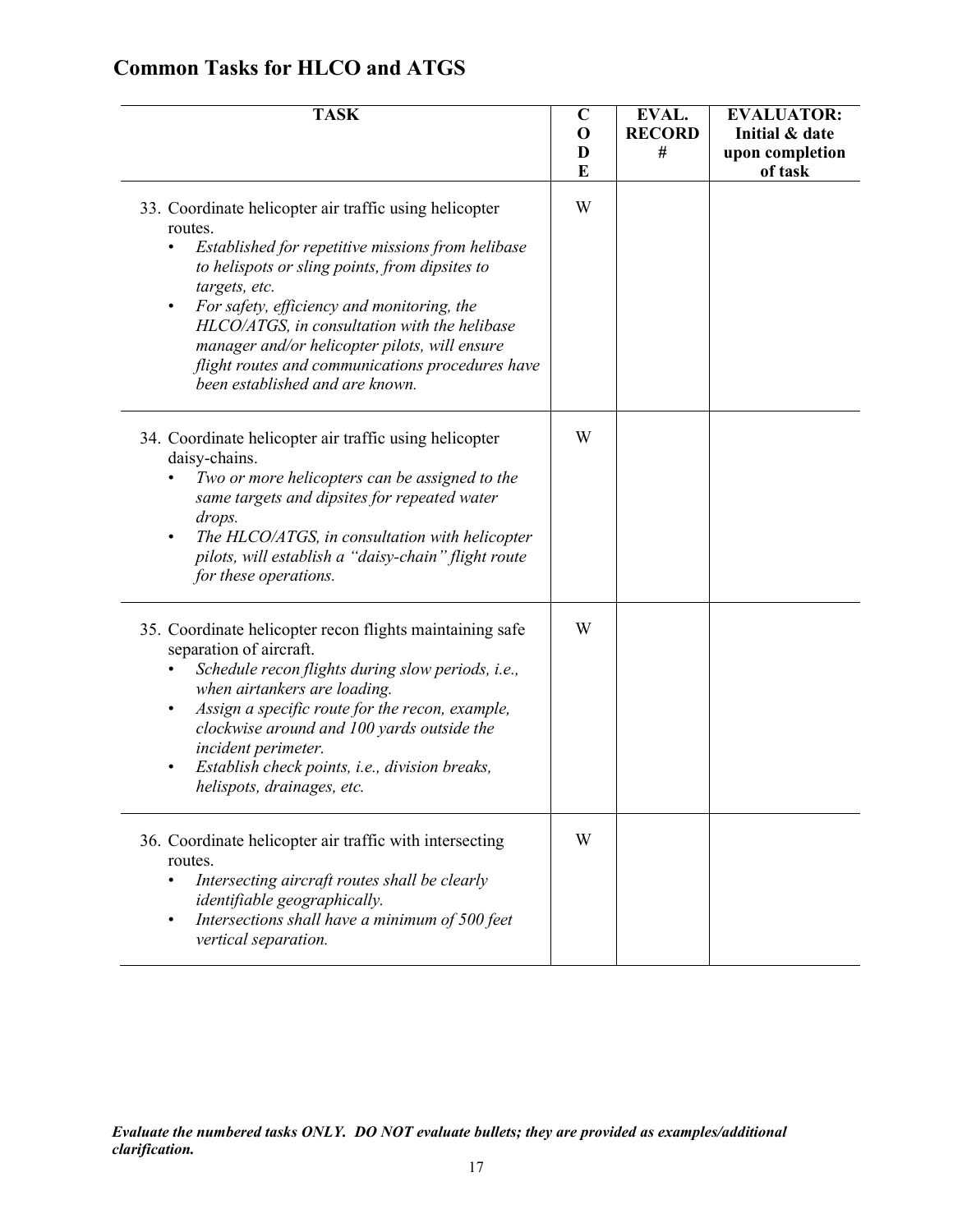| <b>TASK</b>                                                                                                                                                                                                                                                                                                                                                                                                                               | O<br>E | EVAL.<br><b>RECORD</b><br># | <b>EVALUATOR:</b><br>Initial & date<br>upon completion<br>of task |
|-------------------------------------------------------------------------------------------------------------------------------------------------------------------------------------------------------------------------------------------------------------------------------------------------------------------------------------------------------------------------------------------------------------------------------------------|--------|-----------------------------|-------------------------------------------------------------------|
| 37. Coordinate helicopter air traffic requiring<br>nonstandard patterns.<br>Occasionally terrain, visibility, wind direction or<br>$\bullet$<br>other factors require flight patterns are modified<br>or reversed.<br>The mission pilot shall advise HLCO/ATGS of<br>$\bullet$<br>situation and request a deviation from standard<br>procedures.<br>The HLCO/ATGS will advise other aircraft before<br>$\bullet$<br>granting the request. | W      |                             |                                                                   |

Í.

**Behavior: Transfer position duties while ensuring continuity of authority and knowledge and taking into account the increasing or decreasing incident complexity.**

| 38. Manage helicopter air tactics to provide continuity. | W |  |  |
|----------------------------------------------------------|---|--|--|
| Good planning will ensure continuity.                    |   |  |  |
| Use HLCO and ATGS to fill gaps in coverage and<br>٠      |   |  |  |
| manage air/ground operations in designated areas         |   |  |  |
| on complex incidents.                                    |   |  |  |
| Stagger aircraft refueling so all aircraft are not<br>٠  |   |  |  |
| down simultaneously.                                     |   |  |  |
| Monitor flight times. Anticipate the need for a<br>٠     |   |  |  |
| relief pilot, or other air resource. Notify dispatcher   |   |  |  |
| or IC/AOBD in a timely manner.                           |   |  |  |
| Anticipate fuel needs and facilitate obtaining<br>٠      |   |  |  |
| fueling facilities near the incident.                    |   |  |  |
| Coordinate refuel and relief needs between aerial<br>٠   |   |  |  |
| supervisors to ensure continuity of airspace             |   |  |  |
| management/supervision.                                  |   |  |  |
| 39. Manage HLCO/ATGS relief staffing using relief        | W |  |  |
| guidelines addressing fatigue, effectiveness, and        |   |  |  |
|                                                          |   |  |  |
| safety.                                                  |   |  |  |
| If the aerial supervisor will fly more than 4 hours      |   |  |  |
| on any one flight, order a relief.                       |   |  |  |
| On multi-day incidents, assign a second aerial<br>٠      |   |  |  |
| supervisor and rotate about every 3 hours.               |   |  |  |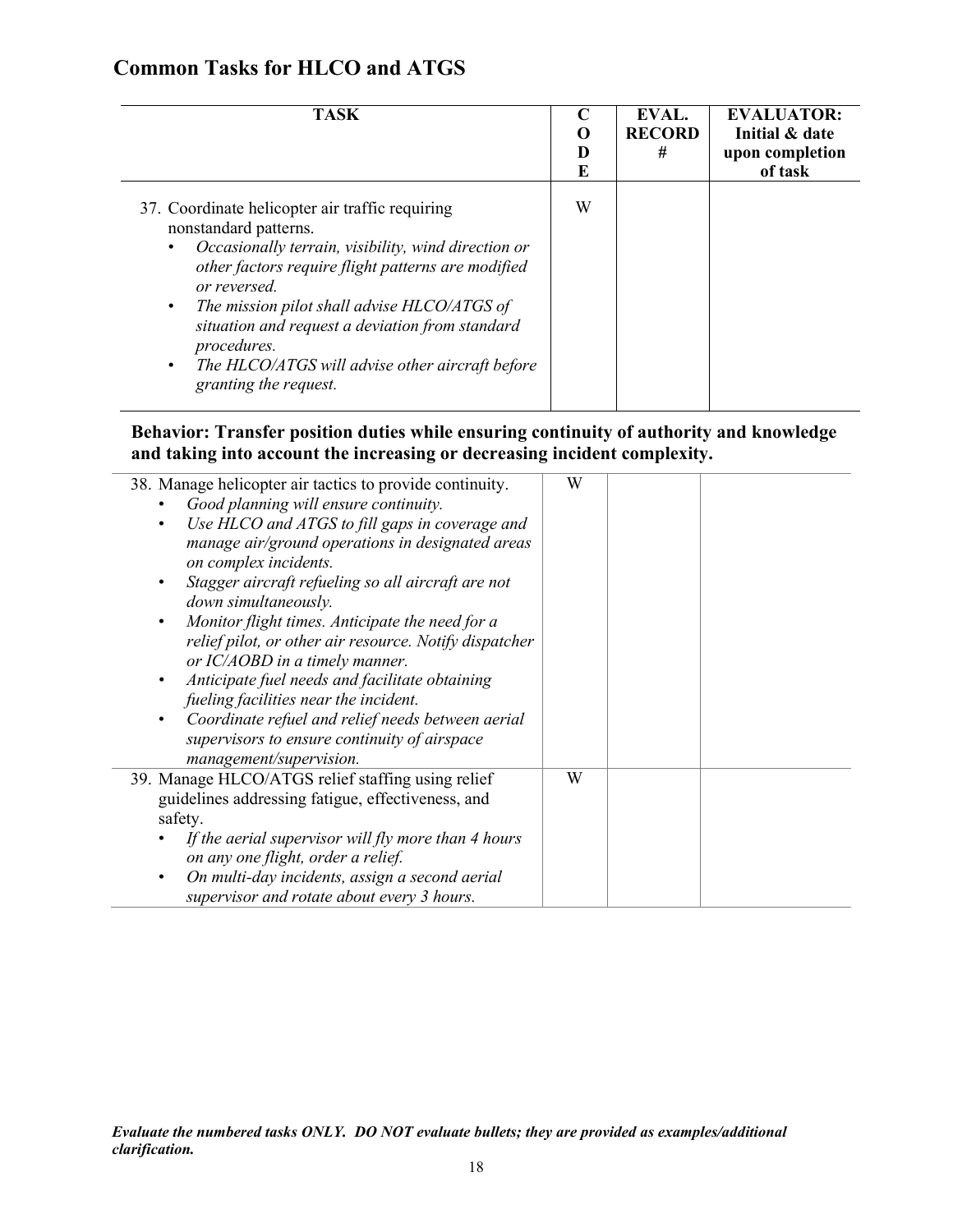Í,

| <b>TASK</b> | <b>EVAL.</b>  | <b>EVALUATOR:</b> |
|-------------|---------------|-------------------|
|             | <b>RECORD</b> | Initial & date    |
|             | #             | upon completion   |
|             |               | of task           |

**Behavior: Follow established procedures and/or safety procedures relevant to given assignment.**

**Behavior: Gather, analyze, and validate information pertinent to the incident or event and make recommendations for setting priorities.**

| 40. On an extended attack incident/IMT assigned,<br>coordinate with ground personnel and provide fire<br>information and size up for tactical planning.<br>Utilize standard size up briefing tools.<br>Make initial assessment and communicate critical<br>$\bullet$<br>safety, strategy, and tactics inputs to Operations,<br>AOBD, DIVS, and line resources.<br>Cardinal directions.<br>Landmarks: Roads, streams, lakes, mountains,<br>improvements, etc.<br>Fire flanks, head, etc.<br>Visible work accomplished: dozer lines, handline,<br>retardant line, etc.<br>Record GPS coordinates to identify reference<br><i>points.</i> | W |  |
|----------------------------------------------------------------------------------------------------------------------------------------------------------------------------------------------------------------------------------------------------------------------------------------------------------------------------------------------------------------------------------------------------------------------------------------------------------------------------------------------------------------------------------------------------------------------------------------------------------------------------------------|---|--|
| 41. On an extended attack incident/IMT assigned,<br>coordinate with ground personnel and assign air<br>resources per Operations/IC strategy, tactics, and<br>mission priorities.                                                                                                                                                                                                                                                                                                                                                                                                                                                       | W |  |
| 42.<br>On an extended attack incident/IMT assigned,<br>coordinate with ground personnel and determine<br>TFR requirements and per SAS PMS 505<br>Vertical and horizontal dimensions.<br>If needed, order through dispatcher or Air<br><b>Operations Director.</b>                                                                                                                                                                                                                                                                                                                                                                      | W |  |
| 43. Determine airspace conflicts.<br>MOAs, MTRs, UAS operations airports, etc.                                                                                                                                                                                                                                                                                                                                                                                                                                                                                                                                                         | I |  |
| 44. On an extended attack incident/IMT assigned,<br>coordinate with ground personnel to evaluate<br>values at risk.<br>Life, property/structures, resources<br>Current fire size and potential size estimate<br>Fuel models and rates of spread<br>Fire behavior elements (wind, terrain, aspect,<br>$etc.$ )                                                                                                                                                                                                                                                                                                                          | W |  |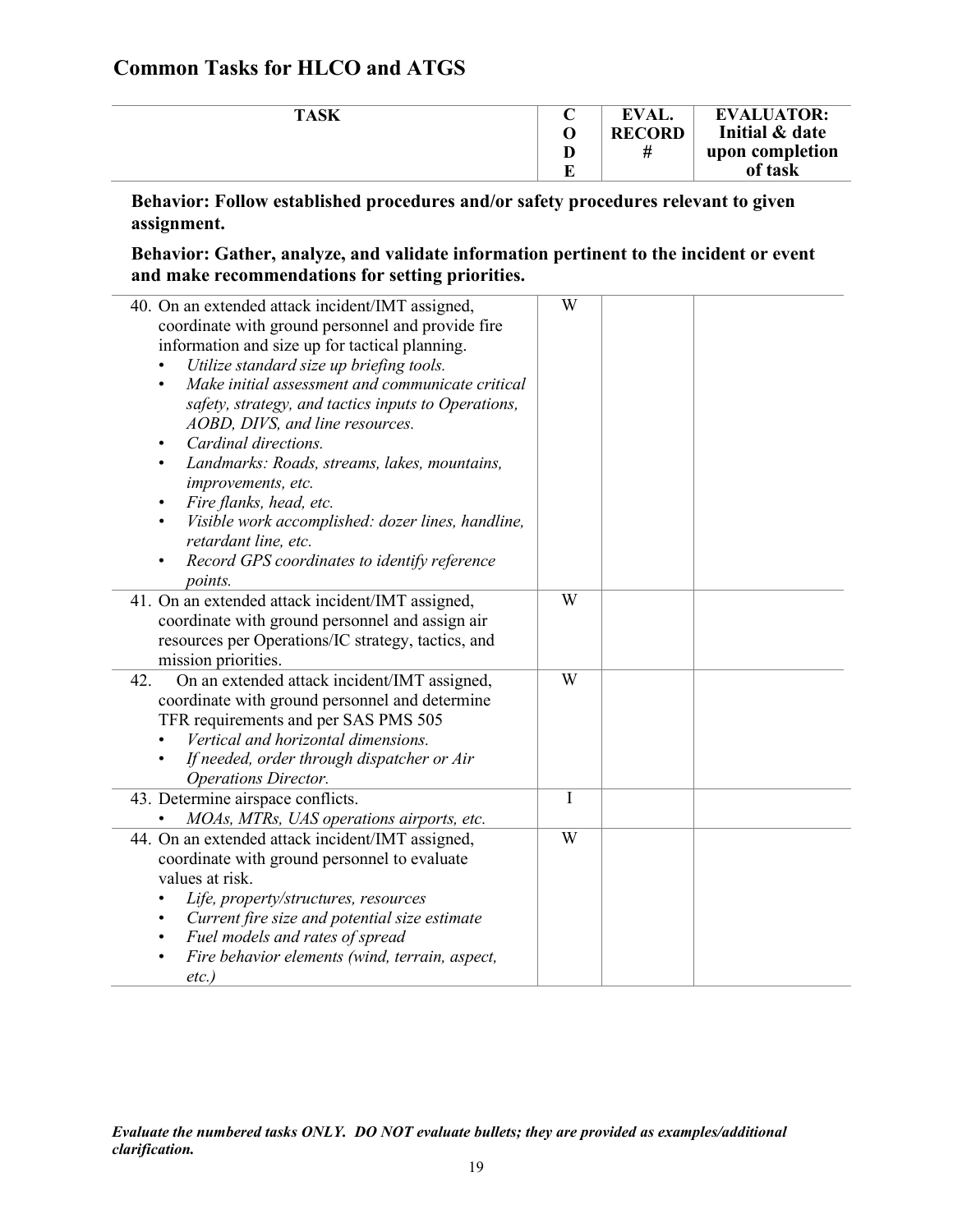| <b>TASK</b>                                                                                          | $\mathbf C$ | EVAL.              | <b>EVALUATOR:</b>          |
|------------------------------------------------------------------------------------------------------|-------------|--------------------|----------------------------|
|                                                                                                      | $\mathbf 0$ | <b>RECORD</b><br># | Initial & date             |
|                                                                                                      | D<br>E      |                    | upon completion<br>of task |
| 45. On an extended attack incident/IMT assigned,                                                     | T           |                    |                            |
| coordinate with ground personnel and recommend                                                       |             |                    |                            |
| strategies, tactics, and resources needed.                                                           |             |                    |                            |
| Determine a general probability of success.                                                          |             |                    |                            |
| Direct, indirect, or parallel strategies.                                                            |             |                    |                            |
| Target locations and priorities                                                                      |             |                    |                            |
| Access                                                                                               |             |                    |                            |
| Anchor points                                                                                        |             |                    |                            |
| Water sources                                                                                        |             |                    |                            |
| Potential helispots                                                                                  |             |                    |                            |
| Location of spot fires<br>$\bullet$                                                                  |             |                    |                            |
| Number and types of aircraft required                                                                |             |                    |                            |
| Use of specialized resources (helitack, rappellers,                                                  |             |                    |                            |
| smokejumpers, and paracargo.)                                                                        |             |                    |                            |
| Determine and implement if necessary<br>$\bullet$                                                    |             |                    |                            |
| contingency plan if primary plan does not meet                                                       |             |                    |                            |
| objectives.                                                                                          | I           |                    |                            |
| 46. On an extended attack incident/IMT assigned,<br>coordinate with ground personnel and provide air |             |                    |                            |
| drop information to ground crews.                                                                    |             |                    |                            |
| Advise personnel of impending airtanker, bucket,                                                     |             |                    |                            |
| or paracargo drops in their work area and the                                                        |             |                    |                            |
| need to clear the area.                                                                              |             |                    |                            |
| If drops are near power lines, determine status of<br>$\bullet$                                      |             |                    |                            |
| lines (live or de-energized); advise ground                                                          |             |                    |                            |
| personnel of danger of being near power lines                                                        |             |                    |                            |
| during drops.                                                                                        |             |                    |                            |
| Confirm with ground if run is to be a dry or live.                                                   |             |                    |                            |
| Notify ground when drop is complete and                                                              |             |                    |                            |
| personnel can return to work area.                                                                   |             |                    |                            |
| Solicit feedback from ground crews relating to                                                       |             |                    |                            |
| drop effectiveness.                                                                                  |             |                    |                            |
| 47. On an extended attack incident/IMT assigned,                                                     | I           |                    |                            |
| coordinate with ground personnel and provide                                                         |             |                    |                            |
| safety oversight to ground resources.                                                                |             |                    |                            |
| Monitor personnel locations relative to fire                                                         |             |                    |                            |
| perimeter, blowup areas, etc.                                                                        |             |                    |                            |
| Assist with locating safety zones and escape<br>routes. Final determination must be made from        |             |                    |                            |
| ground.                                                                                              |             |                    |                            |
| Monitor weather $-$ advises personnel of                                                             |             |                    |                            |
| approaching fronts or thunderstorms.                                                                 |             |                    |                            |
| Advise personnel on adverse changes in fire                                                          |             |                    |                            |
| behavior.                                                                                            |             |                    |                            |
| Direct air resources, as top priority, to protect                                                    |             |                    |                            |
| and aid in evacuation of endangered personnel.                                                       |             |                    |                            |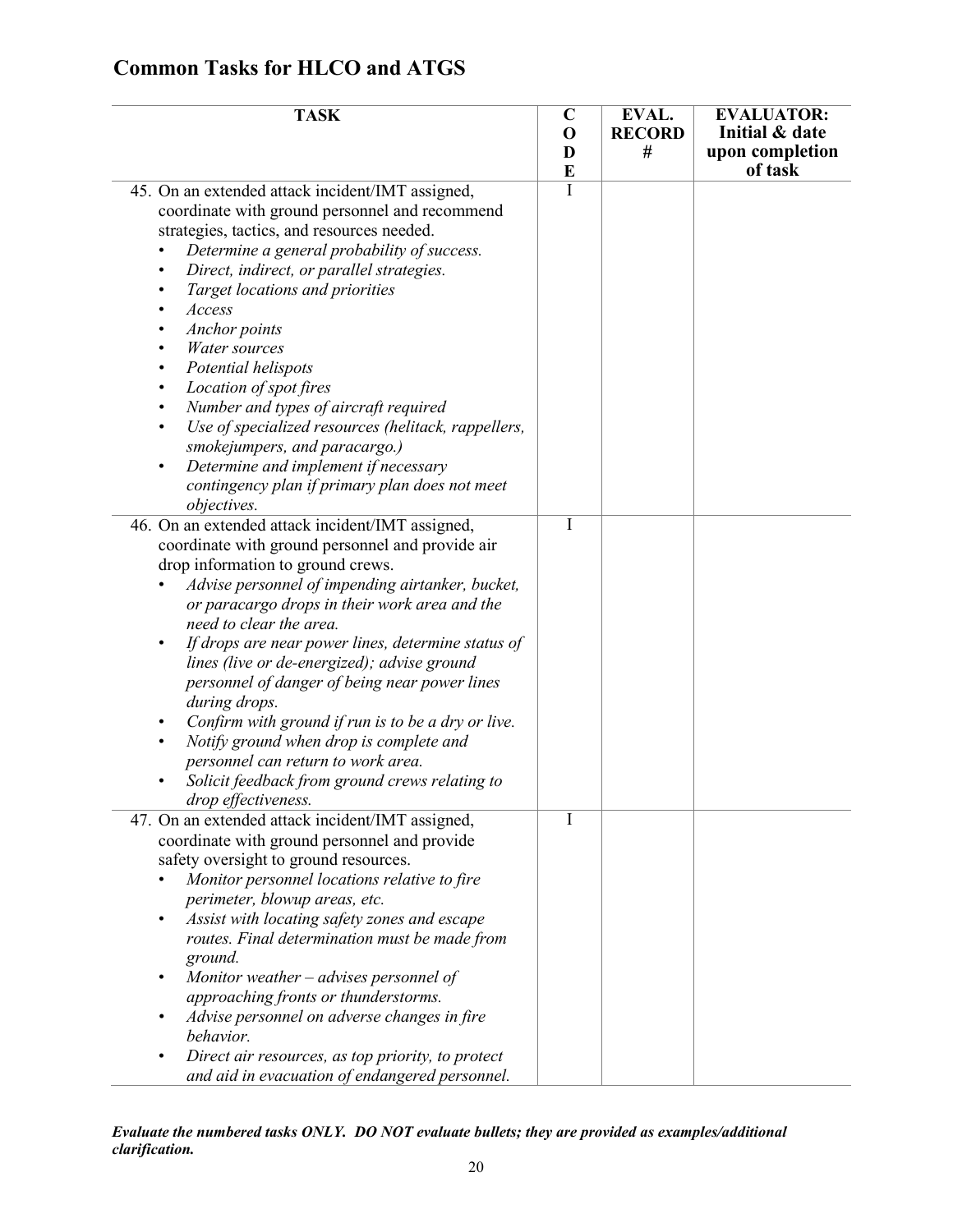|  |  |  |  | <b>Common Tasks for HLCO and ATGS</b> |
|--|--|--|--|---------------------------------------|
|--|--|--|--|---------------------------------------|

| <b>TASK</b>                                                                                                                                                                                                                                                                                                                                                                                                                                                                                                                                                                                                                                                                                                                                                                                                                                                                                                                                                                                                                                                                                                                                                                                                                                             | $\mathbf C$<br>$\mathbf 0$<br>D<br>E | EVAL.<br><b>RECORD</b><br># | <b>EVALUATOR:</b><br>Initial & date<br>upon completion<br>of task |
|---------------------------------------------------------------------------------------------------------------------------------------------------------------------------------------------------------------------------------------------------------------------------------------------------------------------------------------------------------------------------------------------------------------------------------------------------------------------------------------------------------------------------------------------------------------------------------------------------------------------------------------------------------------------------------------------------------------------------------------------------------------------------------------------------------------------------------------------------------------------------------------------------------------------------------------------------------------------------------------------------------------------------------------------------------------------------------------------------------------------------------------------------------------------------------------------------------------------------------------------------------|--------------------------------------|-----------------------------|-------------------------------------------------------------------|
| 48. On an extended attack incident/IMT assigned,<br>coordinate with ground personnel and determine<br>the procedures for ordering tactical aerial<br>resources.<br>The procedure to order retardant and helicopter<br>support varies between dispatch centers, land<br>status, and incident complexity. Determine the<br>procedure before the mission begins and confirm<br>with the IC.<br>On extended attack incidents, Division<br>Supervisors are typically delegated the authority.<br>However, consult with AOBD/OSC. Ensure the                                                                                                                                                                                                                                                                                                                                                                                                                                                                                                                                                                                                                                                                                                                  | I                                    |                             |                                                                   |
| procedure is stated clearly in the IAP.<br>49. Coordinate with dispatch in a timely manner and<br>demonstrate communication with brevity and<br>common terminology regarding appropriate<br>information.<br>Evaluate/assess incident frequencies.<br>$\bullet$<br>A fire size up including a center point.<br>Horizontal and vertical dimensions of a TFR if<br>$\bullet$<br>needed. Remember that TFRs are based on<br>degrees, minutes, and seconds. Not decimal<br>minutes.<br>Airspace conflicts with civilian or military aircraft.<br>$\bullet$<br>The need for airtankers to load and return or hold.<br>$\bullet$<br>Aircraft incidents/accidents.<br>٠<br>Project needs for next day $-$ number of aircraft by<br>$\bullet$<br>type, time requested, etc.<br>Aerial supervision flight/duty hours used and<br>projected needs to complete the mission.<br>Request where airtankers should return over night<br>(RON) when day's operations are completed.<br>Advise on need for aircraft maintenance and<br>projected availability for next day.<br>Advise if airtanker has in-flight difficulty, must<br>$\bullet$<br>abort load, and return to base.<br>Advise on need for aerial supervision relief at least<br>2 hours before you need it. | W                                    |                             |                                                                   |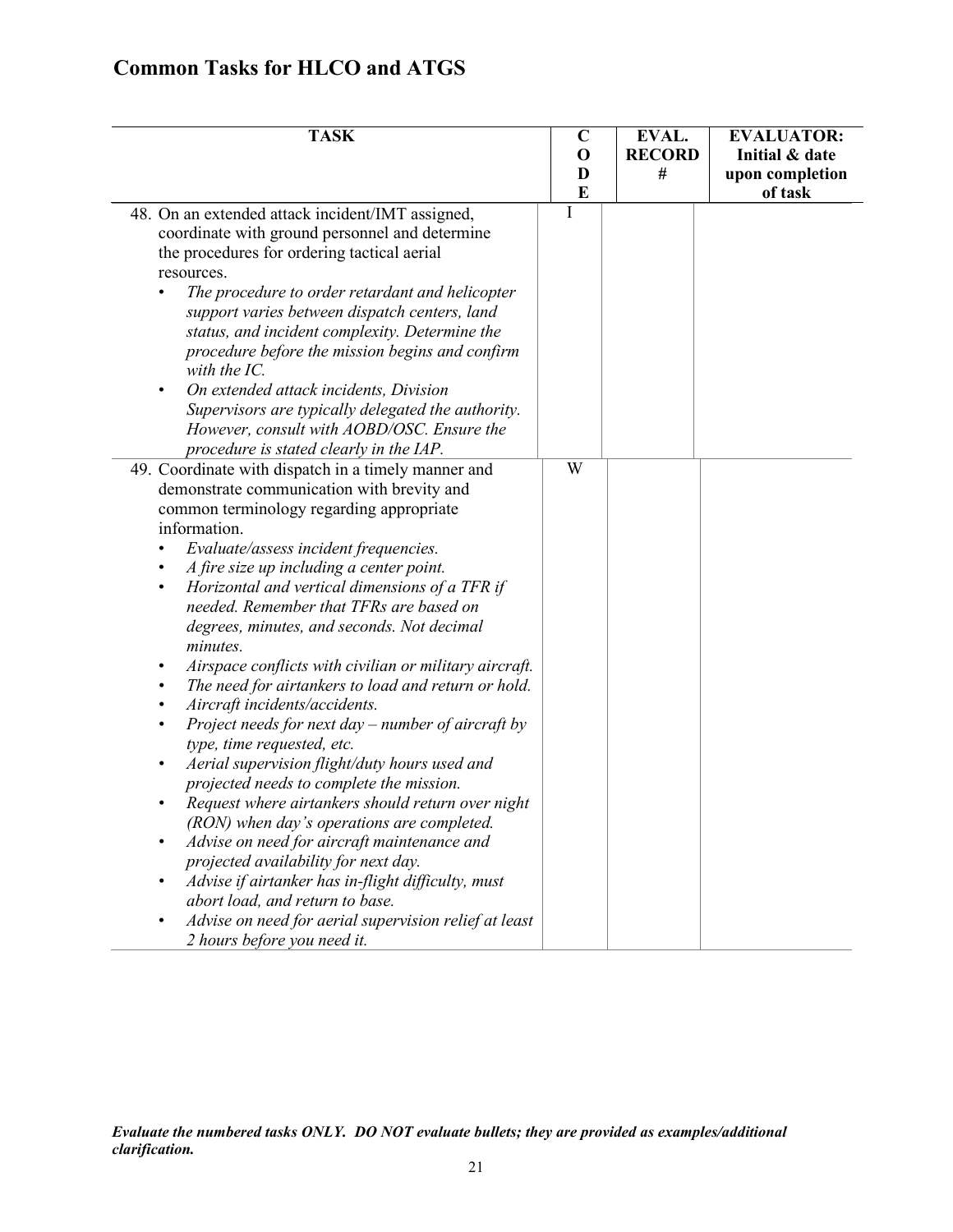| <b>TASK</b> |   | <b>EVAL.</b>  | <b>EVALUATOR:</b> |
|-------------|---|---------------|-------------------|
|             |   | <b>RECORD</b> | Initial & date    |
|             | D | #             | upon completion   |
|             | г |               | of task           |

 $\overline{\phantom{a}}$ 

**Behavior: Plan for demobilization and ensure demobilization procedures are followed.**

| 50. Coordinate with incident ground personnel,                                                     | W |  |
|----------------------------------------------------------------------------------------------------|---|--|
| dispatch, and other aerial supervision resources to                                                |   |  |
| ensure continuity of aerial supervision before                                                     |   |  |
| leaving the incident.                                                                              |   |  |
| Notify Operations of ETD, and who will supervise<br>air operations.                                |   |  |
| Notify air resources of ETD and whom they will<br>$\bullet$                                        |   |  |
| report to.                                                                                         |   |  |
| Notify the IC, Operations/Air Operations, DIVS,<br>$\bullet$                                       |   |  |
| helibase, Lead, ASM, and HLCO when departing.                                                      |   |  |
| Notify dispatch of ETE to base.<br>$\bullet$                                                       |   |  |
| If you are on the last shift of the day:<br>$\bullet$                                              |   |  |
| (1) Plan your release to allow for return within                                                   |   |  |
| legal daylight flight restrictions (not necessary                                                  |   |  |
| for twin-engine aircraft).                                                                         |   |  |
| (2) Update Operations personnel on fire status.                                                    |   |  |
| (3) Remind remaining resources of daylight                                                         |   |  |
| restrictions.                                                                                      |   |  |
| (4) Confirm with dispatch status of air resources $-$                                              |   |  |
| RON or return to home base. Inform air                                                             |   |  |
| resources of their status.                                                                         |   |  |
| 51. Perform post-mission procedures upon returning to                                              | I |  |
| base.                                                                                              |   |  |
| Confirm need for aerial supervision aircraft for                                                   |   |  |
| next day and notify pilot of time, etc.                                                            |   |  |
| Debrief with available air resources (ATGS pilot,<br>$\bullet$                                     |   |  |
| airtanker pilots, HLCO, Leadplane pilot, ASM,                                                      |   |  |
| and helicopter pilots).                                                                            |   |  |
| Debrief with AOBD and dispatch.<br>$\bullet$<br>$\bullet$                                          |   |  |
| Attend or provide input to incident planning                                                       |   |  |
| meeting for next day's operations.<br>Request and review Incident Action Plan and map<br>$\bullet$ |   |  |
| for next day's operation.                                                                          |   |  |
| Complete payment documents.                                                                        |   |  |
| Submit SAFECOMs as required.                                                                       |   |  |
| Update logbook.                                                                                    |   |  |
|                                                                                                    |   |  |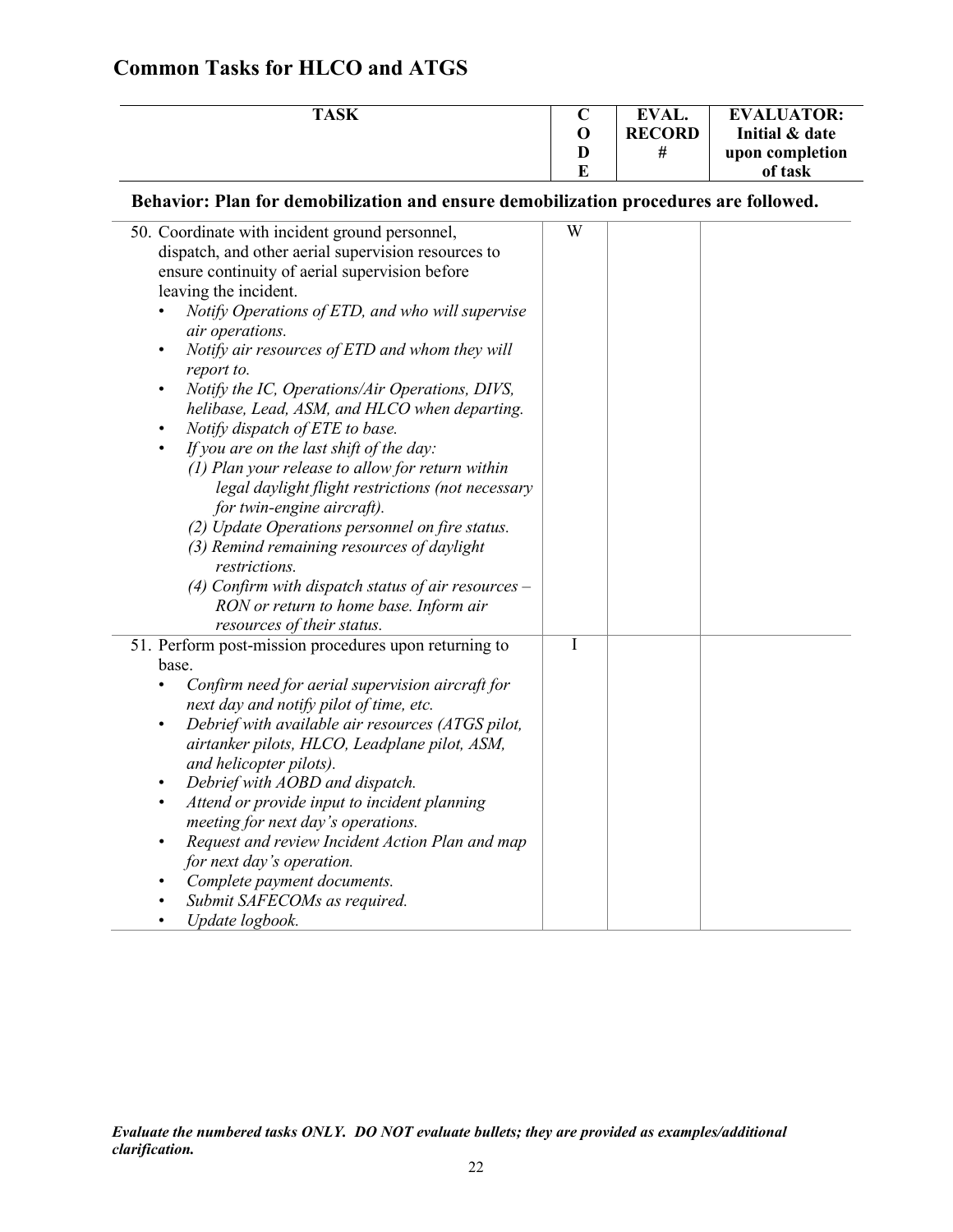| <b>TASK</b> |   | EVAL.         | <b>EVALUATOR:</b> |
|-------------|---|---------------|-------------------|
|             | O | <b>RECORD</b> | Initial & date    |
|             | D | #             | upon              |
|             | E |               | completion of     |
|             |   |               | task              |

#### **Behavior: Follow established procedures and/or safety procedures relevant to given assignment.**

| Dedicate and clear a frequency for the emergency.<br>Determine location. Monitor emergency frequency | $\mathbf R$<br>$\mathbf R$ |  |
|------------------------------------------------------------------------------------------------------|----------------------------|--|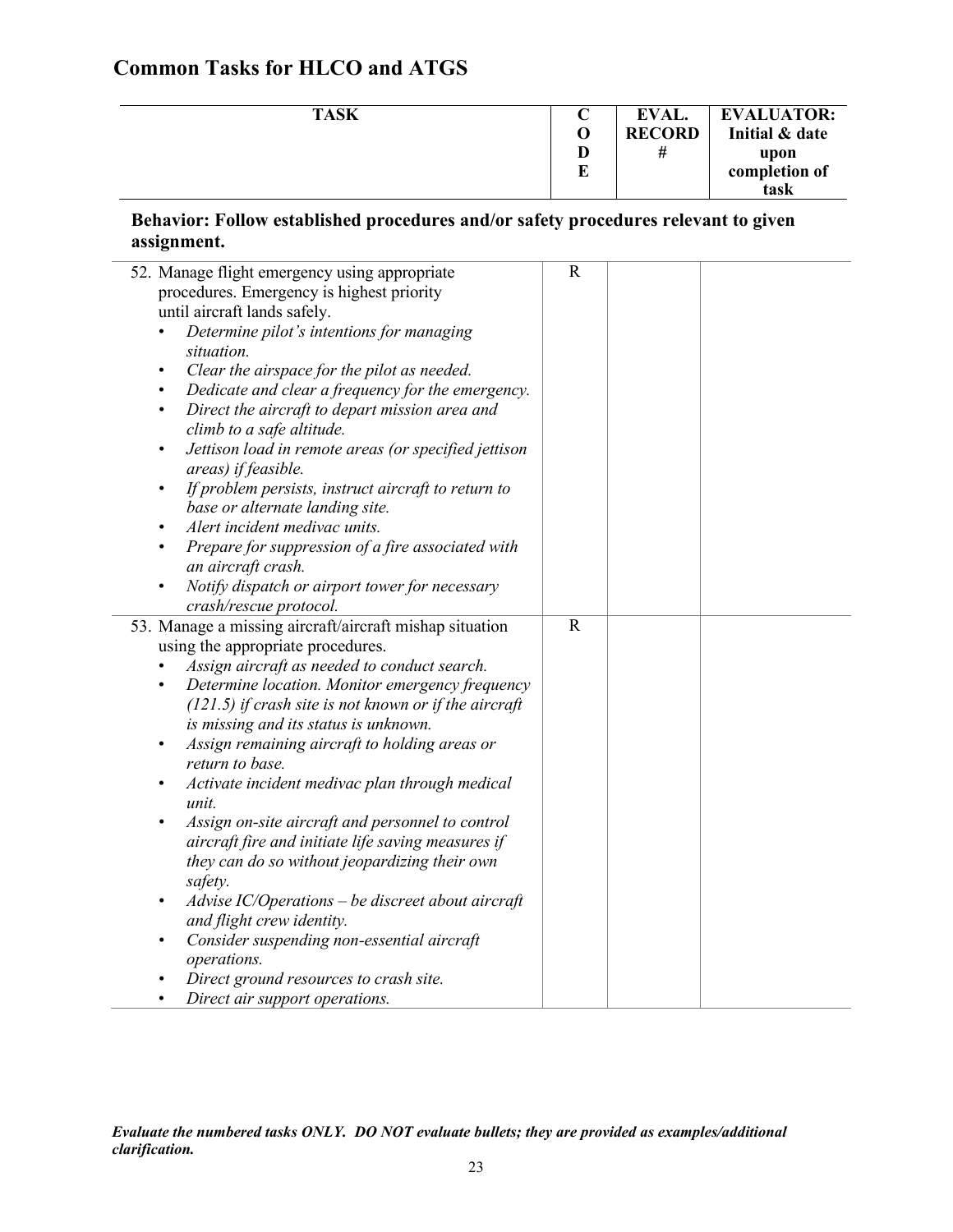| <b>TASK</b>                                                                                                                                                                                                                                                                                                                                                                                                                                                                                                                                                                                                                                                                                                                                                           | C<br>O<br>D<br>E | EVAL.<br><b>RECORD</b><br># | <b>EVALUATOR:</b><br>Initial & date<br>upon completion<br>of task |
|-----------------------------------------------------------------------------------------------------------------------------------------------------------------------------------------------------------------------------------------------------------------------------------------------------------------------------------------------------------------------------------------------------------------------------------------------------------------------------------------------------------------------------------------------------------------------------------------------------------------------------------------------------------------------------------------------------------------------------------------------------------------------|------------------|-----------------------------|-------------------------------------------------------------------|
| 54. Manage an Incident Within an Incident (IWI)<br>situation using appropriate procedures.<br>Consider adding additional aerial supervision.<br>Serve as a relay between accident site, helibase<br>$\bullet$<br>and medical personnel.<br>Determine accident site location – latitude and<br>$\bullet$<br>longitude.<br>Obtain Medivac helicopter frequency – may be<br>$\bullet$<br>listed in Medivac Plan.<br>Assist rescue personnel with helispot location, etc.<br>$\bullet$<br>Provide helispot dust abatement with helicopter<br>$\bullet$<br>buckets as needed.<br>Guide Medivac helicopter to accident site.<br>Incident Management Teams (IMTs) typically have<br>$\bullet$<br>an established procedure for IWI. Obtain a<br>briefing from Air Operations. | R                |                             |                                                                   |

### **Competency: Lead assigned personnel.**

*Description*: *Influence, guide, and direct assigned personnel to accomplish objectives and desired outcomes in a rapidly changing, high-risk environment.*

### **Behavior: Model leadership values and principles.**

| 55. Exhibit principles of respect.<br>Know your subordinates and look out for their well-<br>being.<br>Keep your subordinates informed.<br>Build the team.<br>• Employ your subordinates in accordance with their<br>capabilities. |  |  |
|------------------------------------------------------------------------------------------------------------------------------------------------------------------------------------------------------------------------------------|--|--|
| 56. Exhibit principles of integrity.<br>Know yourself and seek improvement.<br>Seek responsibility and accept responsibility for<br>$\bullet$<br>your actions.<br>Set the example.                                                 |  |  |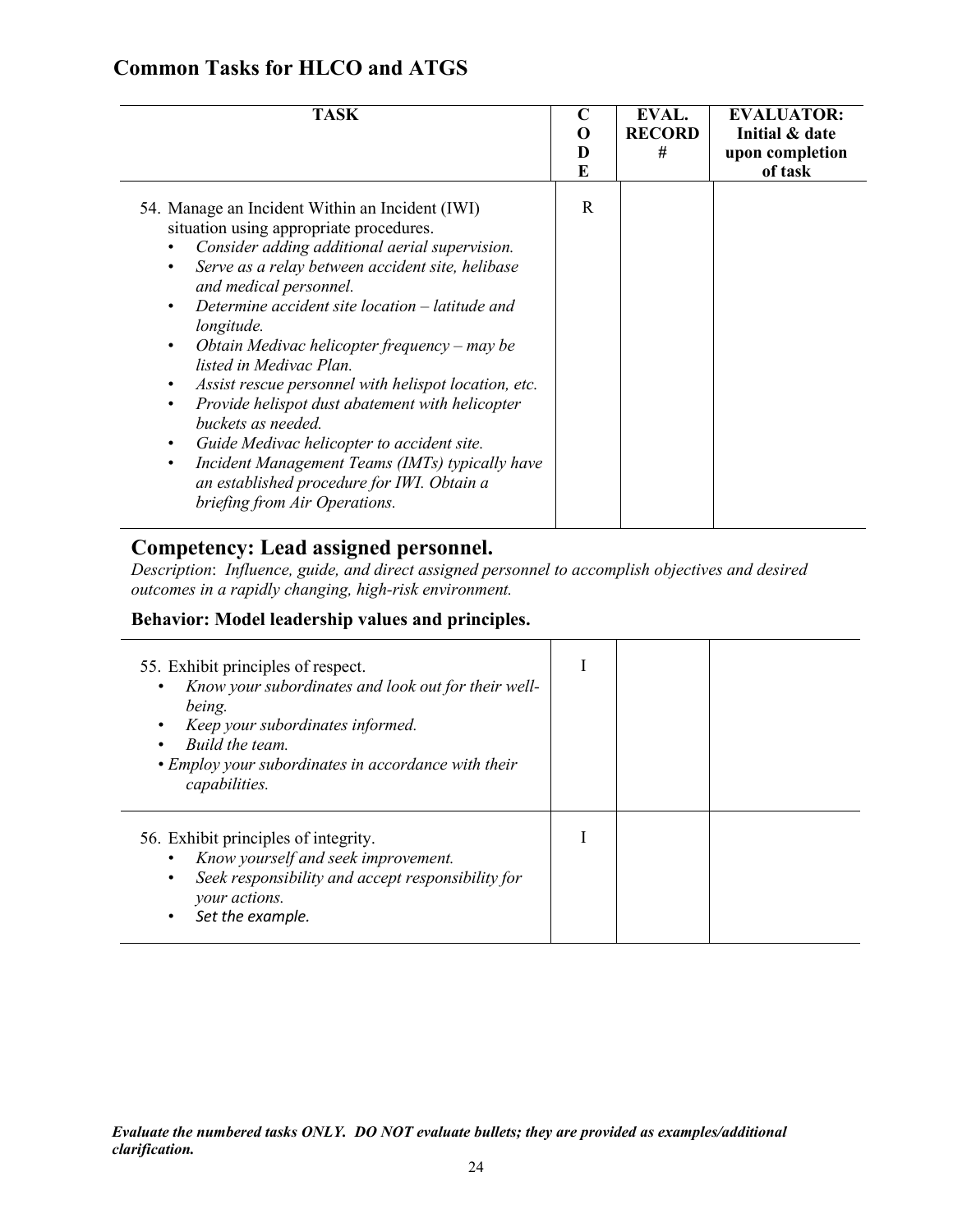|  |  |  |  | <b>Common Tasks for HLCO and ATGS</b> |
|--|--|--|--|---------------------------------------|
|--|--|--|--|---------------------------------------|

| <b>TASK</b> |   | EVAL.         | <b>EVALUATOR:</b> |
|-------------|---|---------------|-------------------|
|             |   | <b>RECORD</b> | Initial & date    |
|             |   | #             | upon completion   |
|             | ю |               | of task           |

#### **Behavior: Ensure the safety, welfare, and accountability of assigned personnel.**

| 57. Provide for the safety and welfare of assigned                                                                                                                                              |  |  |
|-------------------------------------------------------------------------------------------------------------------------------------------------------------------------------------------------|--|--|
| resources.                                                                                                                                                                                      |  |  |
| Recognize, mitigate, and communicate potentially<br>$\bullet$<br>hazardous situations.<br>Monitor condition of assigned resources.<br>$\bullet$<br>Account for assigned resources.<br>$\bullet$ |  |  |

#### **Behavior: Emphasize teamwork.**

| 58. Establish cohesiveness among assigned resources.<br>Provide for open communication.<br>Seek commitment.<br>Set expectations for accountability.<br>Focus on the team result.                                                                                       |  |  |
|------------------------------------------------------------------------------------------------------------------------------------------------------------------------------------------------------------------------------------------------------------------------|--|--|
| 59. Debrief with appropriate supervisor, personnel and<br>pilots (e.g., Operations Section Chief/Air<br>Operations Branch Director, Helibase personnel).<br>Summarize and evaluate day's operation.<br>Make recommendations for succeeding<br>$\bullet$<br>operations. |  |  |
| 60. Participate in functional area briefings and After<br>Action Reviews (AARs).                                                                                                                                                                                       |  |  |

### **Competency: Communicate effectively.**

*Description*: *Use suitable communication techniques to share relevant information with appropriate personnel on a timely basis to accomplish objectives in a rapidly changing, high-risk environment.* 

#### **Behavior: Ensure documentation is complete and disposition is appropriate.**

| 61. Compile daily statistics and provide to appropriate<br>supervisor. |  |  |
|------------------------------------------------------------------------|--|--|
| 62. Complete appropriate payment documents daily.                      |  |  |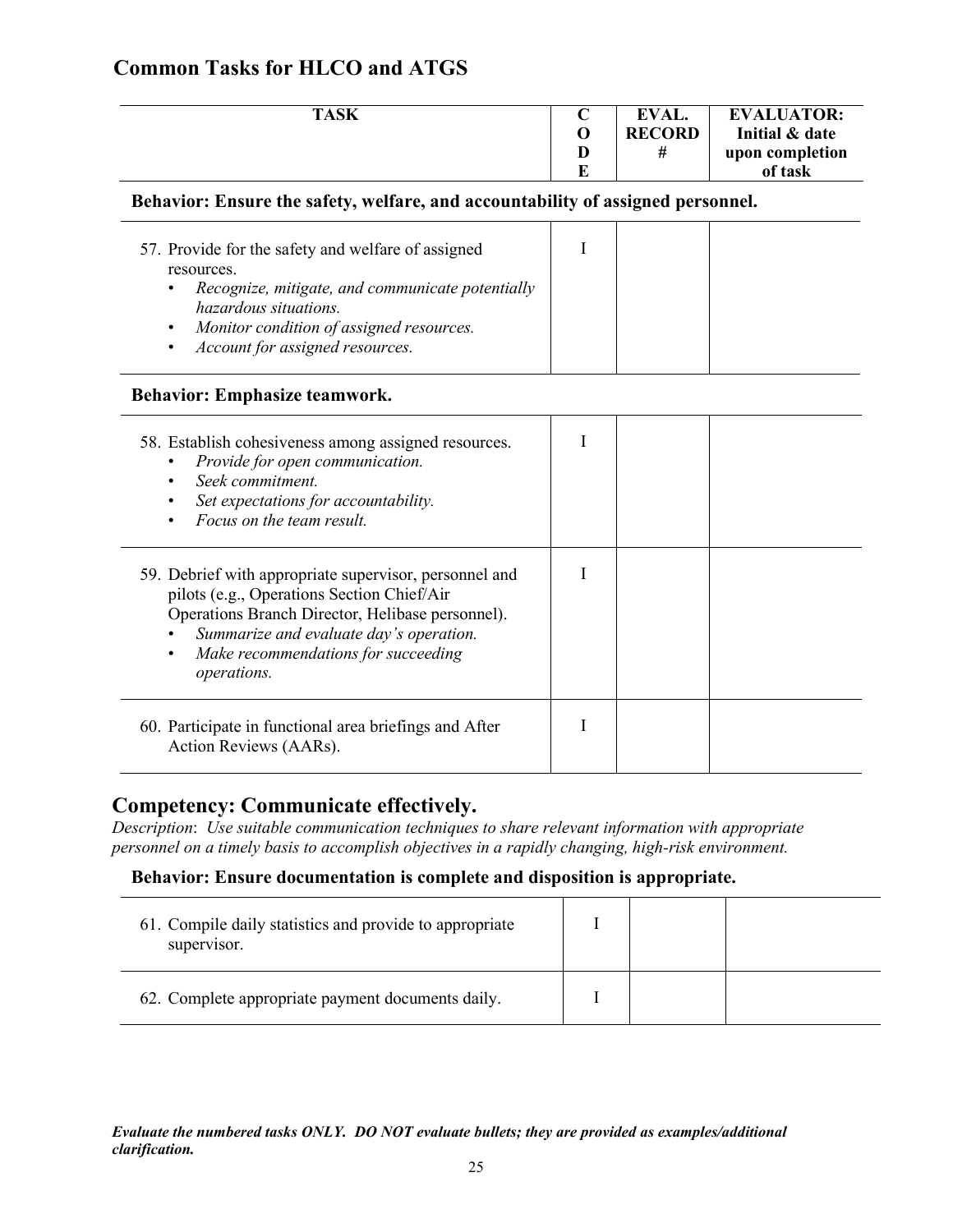| <b>TASK</b> |   | EVAL.         | <b>EVALUATOR:</b> |
|-------------|---|---------------|-------------------|
|             |   | <b>RECORD</b> | Initial & date    |
|             | D | #             | upon completion   |
|             |   |               | of task           |

### **Competency: Ensure completion of assigned actions to meet identified objectives.**

*Description*: *Identify, analyze, and apply relevant situational information and evaluate actions to complete assignments safely and meet identified objectives. Complete actions within established timeframe.*

#### **Behavior: Communicate and ensure understanding of work expectations within the chain of command and across functional areas**

#### **Behavior: Administer and/or apply agency policy, contracts, and agreements.**

| 63. Monitor compliance with agency aviation regulations.    |  |  |
|-------------------------------------------------------------|--|--|
|                                                             |  |  |
| Sunrise and sunset limitations.<br>$\bullet$                |  |  |
| Initiation and completion of incident reports.<br>$\bullet$ |  |  |
| Personal protective equipment.<br>$\bullet$                 |  |  |
| Completion of financial records.<br>$\bullet$               |  |  |
| Flight and duty hour limitations.<br>$\bullet$              |  |  |
|                                                             |  |  |

#### **Behavior: Utilize information to produce outputs.**

| 64. Identify and map incident topography and landmarks<br>in operating area.                                | W/RX |  |
|-------------------------------------------------------------------------------------------------------------|------|--|
| Fire perimeter<br>$\bullet$<br>Spot fires<br>$\bullet$<br>Roads<br>$\bullet$<br><b>Hazards</b><br>$\bullet$ |      |  |
|                                                                                                             |      |  |

#### **Behavior: Take appropriate action based on assessed risks.**

| 65. Ensure the Risk Management Process is established<br>and maintained |  |  |
|-------------------------------------------------------------------------|--|--|
|                                                                         |  |  |

#### **Behavior: Anticipate, recognize and mitigate unsafe situations.**

| 66. Identify and appropriately act on hazardous situations<br>to incident aircraft.<br>Violation of FTA procedures.<br>$\bullet$ |  |  |
|----------------------------------------------------------------------------------------------------------------------------------|--|--|
| Inadequate communications.<br>$\bullet$                                                                                          |  |  |
| Hazards (e.g., towers, power lines, wires, snags).<br>$\bullet$                                                                  |  |  |
| Potential for or changes in weather<br>$\bullet$                                                                                 |  |  |
| (e.g., thunderstorms, frontal systems).                                                                                          |  |  |
| Aircraft near miss, crossing established fence, etc.<br>$\bullet$                                                                |  |  |
|                                                                                                                                  |  |  |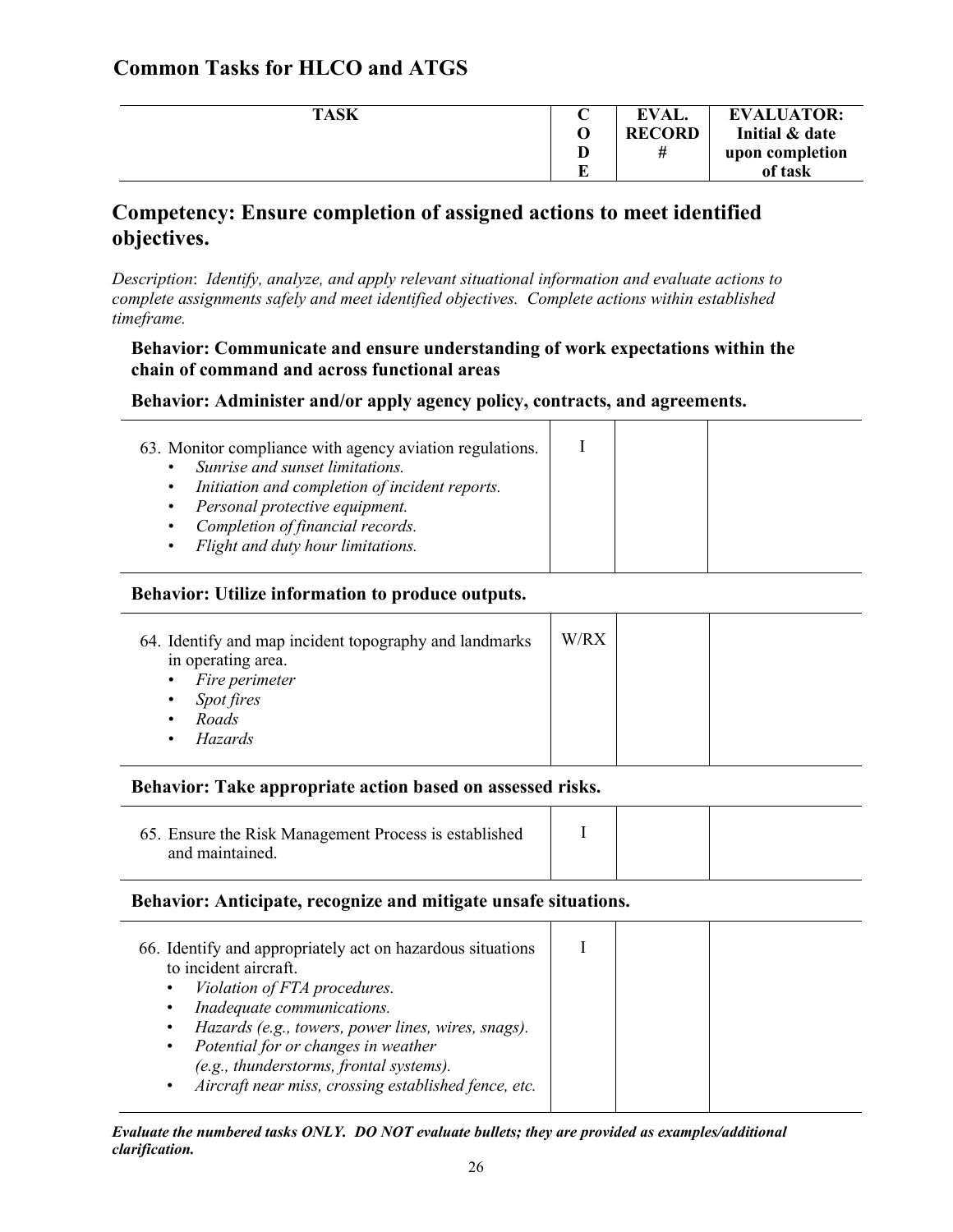| <b>TASK</b> |   | EVAL.         | <b>EVALUATOR:</b> |
|-------------|---|---------------|-------------------|
|             |   | <b>RECORD</b> | Initial & date    |
|             | D |               | upon completion   |
|             | R |               | of task           |

#### **Behavior: Prepare clear and concise assessments regarding hazards, hazard behavior, weather, and other relevant events.**

| 67. Identify and appropriately act on hazardous situations<br>to ground forces.                                                                                                 | W/RX |  |
|---------------------------------------------------------------------------------------------------------------------------------------------------------------------------------|------|--|
| Potential for or extreme fire behavior.<br>$\bullet$<br>Spot fires.<br>$\bullet$<br>Potential for or changes in weather (e.g.,<br>$\bullet$<br>thunderstorms, frontal systems). |      |  |

#### **Behavior: Provide logistical support as necessary.**

#### **Behavior: Ensure compliance with all legal and safety requirements relevant to air operations.**

| 69. Evaluate/alter/shutdown aviation operations when<br>appropriate.<br><i>Excessive winds or turbulence</i><br>Limited visibility<br><b>Shadows</b><br>Unsafe drop heights<br>$\bullet$<br>Severe weather                         | W/RX |  |
|------------------------------------------------------------------------------------------------------------------------------------------------------------------------------------------------------------------------------------|------|--|
| 70. Coordinate an efficient transfer of position duties<br>when mobilizing/demobilizing (e.g., incoming IMT,<br>host agency).<br>Inform subordinate staff and IC.<br>Document follow-up action needed and submit to<br>supervisor. |      |  |

#### **Behavior: Plan for demobilization and ensure demobilization procedures are followed.**

| 71. Anticipate and recommend demobilization/release<br>of resources.<br>Identify excess resources.<br>Prepare schedule for demobilization.<br>$\bullet$ |  |  |  |  |
|---------------------------------------------------------------------------------------------------------------------------------------------------------|--|--|--|--|
|---------------------------------------------------------------------------------------------------------------------------------------------------------|--|--|--|--|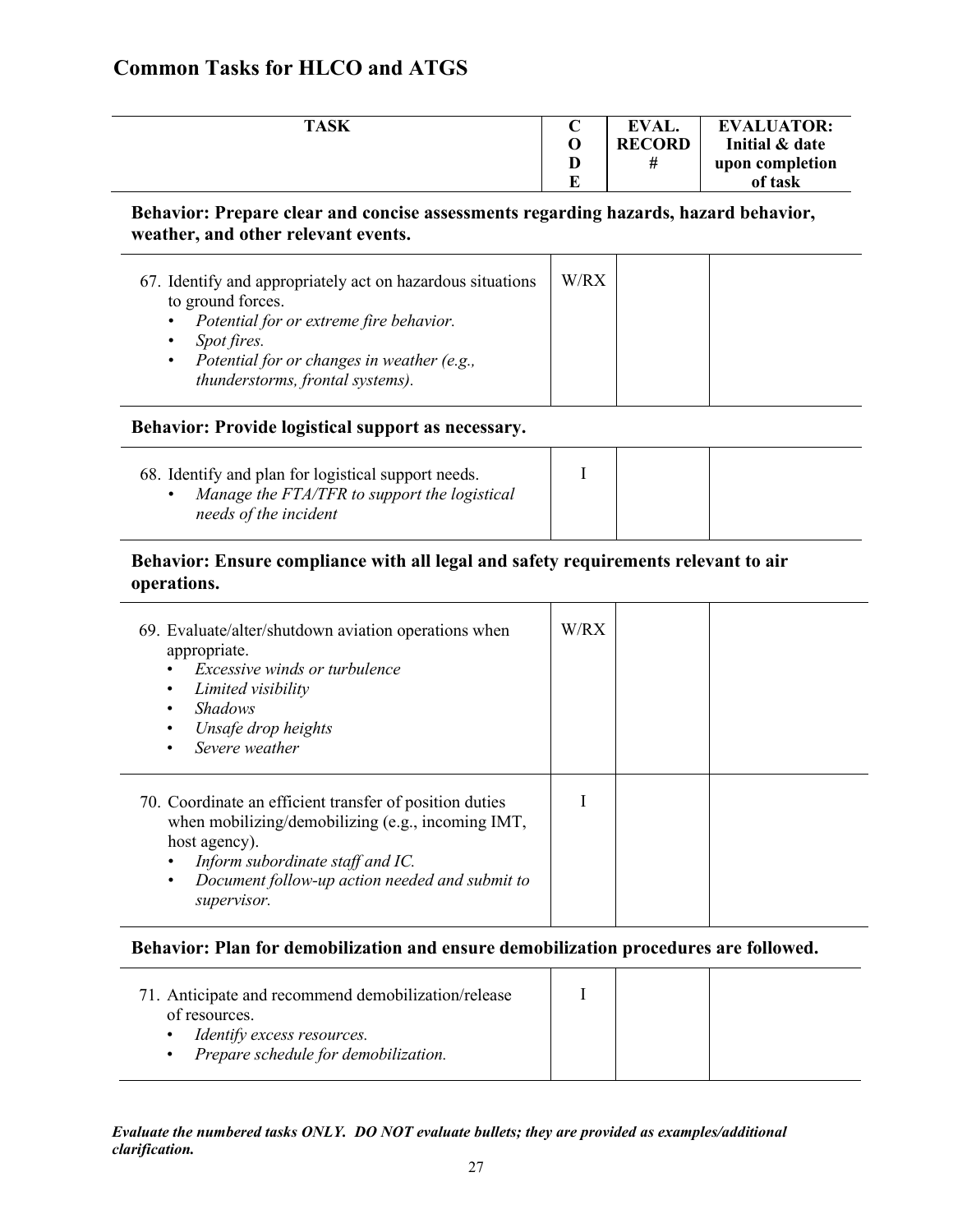# **HLCO Specific Task**

| <b>TASK</b> |   | EVAL.         | <b>EVALUATOR:</b> |
|-------------|---|---------------|-------------------|
|             |   | <b>RECORD</b> | Initial & date    |
|             |   |               | upon completion   |
|             | ю |               | of task           |

#### **Behavior: Follow established procedures and/or safety procedures relevant to given assignment.**

| 72. Ensure familiarity and compliance with relevant<br>helicopter administration policy. Conduct or obtain<br>pre-use inspection of aircraft.<br>Conduct or obtain pre-use inspection of aircraft.<br>Ensure required documents are on board the<br>$\bullet$<br>aircraft (Flight Manual, Hazmat Guide, DOT<br>exemption, Contract).<br>Complete Daily Diary, Cost summary and Agency<br>$\bullet$<br>flight use summary.<br>Ensure turbine power assurance check are<br>$\bullet$<br>completed and documented, report irregularities.<br>Track pilot/mechanic/fuel truck driver flight time<br>$\bullet$<br>and duty logs.<br>Ensure pilot accurately completes and approves a<br>$\bullet$<br>daily load calculation for representative<br>temperatures and altitudes.<br>Passenger manifests with accurate names and<br>$\bullet$<br>weights for each flight. | I |  |
|------------------------------------------------------------------------------------------------------------------------------------------------------------------------------------------------------------------------------------------------------------------------------------------------------------------------------------------------------------------------------------------------------------------------------------------------------------------------------------------------------------------------------------------------------------------------------------------------------------------------------------------------------------------------------------------------------------------------------------------------------------------------------------------------------------------------------------------------------------------|---|--|
| 73. Demonstrate an understanding of the relationship<br>between Span of Control/Incident Complexity and<br>the need for additional command and control aircraft<br>(i.e. second HLCO, ATGS, MLCO)<br>Identify communication limitations in low-<br>level flight profile.<br>Identify ground contacts and establish<br>$\bullet$<br>communications.<br>Coordinate tactical helicopter operations<br>$\bullet$<br>with appropriate operations personnel.<br>Order additional aircraft as needed.                                                                                                                                                                                                                                                                                                                                                                   | T |  |
| 74. Demonstrate ability to sequence helicopters with<br>fixed wing operations<br>Routing<br>Fencing<br>Sequencing<br>Checkpoints                                                                                                                                                                                                                                                                                                                                                                                                                                                                                                                                                                                                                                                                                                                                 | I |  |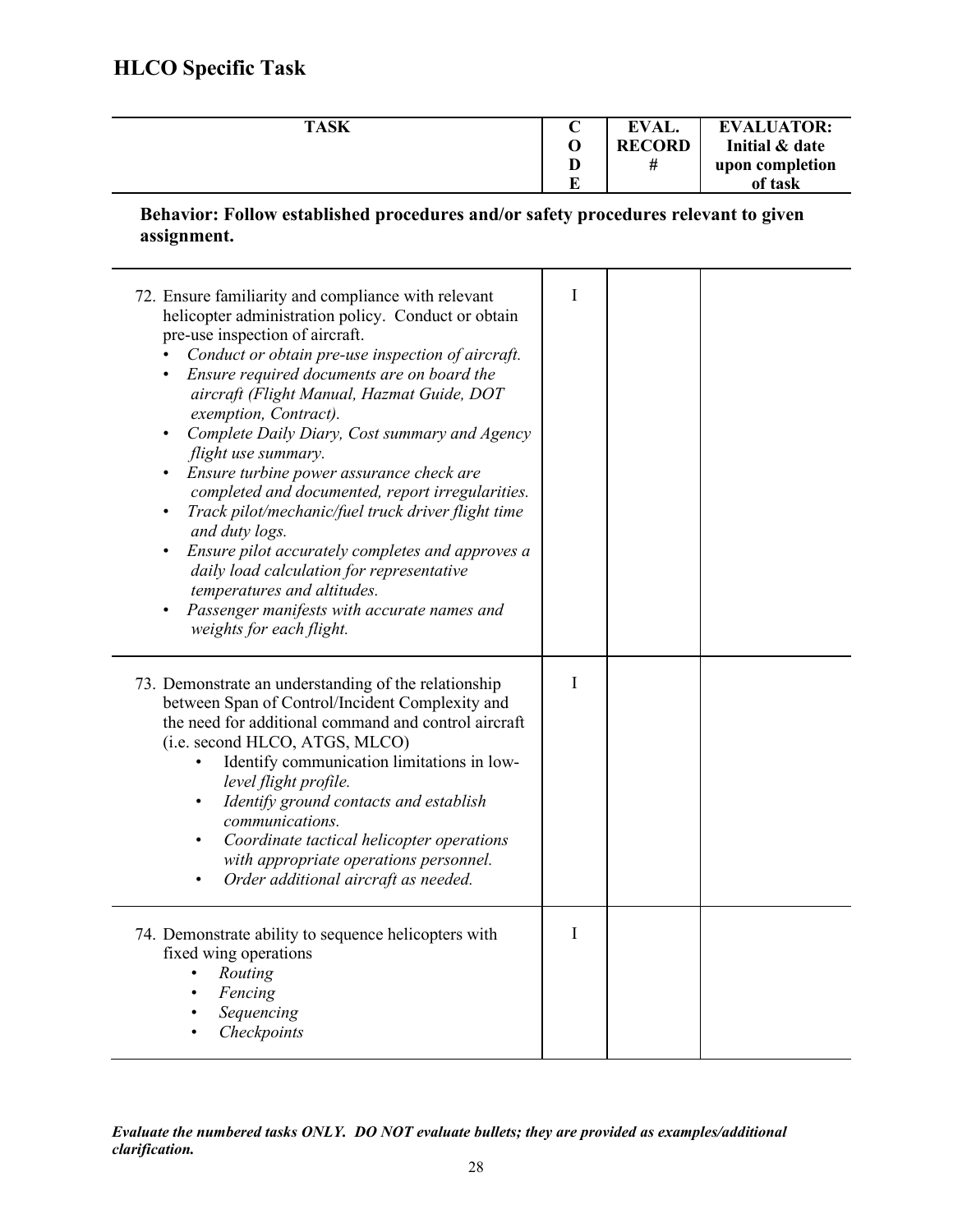# **HLCO Specific Task**

| <b>TASK</b>                                                                                                                                                                                                                                                                                                                                                                                                                                    | $\mathbf C$<br>$\mathbf 0$<br>D<br>E | EVAL.<br><b>RECORD</b><br># | <b>EVALUATOR:</b><br>Initial & date<br>upon completion<br>of task |
|------------------------------------------------------------------------------------------------------------------------------------------------------------------------------------------------------------------------------------------------------------------------------------------------------------------------------------------------------------------------------------------------------------------------------------------------|--------------------------------------|-----------------------------|-------------------------------------------------------------------|
| 75. Establish helicopter priorities to meet incident<br>tactical objectives<br>Demonstrate the ability to identify need for<br>$\bullet$<br>and type of appropriate rotor-wing aircraft<br>for the mission<br>Communicate with ground contacts to<br>$\bullet$<br>clearly establish targets and priorities for<br>water drops<br>Ensure drop area is clear<br>$\bullet$<br>Give clear target descriptions to helicopter<br>$\bullet$<br>pilots | W                                    |                             |                                                                   |
| 76. Demonstrate staying within the HLCO profile<br>Assist pilot in appropriate positioning in the<br>stack                                                                                                                                                                                                                                                                                                                                     | I                                    |                             |                                                                   |
| 77. Monitor effectiveness of operations and adjust as<br>necessary.<br>Provide feedback to pilots<br>$\bullet$<br>Manage fuel cycles<br>$\bullet$<br>Monitor flight times<br>$\bullet$<br>Recommend operational changes (i.e.,<br>$\bullet$<br>retardant bases, Aerial Ignition)<br>Evaluate aircraft capabilities and assign<br>$\bullet$<br>aircraft to suitable missions                                                                    | I                                    |                             |                                                                   |
| 78. Establish communications with<br>HEBM/ASGS/ATGS/AOBD to ensure appropriate<br>frequency allocation, utilization, and naming<br>convention<br>Airspace clearance frequency<br>$\bullet$<br>Which frequency will be used to talk to<br>$\bullet$<br>Helibase                                                                                                                                                                                 | I                                    |                             |                                                                   |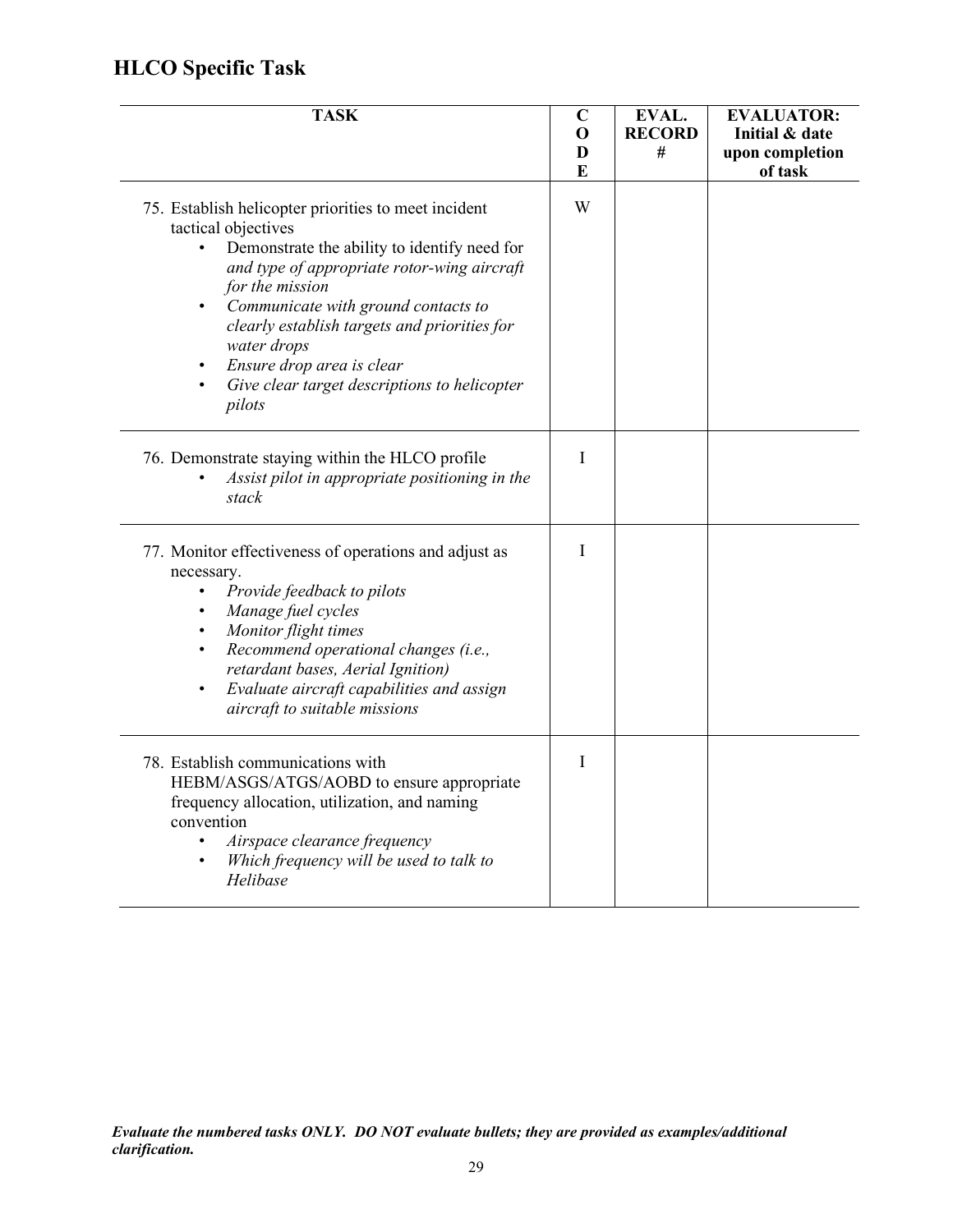# **HLCO Specific Task**

| <b>TASK</b>                                                                                                                                                                                                                                                                                                                                                                                                                                                                                           | $\mathbf C$<br>O<br>D<br>E | EVAL.<br><b>RECORD</b><br># | <b>EVALUATOR:</b><br>Initial & date<br>upon completion<br>of task |
|-------------------------------------------------------------------------------------------------------------------------------------------------------------------------------------------------------------------------------------------------------------------------------------------------------------------------------------------------------------------------------------------------------------------------------------------------------------------------------------------------------|----------------------------|-----------------------------|-------------------------------------------------------------------|
| 79. Ensure positive control of helicopters in operating<br>areas<br>Ingress and egress routes, check points, Air<br>$\bullet$<br>Tanker routes.<br>Flight routes between dip spots, retardant<br>plant(s) and target areas.<br>Coordinate logistical flights.<br>Communicate and coordinate with ATGS<br>and/or Helibase Manager.<br>Coordinate and communicate with MRB/Dip<br>site to determine capacity.<br>Confirm desired process with<br>ATGS/ASM/LPIL who clears in/out<br>Helicopters in FTA. | W                          |                             |                                                                   |
| 80. Share information with HEMB/ATGS/ASGS/AOBD<br>to be added to flight map to ensure NWCG standards<br>for map symbology are used<br><b>Check Points</b><br><b>Flight Routes</b><br>Dip Sites<br>Helispots<br>Hazards<br>Mobile Retardant bases                                                                                                                                                                                                                                                      | W                          |                             |                                                                   |
| 81. Assist the helibase manager with Pilot break out<br>briefing to promote a safe flying environment, with<br>pilot input<br>Routing/ingress egress<br>Ceilings/floors<br>Transition point for change over from Aerial<br>Supervision to Helibase (Flight Following)                                                                                                                                                                                                                                 | T                          |                             |                                                                   |
| 82. On a moderate complexity fire, conduct HLCO<br>operations supervising rotor-wing tactical aircraft,<br>and pass an evaluation flight in accordance with the<br>evaluation requirements on the Aerial Supervision<br>Mission Evaluation form                                                                                                                                                                                                                                                       | W                          |                             |                                                                   |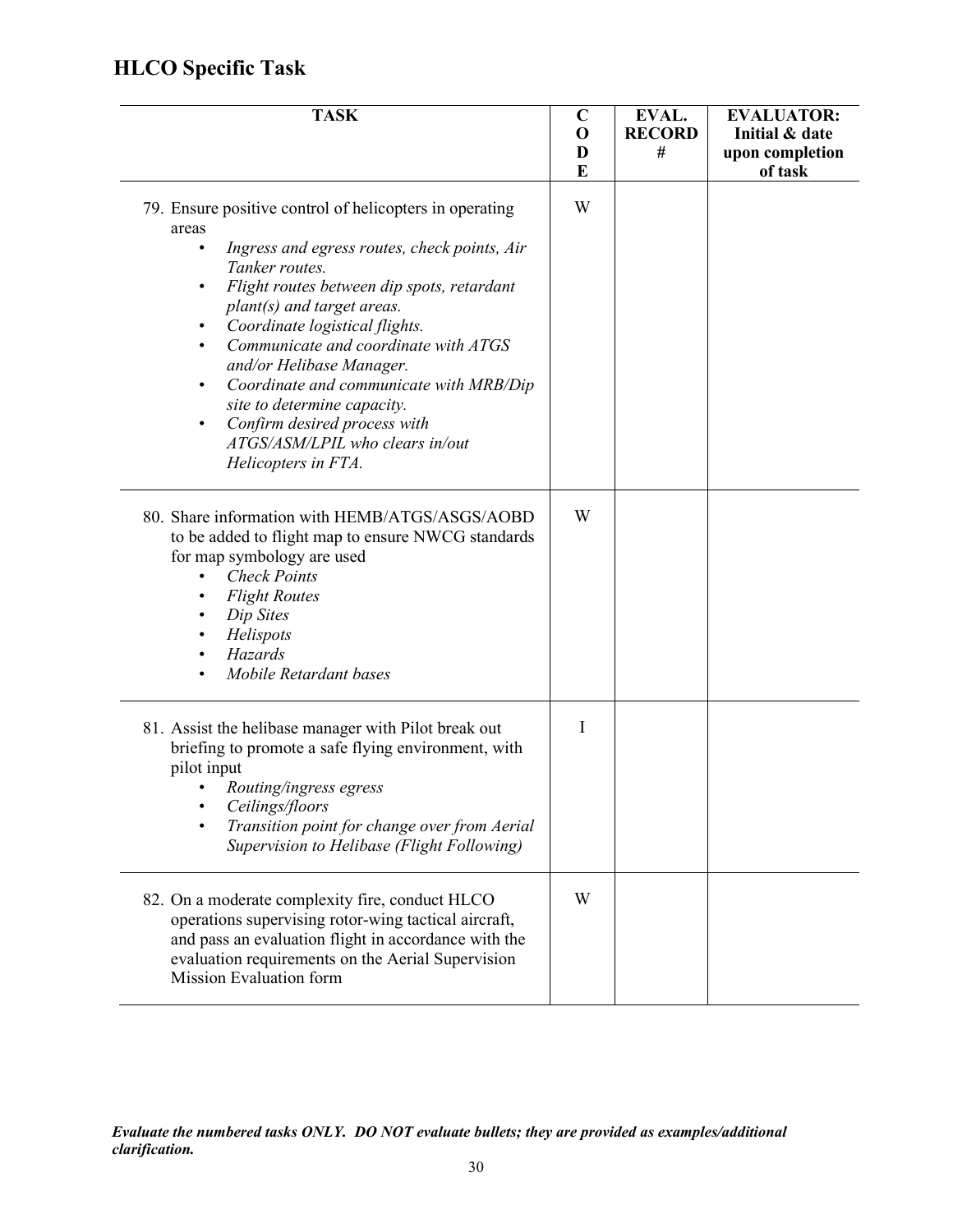### **Competency: Ensure completion of assigned actions to meet identified objectives.**

*Description: Identify, analyze, and apply relevant situational information and evaluate actions to complete assignments safely and meet identified objectives. Complete actions within established timeframe.*

| <b>TASK</b> | ◡ | EVAL.         | <b>EVALUATOR:</b> |
|-------------|---|---------------|-------------------|
|             |   | <b>RECORD</b> | Initial & date    |
|             | D |               | upon completion   |
|             |   |               | of task           |

#### **Behavior: Gather, analyze, and validate information pertinent to the incident or event and make recommendations for setting priorities.**

| 83. On an Initial Attack incident, coordinate with ground<br>personnel and assign air resources per Operations/IC<br>strategy, tactics, and mission priorities.                                                                                                                        | W        |  |
|----------------------------------------------------------------------------------------------------------------------------------------------------------------------------------------------------------------------------------------------------------------------------------------|----------|--|
| 84. Coordinate fixed wing water-scooper operations with<br>helicopter operations.<br>Can be coordinated with ATGS and mixed in with<br>helicopters.                                                                                                                                    | $\Omega$ |  |
| 85. On an Initial Attack incident, coordinate with ground<br>personnel and determine TFR requirements.<br>Vertical and horizontal dimensions.<br>If needed, order through dispatcher or Air<br><b>Operations Director.</b>                                                             | W        |  |
| 86. On an Initial Attack incident, coordinate with ground<br>personnel to evaluate values at risk.<br>Life, property/structures, resources<br>Current fire size and potential size estimate<br>Fuel models and rates of spread<br>Fire behavior elements (wind, terrain, aspect, etc.) | W        |  |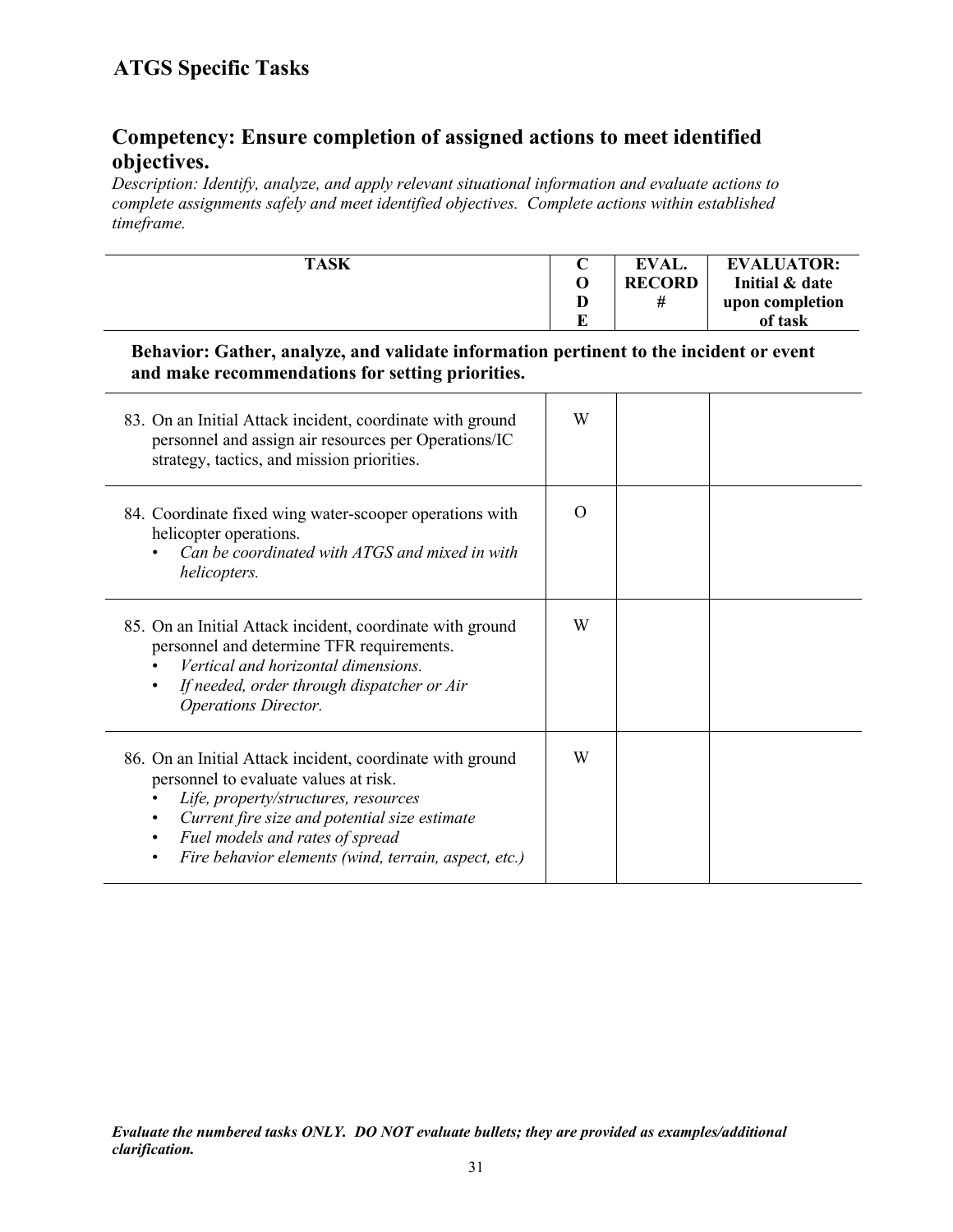| <b>TASK</b>                                                                                                                                                                                                                                                                                                                                                                                                                                                                                                                                                                                                                                                                                                                    | $\mathbf C$<br>$\mathbf 0$<br>D<br>E | EVAL.<br><b>RECORD</b><br># | <b>EVALUATOR:</b><br>Initial & date<br>upon completion<br>of task |
|--------------------------------------------------------------------------------------------------------------------------------------------------------------------------------------------------------------------------------------------------------------------------------------------------------------------------------------------------------------------------------------------------------------------------------------------------------------------------------------------------------------------------------------------------------------------------------------------------------------------------------------------------------------------------------------------------------------------------------|--------------------------------------|-----------------------------|-------------------------------------------------------------------|
| 87. On an Initial Attack incident, coordinate with ground<br>personnel and recommend strategies, tactics, and<br>resources needed.<br>Determine a general probability of success.<br>$\bullet$<br>Direct, indirect, or parallel strategies.<br>$\bullet$<br>Target locations and priorities.<br>$\bullet$<br>Access<br>٠<br>Anchor points<br>٠<br>Water sources<br>$\bullet$<br>Potential helispots<br>٠<br>Location of spot fires<br>$\bullet$<br>Number and types of aircraft required.<br>$\bullet$<br>Use of specialized resources (helitack, rappellers,<br>$\bullet$<br>smokejumpers, and paracargo.)<br>Determine and implement if necessary contingency<br>$\bullet$<br>plan if primary plan does not meet objectives. | W                                    |                             |                                                                   |
| 88. On an Initial Attack incident, coordinate with ground<br>personnel and provide air drop information to ground<br>crews.<br>Advise personnel of impending airtanker, bucket, or<br>paracargo drops in their work area and the need to<br>clear the area.<br>If drops are near power lines, determine status of<br>lines (live or de-energized); advise ground<br>personnel of danger of being near power lines<br>during drops.<br>Confirm with ground personnel if run is to be a dry<br>or live.<br>Notify ground personnel when drop is complete and<br>personnel can return to work area.<br>Solicit feedback from ground crews relating to drop<br>effectiveness.                                                      | W                                    |                             |                                                                   |
| 89. On an Initial Attack incident, coordinate with ground<br>personnel and provide safety oversight to ground<br>resources.<br>Monitor weather and advises personnel of<br>approaching fronts or thunderstorms.<br>Advise personnel on adverse changes in fire<br>behavior.<br>Direct air resources, as top priority, to protect and<br>$\bullet$<br>aid in evacuation of endangered personnel.                                                                                                                                                                                                                                                                                                                                | W                                    |                             |                                                                   |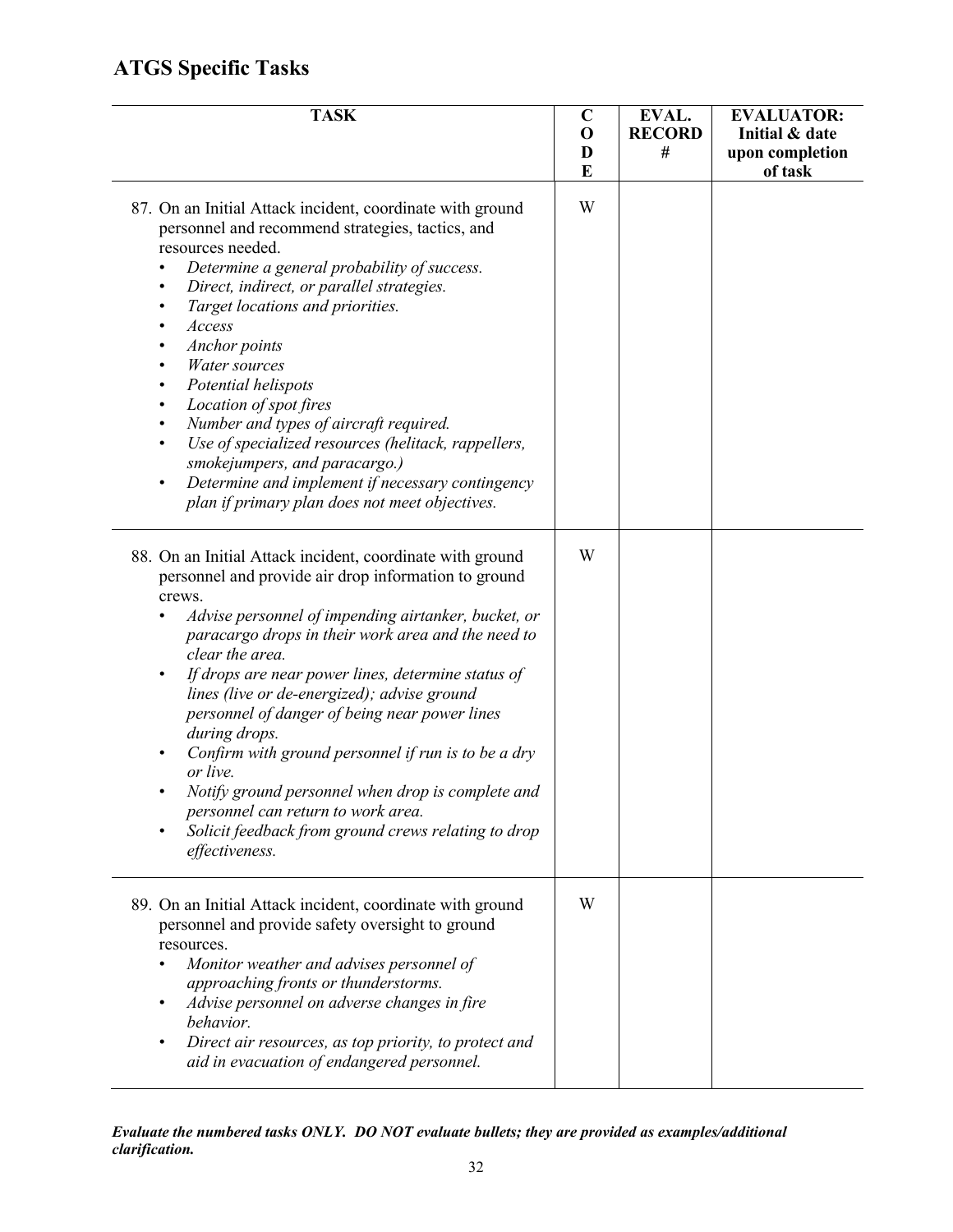| <b>TASK</b>                                                                                                                                                                                                                                                                                                                                                                                                                                                                                                                                     | C<br>E | EVAL.<br><b>RECORD</b><br># | <b>EVALUATOR:</b><br>Initial & date<br>upon completion<br>of task |
|-------------------------------------------------------------------------------------------------------------------------------------------------------------------------------------------------------------------------------------------------------------------------------------------------------------------------------------------------------------------------------------------------------------------------------------------------------------------------------------------------------------------------------------------------|--------|-----------------------------|-------------------------------------------------------------------|
| 90. On an initial attack incident, coordinate with ground<br>personnel and determine the procedures and authority<br>for ordering tactical aerial resources.<br>The authority to order retardant and helicopter<br>support varies between dispatch centers, land status,<br>and incident complexity. Determine the procedure<br>before the mission begins and confirm with the IC.<br>On initial attack incidents, the IC makes aircraft<br>orders. The IC may choose to delegate this to the<br>aerial supervisor. Confirm it before ordering. | W      |                             |                                                                   |
| 91. Determine need for Helicopter Coordinator, lead<br>plane, ASM or other aerial supervision resources<br>based on span of control.                                                                                                                                                                                                                                                                                                                                                                                                            |        |                             |                                                                   |

#### **Competency: Communicate effectively.**

*Description: Use suitable communication techniques to share relevant information with appropriate personnel on a timely basis to accomplish objectives in a rapidly changing, high-risk environment.*

**Behavior: Communicate and ensure understanding of work expectations within the chain of command and across functional areas.**

**Behavior: Gather, produce, and distribute information as required by established guidelines and ensure understanding by recipient.**

| 92. Perform aircraft appropriate initial briefing to all<br>incoming aircraft when aircraft make initial contact<br>$(12 \text{ nm ring}).$<br>Standard Initial Briefing Sequence script per SAS<br><i>PMS</i> 505e | $\Omega$ |  |
|---------------------------------------------------------------------------------------------------------------------------------------------------------------------------------------------------------------------|----------|--|
| 93. Perform aircraft appropriate tactical briefings when<br>the drop/mission area is in sight per SAS PMS 505e                                                                                                      | $\Omega$ |  |
| 94. Perform departure briefings to airtankers upon<br>completion of drop per SAS script PMS 505e                                                                                                                    | W        |  |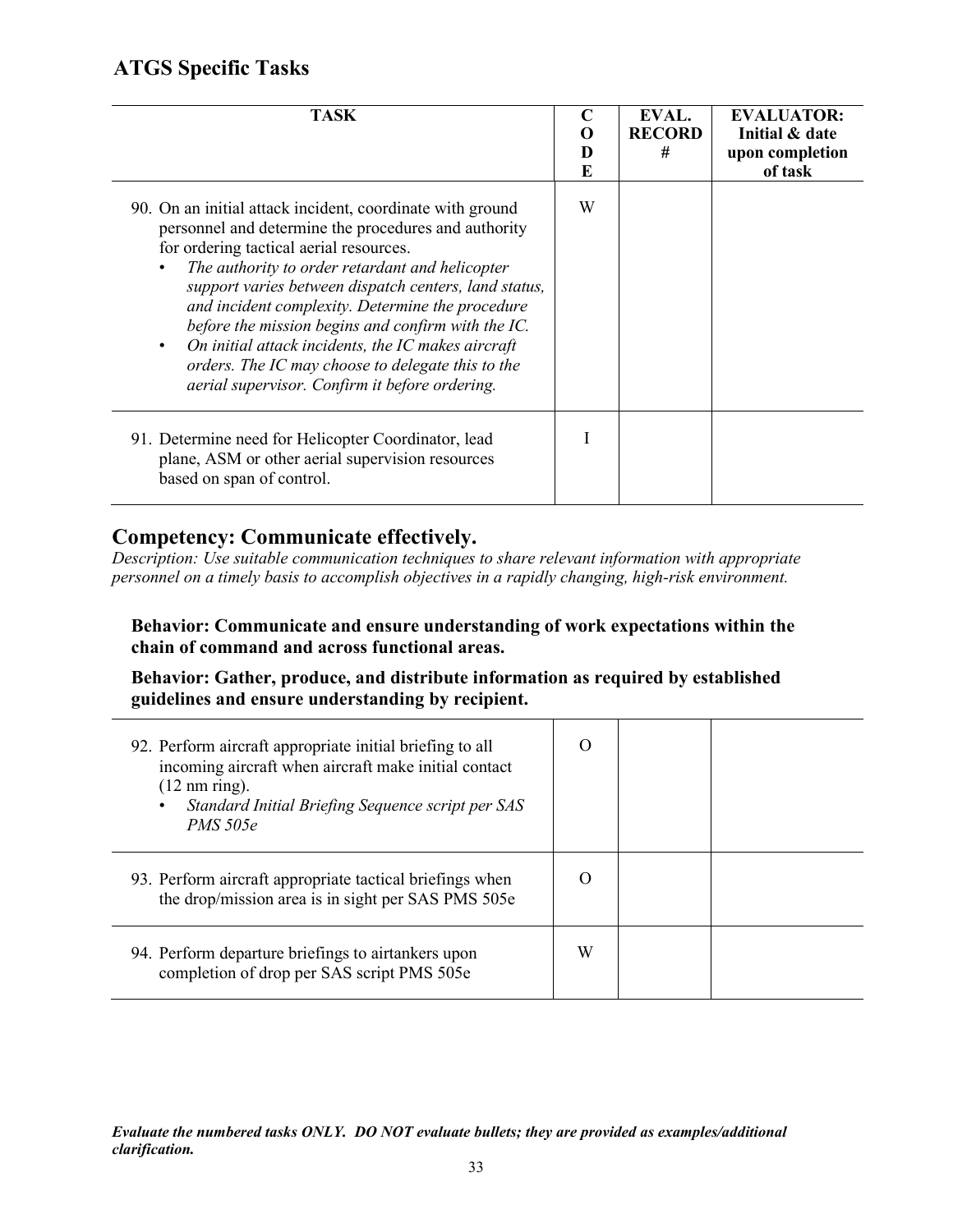| <b>TASK</b>                                                                                                                                                                                                                                                                                                                                                                                                                                                                                                                                                                                                                                                                                                                                         | $\mathbf C$<br>O<br>D<br>E | EVAL.<br><b>RECORD</b><br># | <b>EVALUATOR:</b><br>Initial & date<br>upon completion<br>of task |
|-----------------------------------------------------------------------------------------------------------------------------------------------------------------------------------------------------------------------------------------------------------------------------------------------------------------------------------------------------------------------------------------------------------------------------------------------------------------------------------------------------------------------------------------------------------------------------------------------------------------------------------------------------------------------------------------------------------------------------------------------------|----------------------------|-----------------------------|-------------------------------------------------------------------|
| 95. Direct airtankers (Target Description) to mission<br>areas and targets using fire anatomy, common<br>terminology, and brevity in communications per<br>SAS script PMS 505e                                                                                                                                                                                                                                                                                                                                                                                                                                                                                                                                                                      | W                          |                             |                                                                   |
| 96. Coordinate mixed (fixed and rotor) air traffic<br>Pilots maintain aircraft separation by:<br>Using standard aviation 'see and avoid'<br>(a)<br>visual flight rules.<br>(b) Having access to the appropriate air-to-air<br>frequency for position reporting.<br>(c) Adhering to Fire Traffic Area (FTA)<br>procedures.<br>Aerial Supervisors Ensure Aircraft Separation<br>by:<br>(a) Structuring the incident airspace and briefing<br>pilots.<br>(b) Monitoring radio communications for pilot-to-<br>pilot position reports, and blind call position<br>reports.<br>(c) Visually tracking aircraft as needed.<br>(d) Giving specific directions to pilots as needed.<br>(e) Advising pilots on the location and heading of<br>other aircraft. | W                          |                             |                                                                   |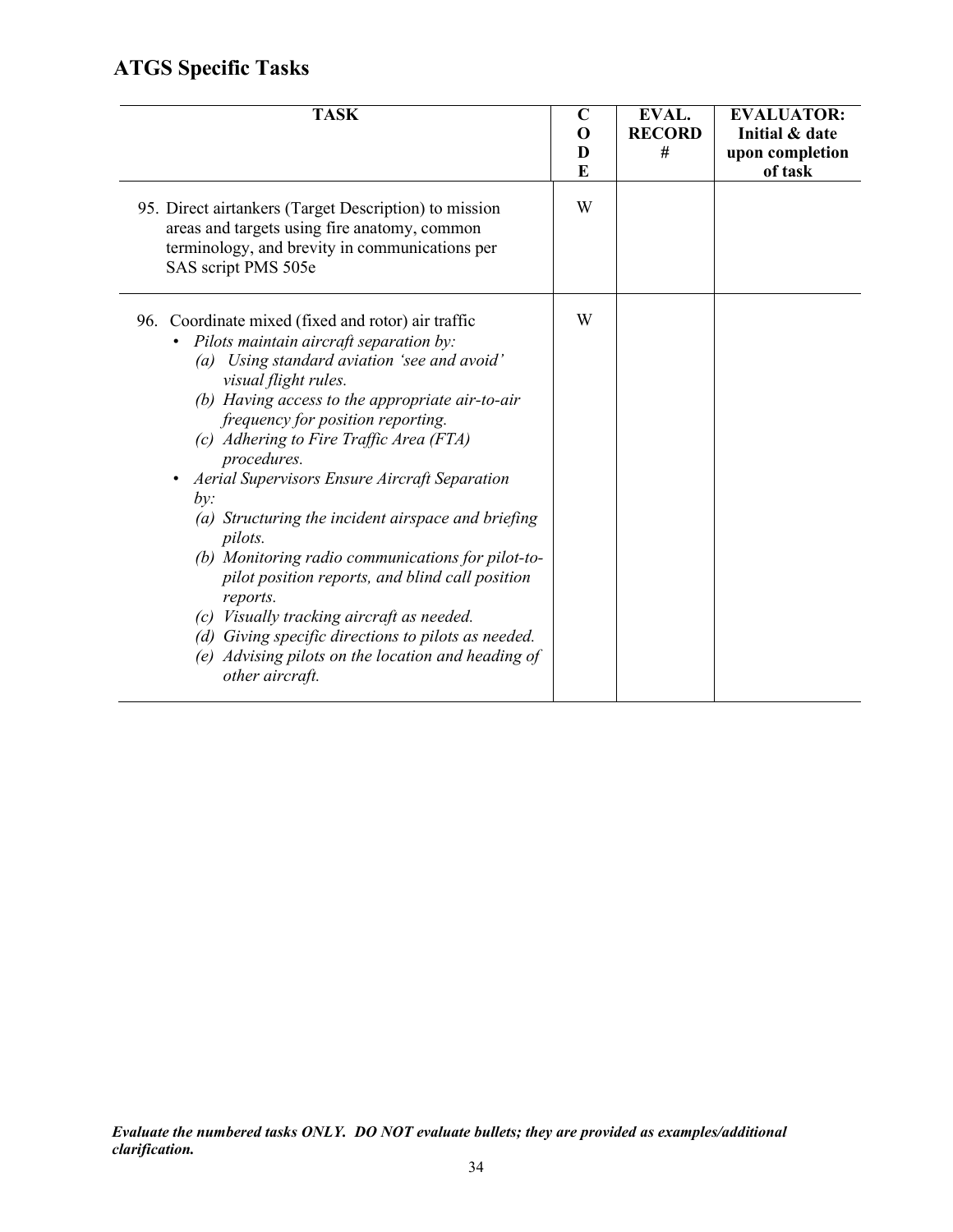### **Competency: Ensure completion of assigned actions to meet identified objectives.**

*Description: Identify, analyze, and apply relevant situational information and evaluate actions to complete assignments safely and meet identified objectives. Complete actions within established timeframe.*

| .           |   |               |                   |
|-------------|---|---------------|-------------------|
| <b>TASK</b> |   | EVAL.         | <b>EVALUATOR:</b> |
|             |   | <b>RECORD</b> | Initial & date    |
|             | D |               | upon completion   |
|             | г |               | of task           |
|             |   |               |                   |

#### **Behavior: Follow established procedures and/or safety procedures relevant to given assignment.**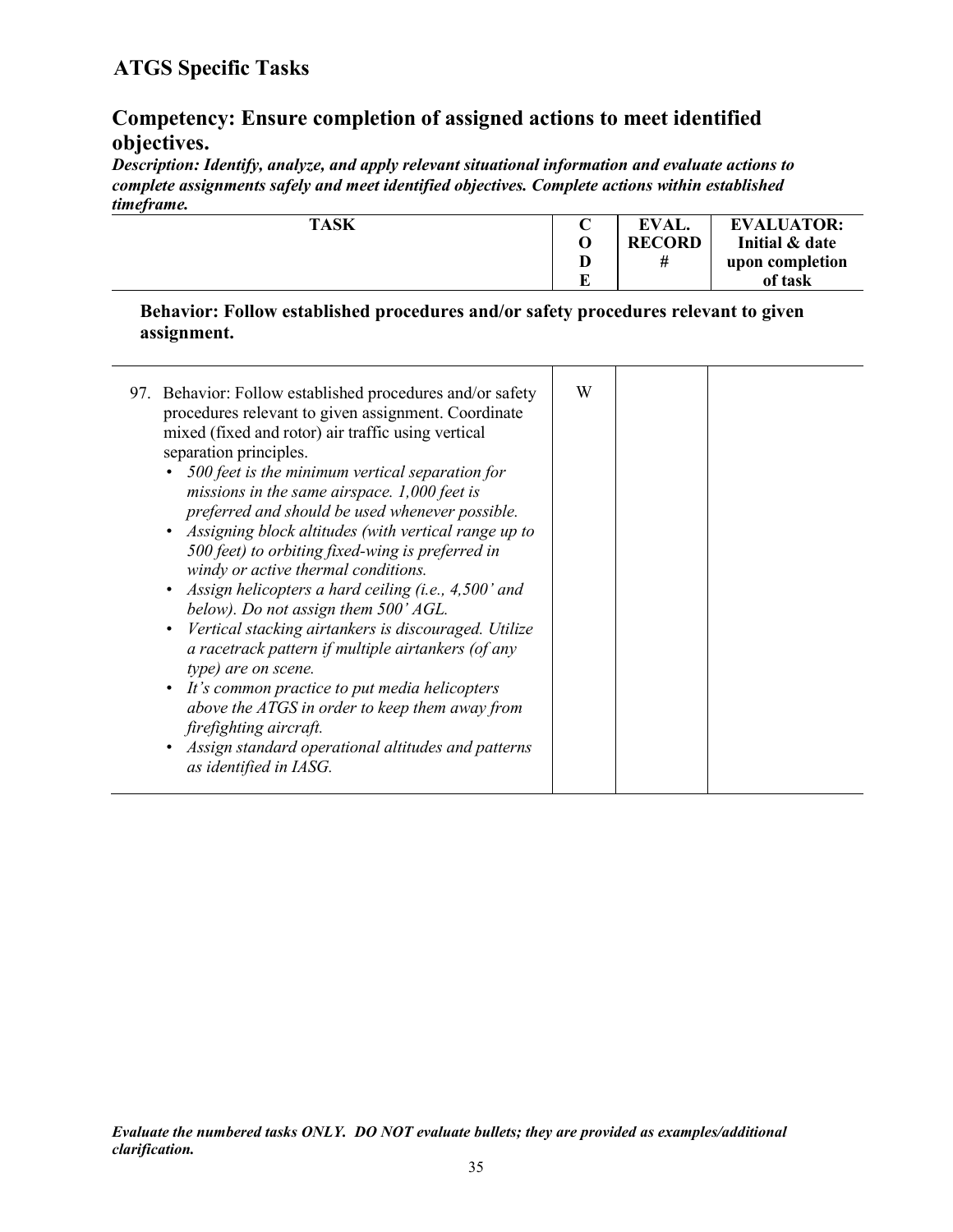| <b>TASK</b>                                                                                                                                                                                                                                                                                                                                                                                                                                                                                                                                                                                                                                                                                                                                                                                                                                                                                                                                                                                                                                                                                                                                                                                                                                                                                                          | $\mathbf C$<br>$\mathbf 0$<br>D<br>E | EVAL.<br><b>RECORD</b><br># | <b>EVALUATOR:</b><br>Initial & date<br>upon completion<br>of task |
|----------------------------------------------------------------------------------------------------------------------------------------------------------------------------------------------------------------------------------------------------------------------------------------------------------------------------------------------------------------------------------------------------------------------------------------------------------------------------------------------------------------------------------------------------------------------------------------------------------------------------------------------------------------------------------------------------------------------------------------------------------------------------------------------------------------------------------------------------------------------------------------------------------------------------------------------------------------------------------------------------------------------------------------------------------------------------------------------------------------------------------------------------------------------------------------------------------------------------------------------------------------------------------------------------------------------|--------------------------------------|-----------------------------|-------------------------------------------------------------------|
| 98. Coordinate mixed (fixed and rotor) air traffic using<br>horizontal separation principles.<br>Aerial supervision must ensure there is<br>adequate visibility to conduct operations<br>safely regardless of the airspace<br>classification.<br>Flight patterns must be adequate, i.e., not<br>$\bullet$<br>hindered by terrain.<br>(a) Consult pilots before finalizing patterns and<br>routes.<br>(b) Advise pilots on location of other aircraft if<br>visual contact has not been reported.<br>$(c)$ Air-to-air frequency must be accessible for<br>pilots to give position reports.<br>(d) Geographic references, such as a ridges or a<br>river, can be used to separate aircraft<br>provided aircraft maintain assigned flight<br>patterns.<br>No-fly zones must be established to ensure<br>(e)<br>safe separation when simultaneous missions<br>at the same elevation are within close<br>proximity.<br>(f) Below ridges: For operations separated by a<br>ridge, a "no-fly zone" 500 feet vertically<br>below the ridge top can be established to<br>ensure separation.<br>(g) Near geographic dividing lines: If<br>simultaneous operations near the dividing line<br>are in conflict, a horizontal "no-fly zone"<br>must be established or missions must be<br>sequenced to ensure adequate separation. | W                                    |                             |                                                                   |
| 99. Coordinate mixed (fixed and rotor) air traffic using<br>incident entry and exit corridors.<br>Aerial supervision shall determine incident<br>entry/exit corridors as needed. All aircraft<br>must be notified of corridors.                                                                                                                                                                                                                                                                                                                                                                                                                                                                                                                                                                                                                                                                                                                                                                                                                                                                                                                                                                                                                                                                                      | W                                    |                             |                                                                   |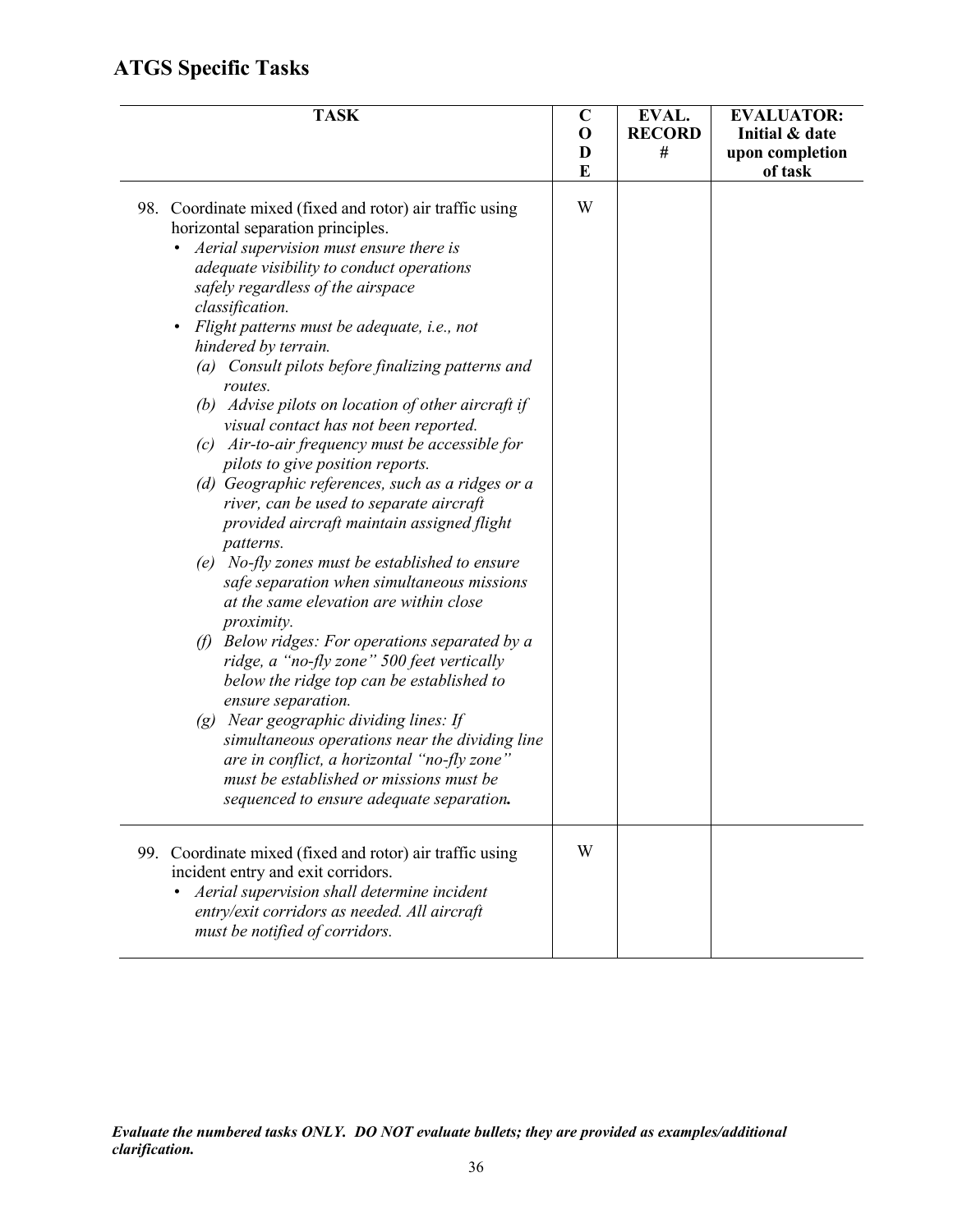| <b>TASK</b>                                                                                                                                                                                                                                                                                                                                                                                                                                                                                                                                                                                                                                                                                                                                                                                                                                                                                                                                                                                                                                                                                                                                                                          | $\mathbf C$<br>$\mathbf 0$ | EVAL.<br><b>RECORD</b> | <b>EVALUATOR:</b><br>Initial & date |
|--------------------------------------------------------------------------------------------------------------------------------------------------------------------------------------------------------------------------------------------------------------------------------------------------------------------------------------------------------------------------------------------------------------------------------------------------------------------------------------------------------------------------------------------------------------------------------------------------------------------------------------------------------------------------------------------------------------------------------------------------------------------------------------------------------------------------------------------------------------------------------------------------------------------------------------------------------------------------------------------------------------------------------------------------------------------------------------------------------------------------------------------------------------------------------------|----------------------------|------------------------|-------------------------------------|
|                                                                                                                                                                                                                                                                                                                                                                                                                                                                                                                                                                                                                                                                                                                                                                                                                                                                                                                                                                                                                                                                                                                                                                                      | D<br>E                     | #                      | upon completion<br>of task          |
| 100. Coordinate mixed (fixed and rotor) air traffic using<br>holding areas and initial points.<br>Airtankers can be held near an incident, two<br>or three at a time, in the same holding area.<br>More than one holding area may be used.<br>Considerations include:<br>(a) Pilots must be aware of other aircraft in the<br>holding area.<br>(b) Pilots must be able to communicate position<br>reports to each other<br>(c) Holding area must be clearly defined $-$ by a<br>geographic reference point or distance and<br>direction relative to the incident. Usually a<br>"racetrack" pattern with one tanker following<br>the other at the same altitude providing own<br>visual separation.<br>Helicopters can be held on the ground or in<br>٠<br>the air as needed to maintain adequate<br>separation. Considerations include:<br>(a) Common helicopter holding areas include<br>obvious landmarks, helispots, helibase,<br>dipsites, etc. Any of these locations may be<br>utilized as a virtual fence.<br>(b) Pilots should be able to maintain forward<br>flight rather than constant hover.<br>(c) Long periods of holding helicopters should be<br>done on the ground. | W                          |                        |                                     |
| 101. Coordinate mixed (fixed and rotor) air traffic using<br>sequencing.<br>Aircraft may be sequenced into the same<br>area provided each aircraft can complete its<br>mission and exit the area before the next<br>aircraft enters the area. Sequencing<br>requires close supervision. Caution:<br>Consider wake turbulence when sequencing<br>any type of aircraft.<br>Sequencing airtankers and helicopters -<br>Helicopters can be held at a safe distance<br>from drop site until an airtanker has<br>completed its drop.<br>Sequencing airtankers and paracargo -<br>Stage aircraft 180 degrees apart in the same<br>flight pattern so flights over the target area<br>are controlled by position in orbit.                                                                                                                                                                                                                                                                                                                                                                                                                                                                    | W                          |                        |                                     |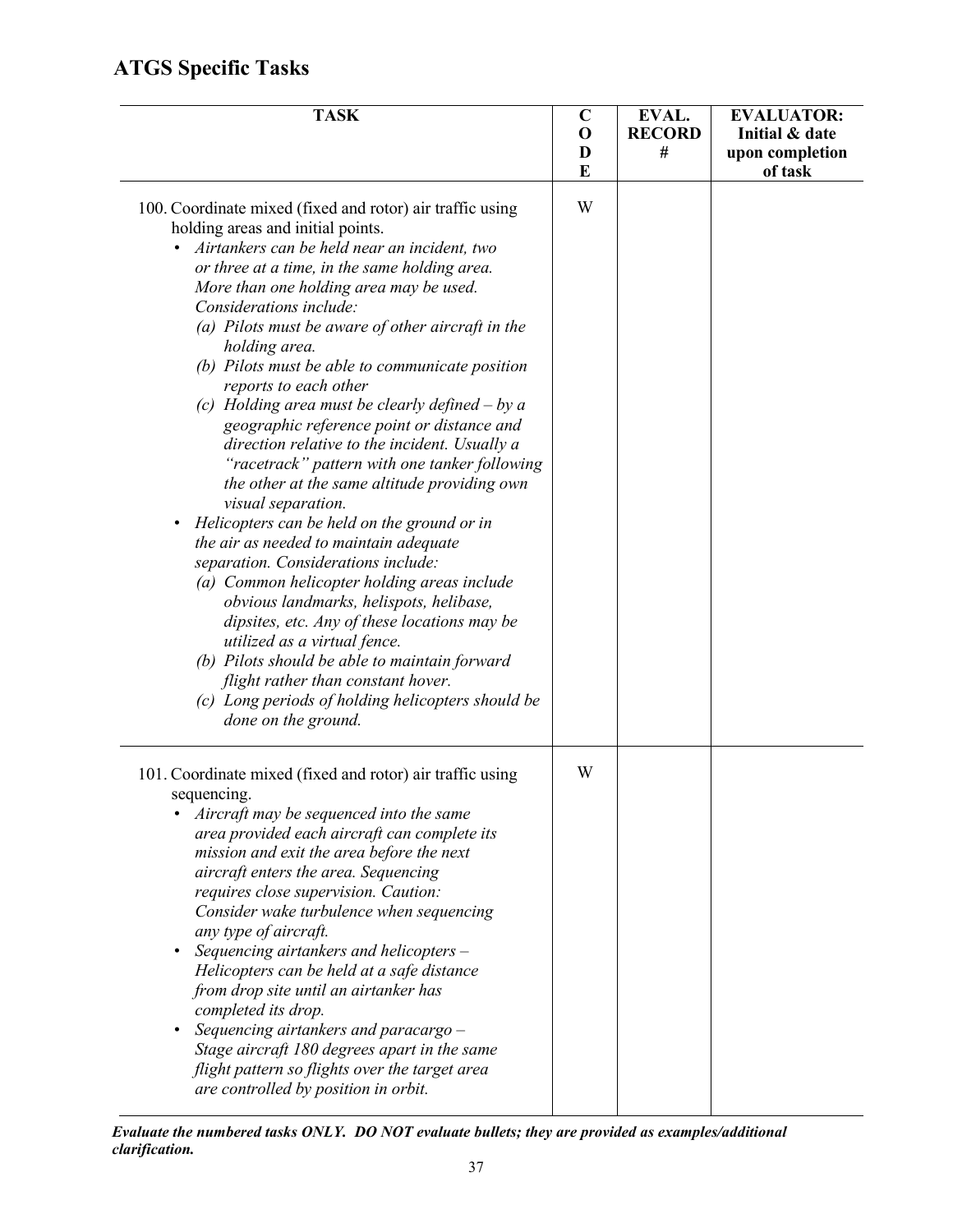| <b>TASK</b>                                                                                                                                                                                                                                                                                                                                                                                                                                                                                                                              | $\mathbf C$<br>O<br>D<br>E | EVAL.<br><b>RECORD</b><br># | <b>EVALUATOR:</b><br>Initial & date<br>upon completion<br>of task |
|------------------------------------------------------------------------------------------------------------------------------------------------------------------------------------------------------------------------------------------------------------------------------------------------------------------------------------------------------------------------------------------------------------------------------------------------------------------------------------------------------------------------------------------|----------------------------|-----------------------------|-------------------------------------------------------------------|
| 102. Coordinate mixed (fixed and rotor) air traffic using<br>interval dispatching.<br>To reduce the problem of too many<br>$\bullet$<br>airtankers over an incident at the same time,<br>ask dispatch or the ATB to launch<br>airtankers at intervals (usually 10 to 15<br>minutes).                                                                                                                                                                                                                                                     | $\Omega$                   |                             |                                                                   |
| 103. Coordinate mixed (fixed and rotor) air traffic using<br>checkpoints and virtual fences.<br>Effective for maintaining air traffic control<br>with minimal radio traffic on the air-to-air<br>frequency.<br>Pilots are instructed to report their location<br>and destination "in the blind" when<br>crossing check points.<br>Pilots may be required to report arrival at a<br>virtual fence and wait for clearance from<br>ATGS before proceeding. Known<br>geographic locations make effective check<br>points and virtual fences. | W                          |                             |                                                                   |
| 104. Coordinate mixed (fixed and rotor) air traffic using<br>helicopter routes.<br>Established for repetitive missions from<br>helibase to helispots or sling points, from<br>dipsites to targets, etc.<br>For safety, efficiency and monitoring, the<br>HLCO/ATGS, in consultation with the<br>helibase manager and/or helicopter pilots,<br>will ensure flight routes and<br>communications procedures have been<br>established and are known.                                                                                         | W                          |                             |                                                                   |
| 105. Coordinate mixed (fixed and rotor) air traffic using<br>helicopter daisy-chains.<br>Two or more helicopters can be assigned to<br>the same targets and dipsites for repeated<br>water drops.<br>The HLCO/ATGS, in consultation with<br>helicopter pilots, will establish a "daisy-<br>chain" flight route for these operations.                                                                                                                                                                                                     | W                          |                             |                                                                   |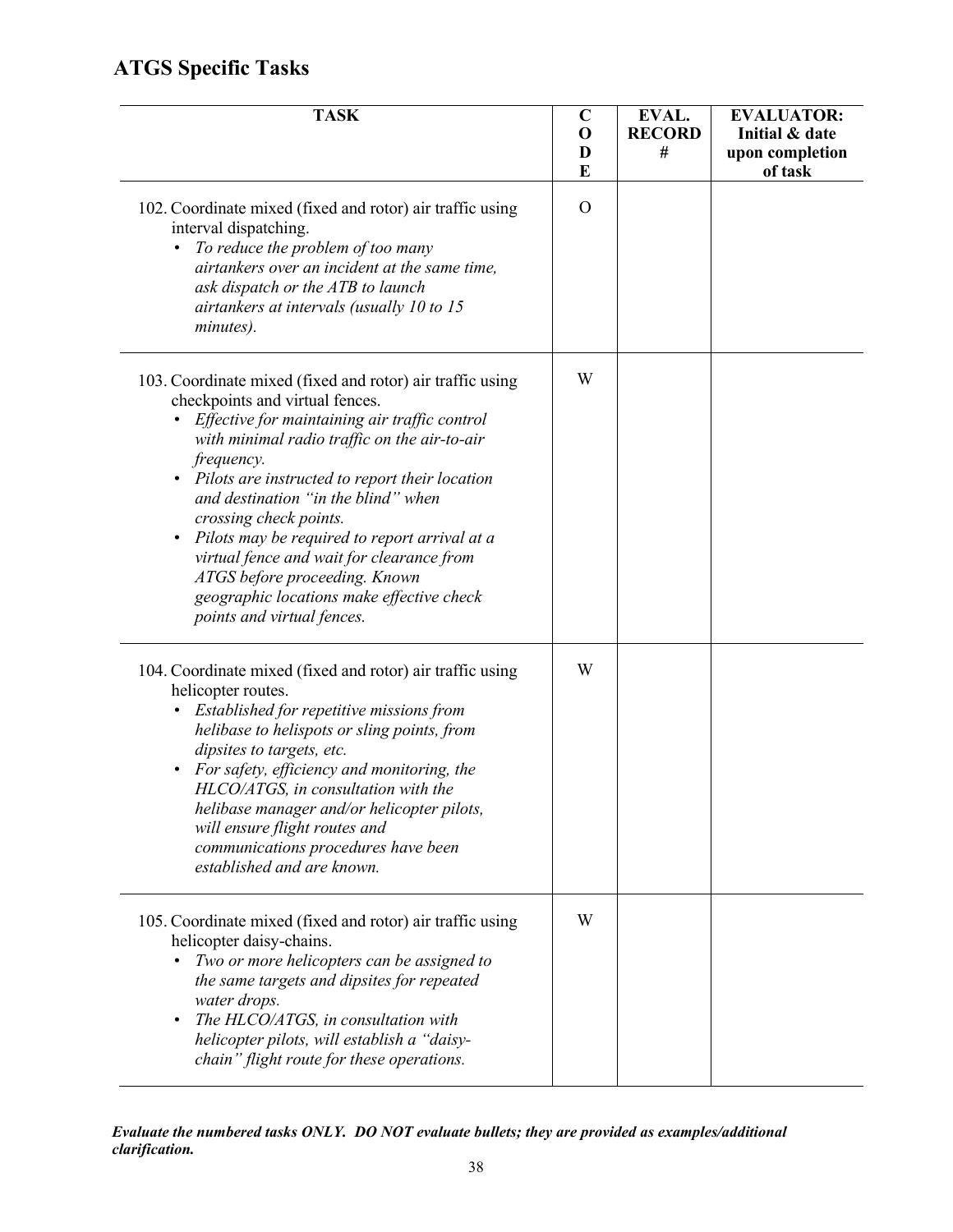| <b>TASK</b>                                                                                                                                                                                                                                                                                                                                                                                                                                                    | $\mathbf C$<br>$\mathbf 0$<br>D<br>E | EVAL.<br><b>RECORD</b><br># | <b>EVALUATOR:</b><br>Initial & date<br>upon completion<br>of task |
|----------------------------------------------------------------------------------------------------------------------------------------------------------------------------------------------------------------------------------------------------------------------------------------------------------------------------------------------------------------------------------------------------------------------------------------------------------------|--------------------------------------|-----------------------------|-------------------------------------------------------------------|
| 106. Coordinate mixed (fixed and rotor) airspace and<br>supervise a helicopter recon flight maintaining safe<br>separation of aircraft.<br>Schedule recon flights during slow periods,<br>i.e., when airtankers are loading.<br>Assign a specific route for the recon,<br>$\bullet$<br>example: clockwise around and 100 yards<br>outside the incident perimeter.<br>Establish check points, i.e., division breaks,<br>$\bullet$<br>helispots, drainages, etc. | W                                    |                             |                                                                   |
| 107. Coordinate mixed (fixed and rotor) air traffic with<br>Intersecting Routes.<br>Intersecting aircraft routes shall be clearly<br>$\bullet$<br>identifiable geographically.<br>Intersections shall have a minimum of 500<br>$\bullet$<br>feet vertical separation.                                                                                                                                                                                          | W                                    |                             |                                                                   |
| 108. Coordinate mixed (fixed and rotor) air traffic requiring<br>nonstandard patterns.<br>Occasionally terrain, visibility, wind<br>$\bullet$<br>direction or other factors require flight<br>patterns are modified or reversed.<br>The mission pilot shall advise HLCO/ATGS<br>$\bullet$<br>of situation and request a deviation from<br>standard procedures.<br>The HLCO/ATGS will advise other aircraft<br>$\bullet$<br>before granting the request.        | W                                    |                             |                                                                   |
| 109. Coordinate work with Lead/ASM.<br>Provide clear incident objectives and leaders<br>$\bullet$<br>intent.<br>Provide project area and positive handoff of<br>$\bullet$<br>assigned aircraft to Lead/ASM crew.<br>Monitor progress of project status.                                                                                                                                                                                                        | W                                    |                             |                                                                   |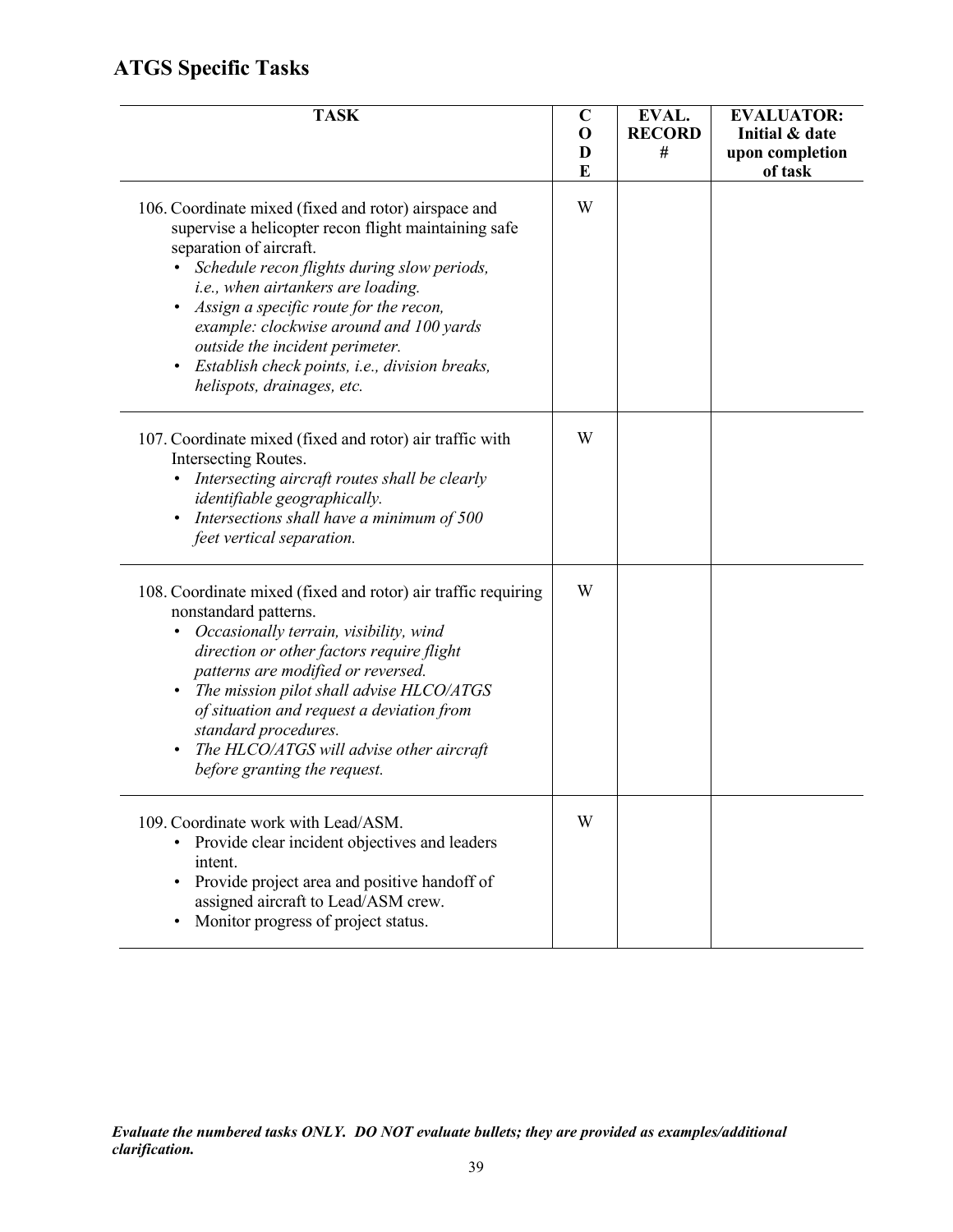÷.

| <b>TASK</b> | ◡       | <b>EVAL.</b>  | <b>EVALUATOR:</b> |
|-------------|---------|---------------|-------------------|
|             |         | <b>RECORD</b> | Initial & date    |
|             |         |               | upon completion   |
|             | n<br>υч |               | of task           |

**Behavior: Transfer position duties while ensuring continuity of authority and knowledge and taking into account the increasing or decreasing incident complexity.**

| 110. Manage mixed (fixed and rotor) air tactics to provide<br>continuity.<br>Good planning will ensure continuity.<br>Use ASM to fill gaps in coverage and<br>manage air/ground operations in designated<br>areas on complex incidents.<br>Stagger aircraft refueling so all aircraft are<br>not down simultaneously.<br>Stagger airtankers to maintain continuous<br>coverage.<br>Monitor flight times. Anticipate the need for<br>a relief pilot, or other air resource. Notify<br>dispatcher or incident in a timely manner.<br>Anticipate fuel needs and facilitate<br>obtaining fueling facilities near the incident.<br>Recommend activation of portable reload<br>$\bullet$<br>bases to reduce turn-around time.<br>Coordinate refuel and relief needs between<br>aerial supervisors to ensure continuity of<br>airspace management/supervision. | W |  |  |
|---------------------------------------------------------------------------------------------------------------------------------------------------------------------------------------------------------------------------------------------------------------------------------------------------------------------------------------------------------------------------------------------------------------------------------------------------------------------------------------------------------------------------------------------------------------------------------------------------------------------------------------------------------------------------------------------------------------------------------------------------------------------------------------------------------------------------------------------------------|---|--|--|
| 111. Manage aerial supervision relief staffing using relief<br>guidelines addressing fatigue, effectiveness, and<br>safety.<br>• If the aerial supervisor will fly more than 4<br>hours on any one flight, order a relief.<br>On multi-day incidents, assign a second<br>$\bullet$<br>aerial supervisor and rotate about every 3<br>hours.<br>Utilize appropriate ASM/HLCO/Lead/ATGS<br>positions to provide coverage.                                                                                                                                                                                                                                                                                                                                                                                                                                  | W |  |  |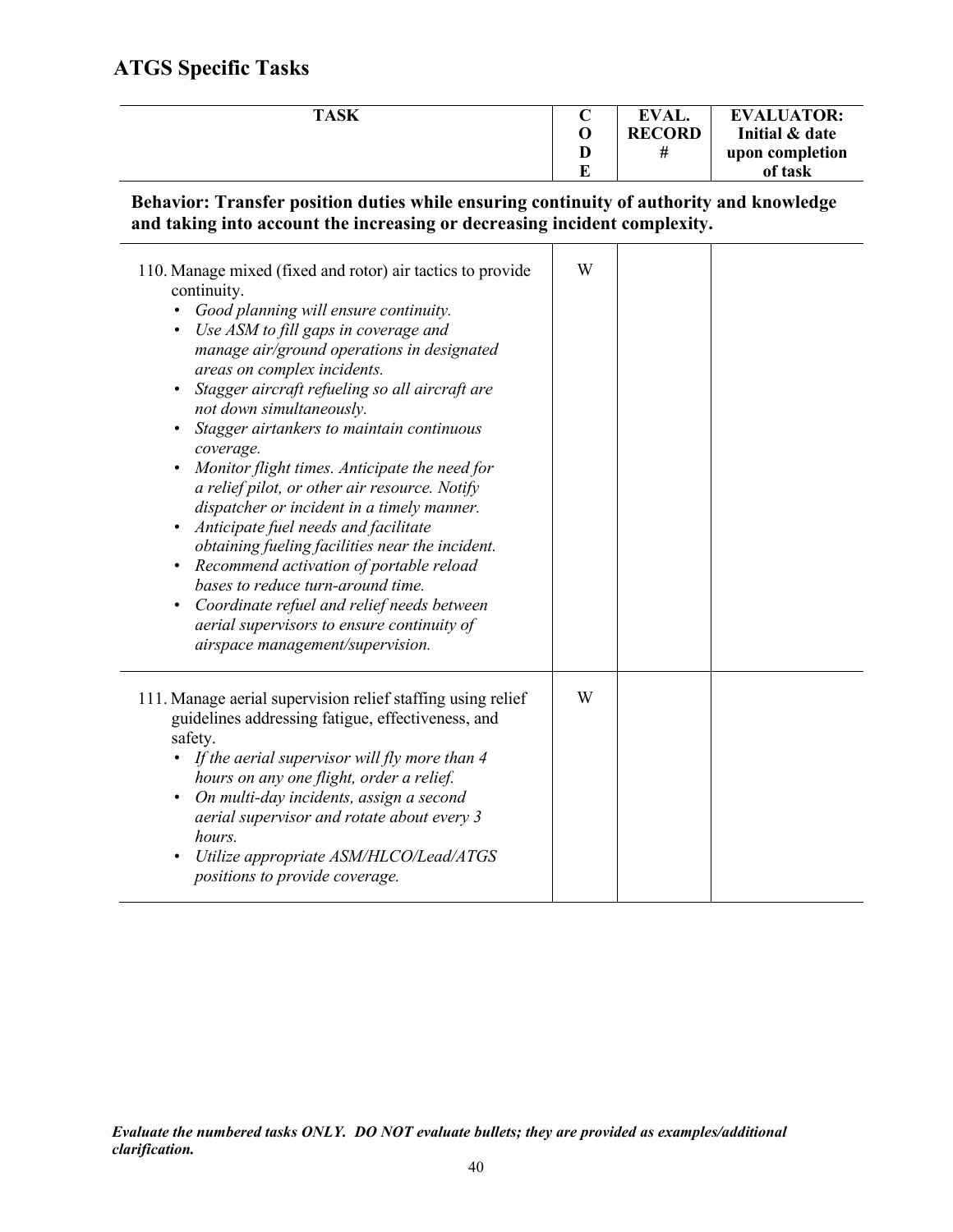| <b>TASK</b> |   | EVAL.         | <b>EVALUATOR:</b> |
|-------------|---|---------------|-------------------|
|             |   | <b>RECORD</b> | Initial & date    |
|             |   |               | upon completion   |
|             | ┳ |               | of task           |

**Behavior: Plan for demobilization and ensure demobilization procedures are followed.**

| 112. Manage the diversion of aerial resources to higher<br>priority fires.<br>Higher priority incidents require diversion<br>of air resources.<br>A reassignment may be given through<br>dispatch or through IC/Operations.<br>Aerial supervision may also be diverted to<br>$\bullet$<br>manage the new incident.<br>Upon receiving a divert notice, the aerial<br>$\bullet$<br>supervisor must release and brief the<br>requested resources on the following:<br>(a) Incident location<br>(b) Air and ground contacts<br>(c) Radio frequencies<br>Aerial supervisor should be advised by<br>$\bullet$<br>dispatch and modify incident tactics for due<br>to loss of aerial resources.<br>• IC can request through dispatch that no<br>aerial resources be diverted to other<br>incidents when an imminent threat to life of<br>a firefighter or civilian exists. | W |  |  |  |
|--------------------------------------------------------------------------------------------------------------------------------------------------------------------------------------------------------------------------------------------------------------------------------------------------------------------------------------------------------------------------------------------------------------------------------------------------------------------------------------------------------------------------------------------------------------------------------------------------------------------------------------------------------------------------------------------------------------------------------------------------------------------------------------------------------------------------------------------------------------------|---|--|--|--|
|--------------------------------------------------------------------------------------------------------------------------------------------------------------------------------------------------------------------------------------------------------------------------------------------------------------------------------------------------------------------------------------------------------------------------------------------------------------------------------------------------------------------------------------------------------------------------------------------------------------------------------------------------------------------------------------------------------------------------------------------------------------------------------------------------------------------------------------------------------------------|---|--|--|--|

#### **Behavior: Follow established procedures and/or safety procedures relevant to given assignment.**

| 113. On a moderate complexity fire, conduct ATGS      | W |  |
|-------------------------------------------------------|---|--|
| operations supervising fixed and rotor-wing tactical  |   |  |
| aircraft, and pass an evaluation flight in accordance |   |  |
| with the evaluation requirements on the Aerial        |   |  |
| Supervision Mission Evaluation form.                  |   |  |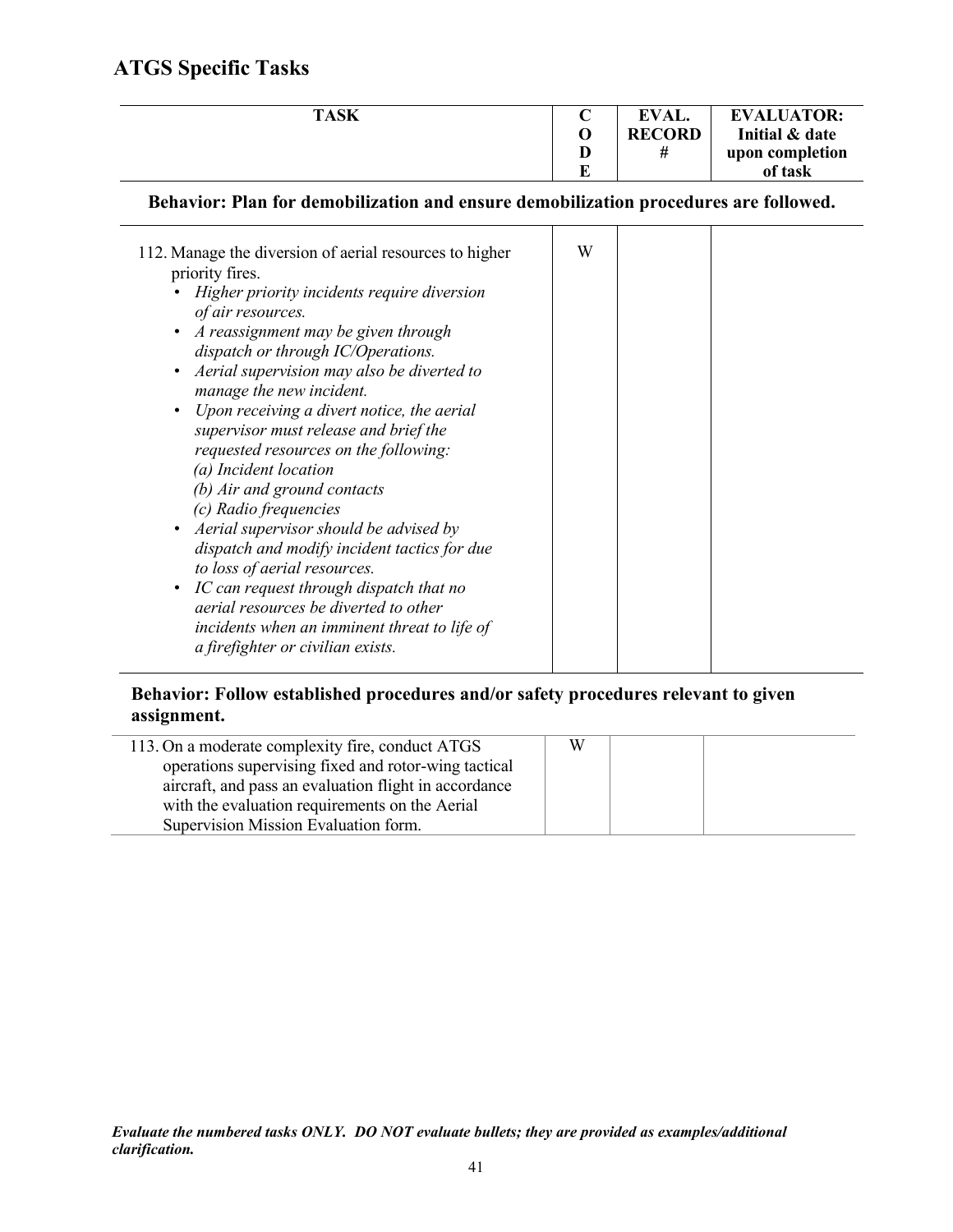#### **Trainee Information**

Printed Name:

Trainee Position on Incident/Event:

Home Unit/Agency:

Home Unit /Agency Address and Phone Number:

#### **Evaluator Information**

Printed Name:

Evaluator Position on Incident/Event:

Home Unit/Agency:

Home Unit /Agency Address and Phone Number:

#### **Incident/Event Information**

Incident/Event Name: Reference (Incident Number/Fire Code):

Duration:

Incident Kind: Wildfire, Prescribed Fire, All Hazard, Other (specify):

Location (include Geographic Area, Agency, and State):

Management Type (circle one): Type 5, Type 4, Type 3, Type 2, Type 1, Area Command OR Prescribed Fire Complexity Level (circle one): Low, Moderate, High

FBPS Fuel Model Letter:  $G = Grass$ ,  $B = Brush$ ,  $T = Timber$ ,  $S = Slash$ 

#### **Evaluator's Recommendation**

(Initial only one line as appropriate)

 **1)** The tasks initialed and dated by me on the Qualification Record have been performed under my supervision in a satisfactory manner. The trainee has successfully performed all tasks in the PTB for the position. I have completed the Final Evaluator's Verification section and recommend the trainee be considered for agency certification.

 **2)** The tasks initialed and dated by me on the Qualification Record have been performed under my supervision in a satisfactory manner. However, opportunities were not available for all tasks (or all uncompleted tasks) to be performed and evaluated on this assignment. An additional assignment is needed to complete the evaluation.

 **3)** The trainee did not complete certain tasks in the PTB in a satisfactory manner and additional training, guidance, or experience is recommended.

 **4)** The individual is severely deficient in the performance of tasks in the PTB for the position and additional training, guidance, or experience is recommended prior to another training assignment.

Record additional remarks/recommendations on an Individual Performance Evaluation, or by attaching an additional sheet to the evaluation record.

| Evaluator's Signature:                                        | Date. |  |
|---------------------------------------------------------------|-------|--|
| Evaluator's Relevant Qualification (or agency certification): |       |  |

**Additional Evaluation Record Sheets can be downloaded a[t https://www.nwcg.gov/publications/position-taskbooks](https://www.nwcg.gov/publications/position-taskbooks)**